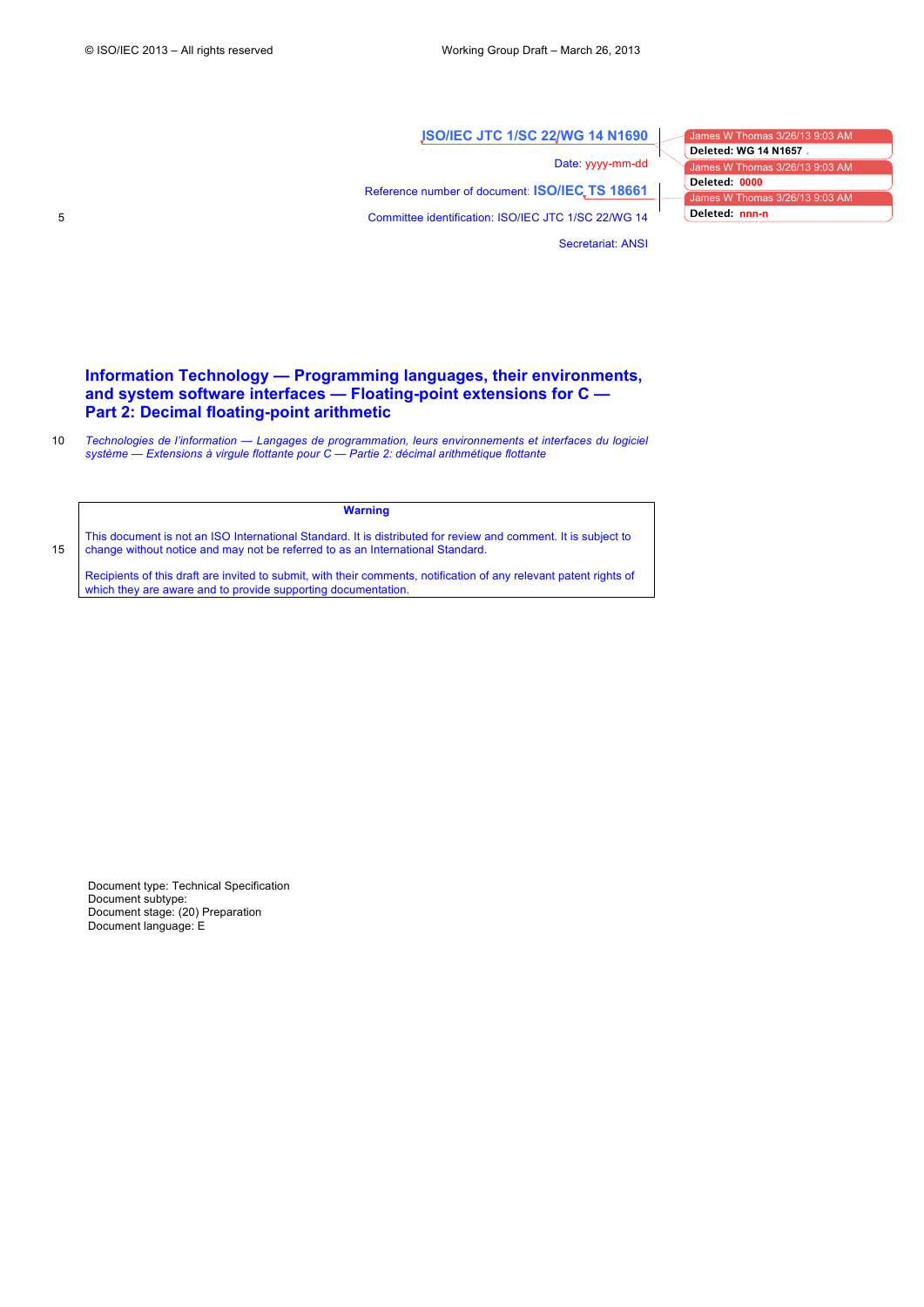|                  | <b>Copyright notice</b>                                                                                                                                                                                                                                                                                                                                                                                                                                              |
|------------------|----------------------------------------------------------------------------------------------------------------------------------------------------------------------------------------------------------------------------------------------------------------------------------------------------------------------------------------------------------------------------------------------------------------------------------------------------------------------|
| 5                | This ISO document is a working draft or committee draft and is copyright-protected by ISO. While the<br>reproduction of working drafts or committee drafts in any form for use by participants in the ISO<br>standards development process is permitted without prior permission from ISO, neither this document<br>nor any extract from it may be reproduced, stored or transmitted in any form for any other purpose<br>without prior written permission from ISO. |
|                  | Requests for permission to reproduce this document for the purpose of selling it should be addressed<br>as shown below or to ISO's member body in the country of the requester:                                                                                                                                                                                                                                                                                      |
|                  | <b>ISO copyright office</b>                                                                                                                                                                                                                                                                                                                                                                                                                                          |
| 10 <sup>10</sup> | Case postale 56 CH-1211 Geneva 20                                                                                                                                                                                                                                                                                                                                                                                                                                    |
|                  | Tel. +41 22 749 01 11                                                                                                                                                                                                                                                                                                                                                                                                                                                |
|                  | Fax + 41 22 749 09 47                                                                                                                                                                                                                                                                                                                                                                                                                                                |
|                  | E-mail copyright@iso.org                                                                                                                                                                                                                                                                                                                                                                                                                                             |
|                  | Web www.iso.org                                                                                                                                                                                                                                                                                                                                                                                                                                                      |
| 15               | Reproduction for sales purposes may be subject to royalty payments or a licensing agreement.                                                                                                                                                                                                                                                                                                                                                                         |
|                  | Violators may be prosecuted.                                                                                                                                                                                                                                                                                                                                                                                                                                         |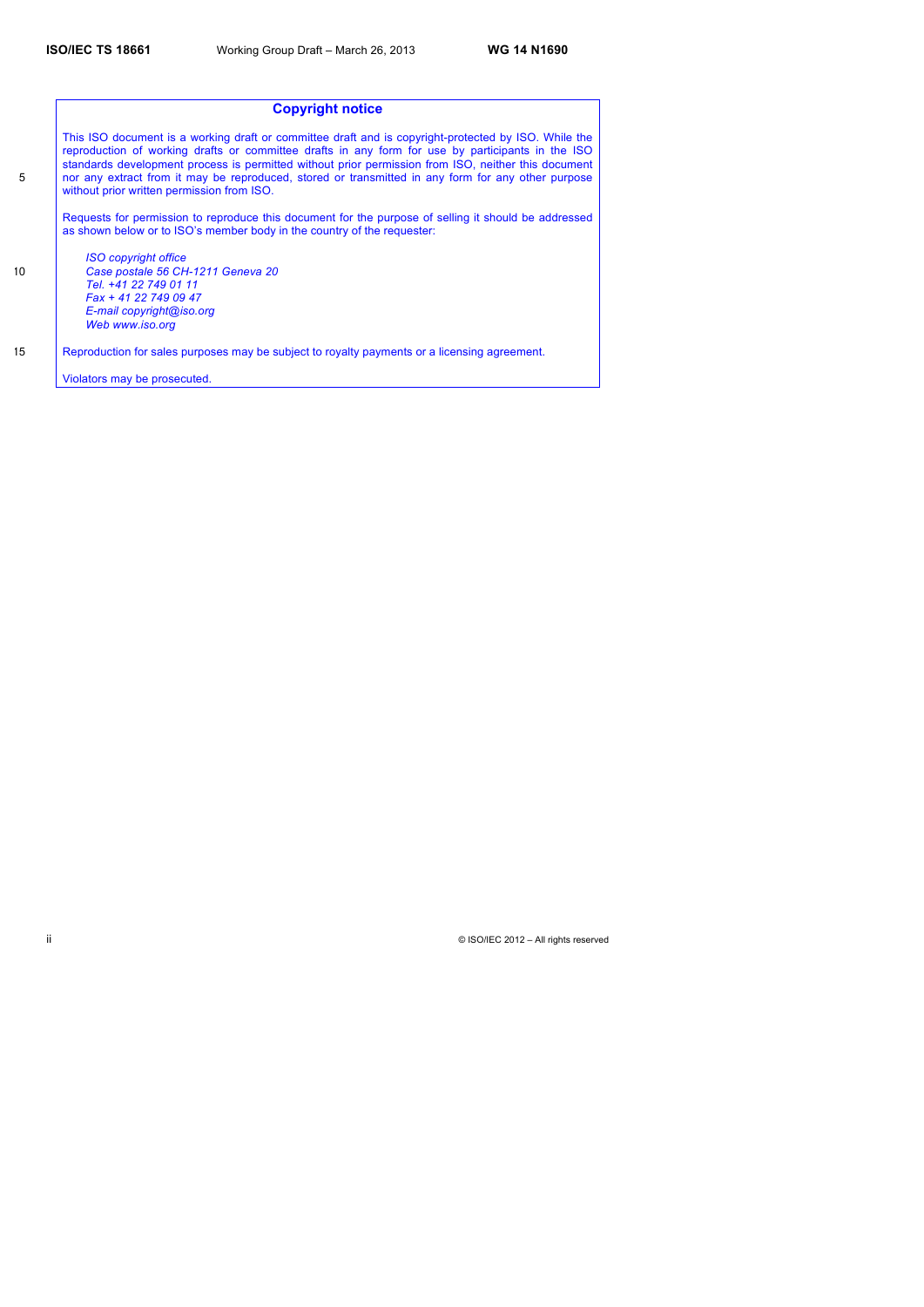Page

# **Contents**

45

© ISO/IEC 2012 - All rights reserved

iii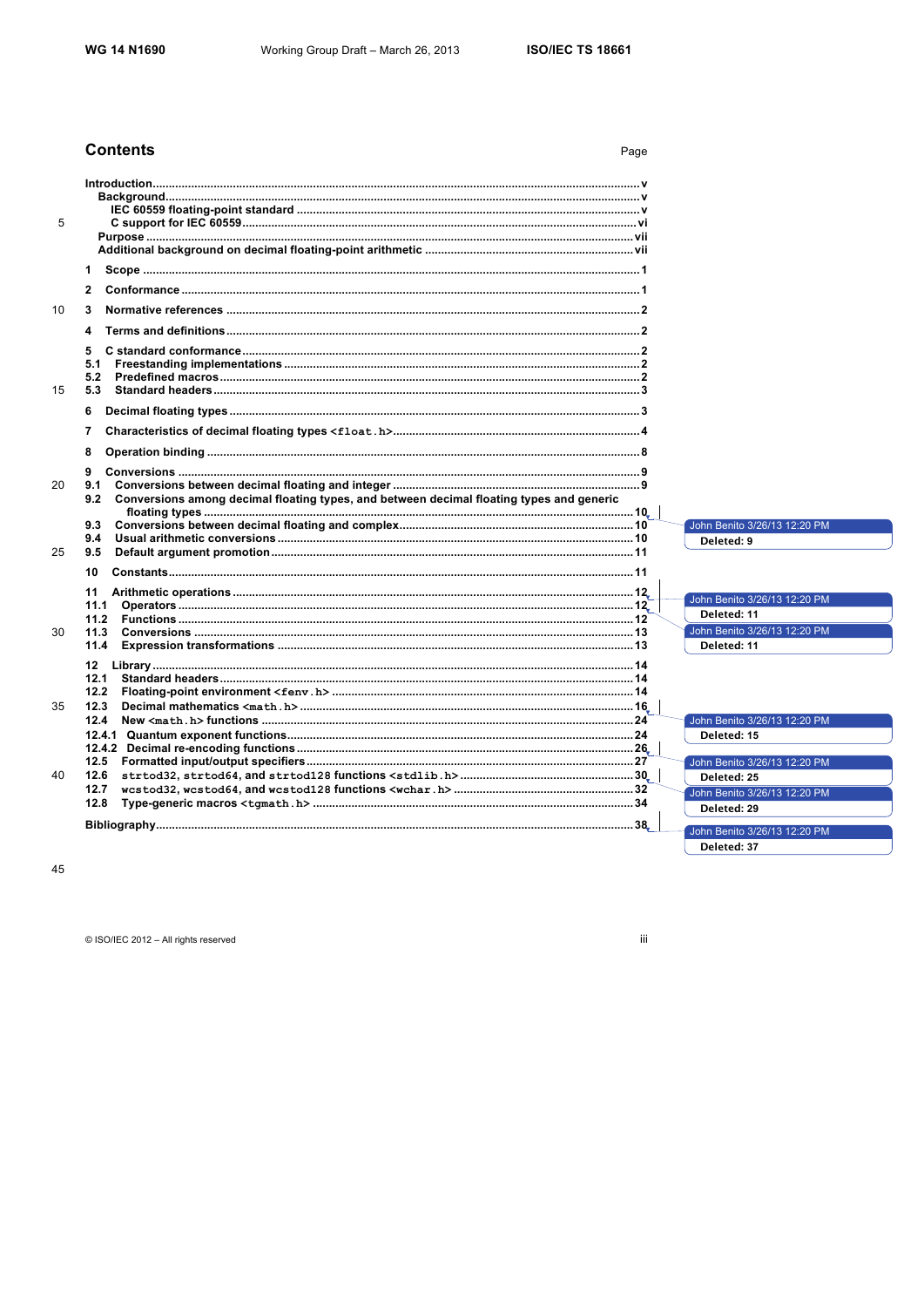# **Foreword**

ISO (the International Organization for Standardization) is a worldwide federation of national standards bodies (ISO member bodies). The work of preparing International Standards is normally carried out through ISO 5 technical committees. Each member body interested in a subject for which a technical committee has been established has the right to be represented on that committee. International organizations, governmental and non-governmental, in liaison with ISO, also take part in the work. ISO collaborates closely with the International Electrotechnical Commission (IEC) on all matters of electrotechnical standardization.

International Standards are drafted in accordance with the rules given in the ISO/IEC Directives, Part 2.

10 The main task of technical committees is to prepare International Standards. Draft International Standards adopted by the technical committees are circulated to the member bodies for voting. Publication as an International Standard requires approval by at least 75 % of the member bodies casting a vote.

Attention is drawn to the possibility that some of the elements of this document may be the subject of patent rights. ISO shall not be held responsible for identifying any or all such patent rights.

15 ISO/IEC TS 18661 was prepared by Technical Committee ISO JTC 1, *Information Technology*, Subcommittee SC 22, *Programming languages, their environments, and system software interfaces*.

ISO/IEC TS 18661 consists of the following parts, under the general title *Floating-point extensions for C*:

- ⎯ *Part 1: Binary floating-point arithmetic*
- ⎯ *Part 2: Decimal floating-point arithmetic*
- 20 ⎯ *Part 3: Interchange and extended types*
	- ⎯ *Part 4: Supplemental functions*
	- ⎯ *Part 5: Supplemental attributes*

Part 1 updates ISO/IEC 9899:2011 (*Information technology — Programming languages, their environments and system software interfaces — Programming Language C*), Annex F in particular, to support all required 25 features of ISO/IEC/IEEE 60559:2011 (*Information technology — Microprocessor Systems — Floating-point arithmetic*).

Part 2 supersedes ISO/IEC TR 24732:2009 (Information technology – Programming languages, their environments and system software interfaces – Extension for the programming language C to support decimal 30 floating-point arithmetic).

Parts 3-5 specify extensions to ISO/IEC 9899:2011 for features recommended in ISO/IEC/IEEE 60559:2011.

James W Thomas 3/26/13 9:03 James W Thomas 3/26/13 9:03 AM **Deleted:** nnn-n **Deleted:** nnn

James W Thomas 3/26/13 9:03 AM **Deleted:** 2008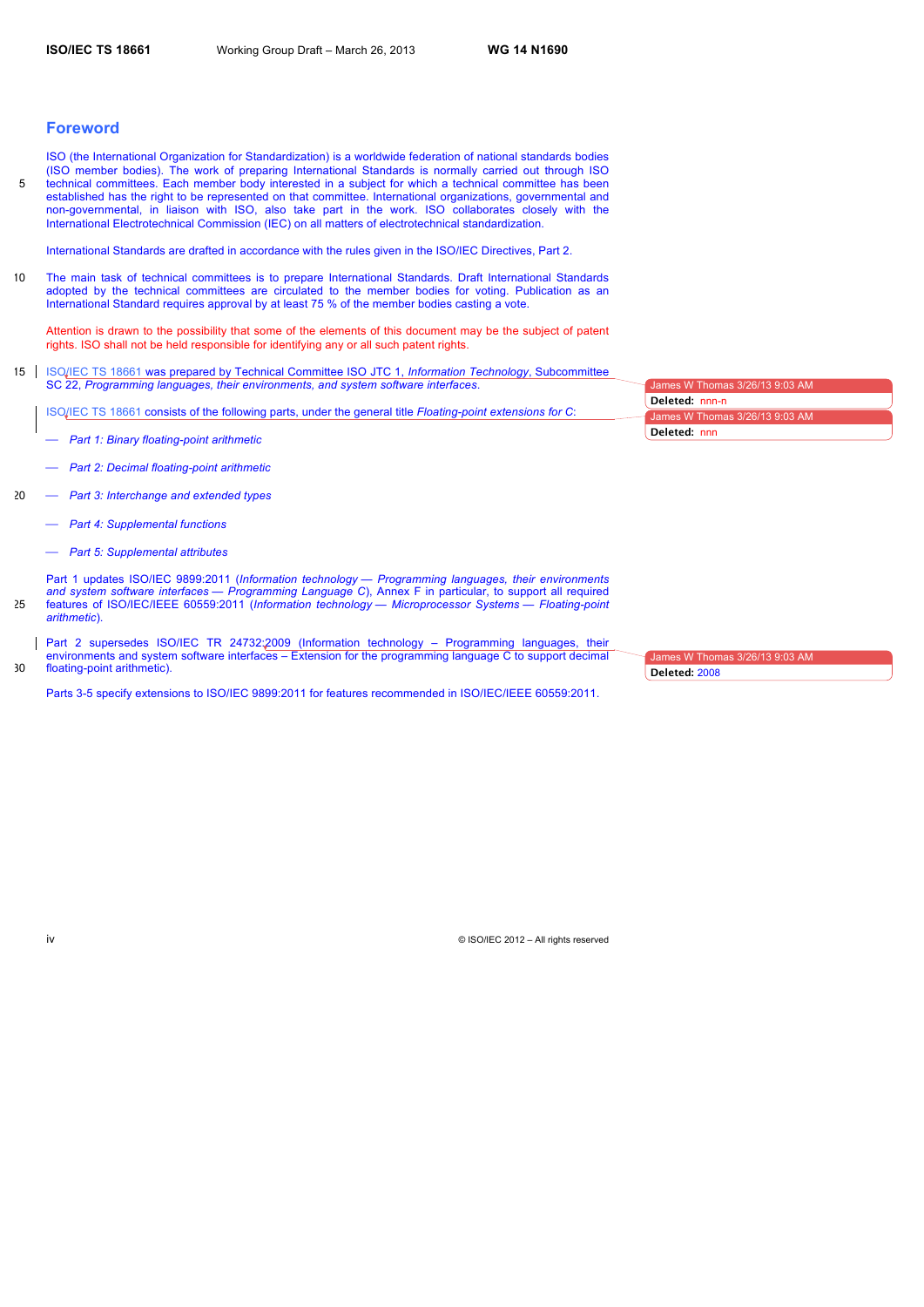James W Thomas 3/26/13 9:03 AM

**Deleted: 0**

**Deleted: 0.1**

3/26/13 9:03 AM

# **Introduction**

#### **Background**

## **IEC 60559 floating-point standard**

The IEEE 754-1985 standard for binary floating-point arithmetic was motivated by an expanding diversity in 5 floating-point data representation and arithmetic, which made writing robust programs, debugging, and moving programs between systems exceedingly difficult. Now the great majority of systems provide data formats and arithmetic operations according to this standard. The IEC 60559:1989 international standard was equivalent to the IEEE 754-1985 standard. Its stated goals were:

- 1 Facilitate movement of existing programs from diverse computers to those that adhere to this 10 standard.
	- 2 Enhance the capabilities and safety available to programmers who, though not expert in numerical methods, may well be attempting to produce numerically sophisticated programs. However, we recognize that utility and safety are sometimes antagonists.
- 3 Encourage experts to develop and distribute robust and efficient numerical programs that are 15 portable, by way of minor editing and recompilation, onto any computer that conforms to this standard and possesses adequate capacity. When restricted to a declared subset of the standard, these programs should produce identical results on all conforming systems.
	- 4 Provide direct support for
		- a. Execution-time diagnosis of anomalies
- 20 b. Smoother handling of exceptions
	- c. Interval arithmetic at a reasonable cost
	- 5 Provide for development of
		- a. Standard elementary functions such as exp and cos
		- b. Very high precision (multiword) arithmetic
- 25 c. Coupling of numerical and symbolic algebraic computation
	- 6 Enable rather than preclude further refinements and extensions.

To these ends, the standard specified a floating-point model comprising:

- *formats* for binary floating-point data, including representations for Not-a-Number (NaN) and signed infinities and zeros
- *operations* basic arithmetic operations (addition, multiplication, etc.) on the format data to compose a well-defined, closed arithmetic system (It also specified conversions between floating-point formats and decimal character sequences, and a few auxiliary operations.)
- 35 *context* status flags for detecting exceptional conditions (invalid operation, division by zero, overflow, underflow, and inexact) and controls for choosing different rounding methods

The IEC 60559:2011 international standard is equivalent to the IEEE 754-2008 standard for floating-point arithmetic, which is a major revision to IEEE 754-1985.

© ISO/IEC 2012 – All rights reserved v

30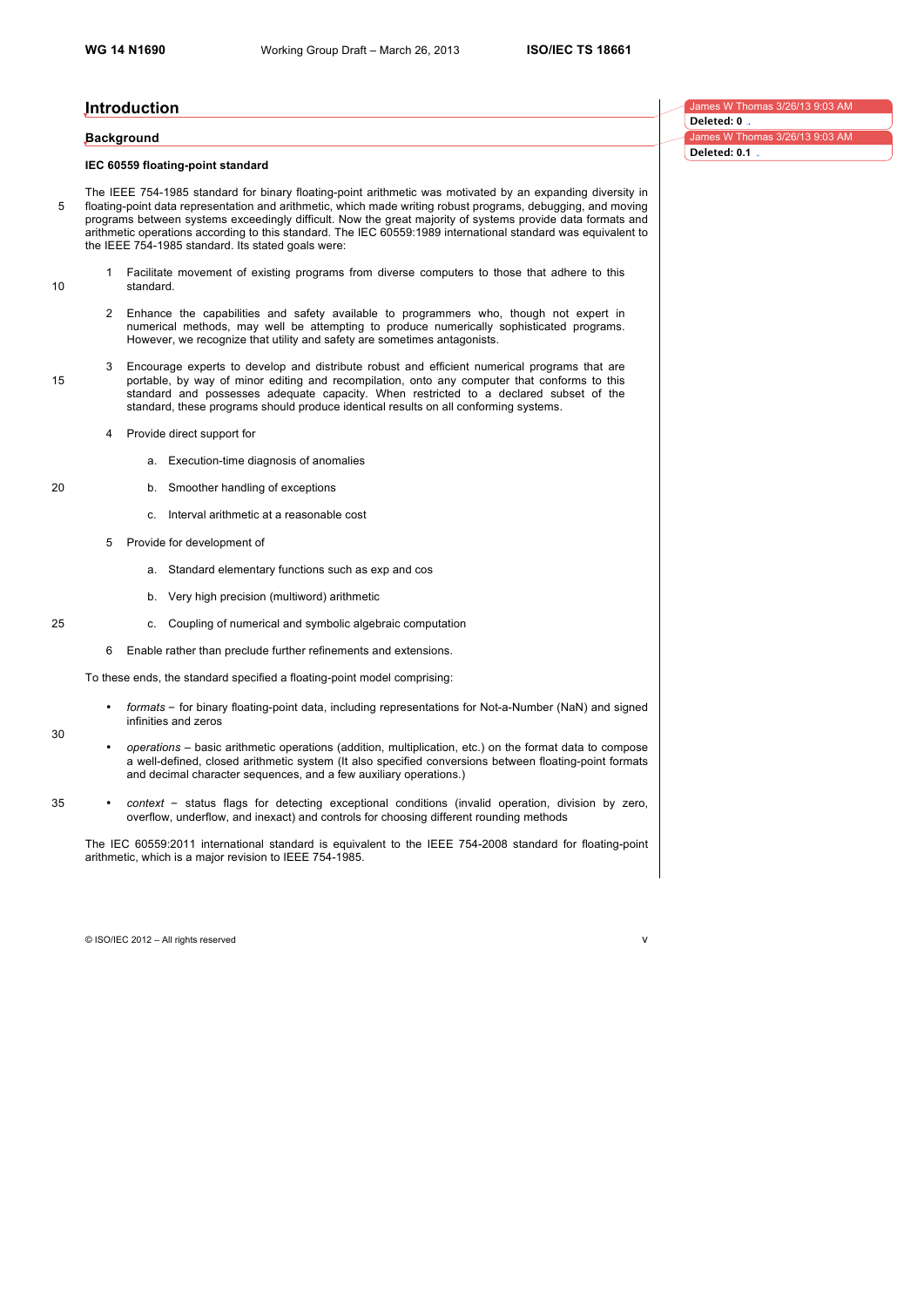The revised standard specifies more formats, including decimal as well as binary. It adds a 128-bit binary format to its basic formats. It defines extended formats for all of its basic formats. It specifies data interchange formats (which may or may not be arithmetic), including a 16-bit binary format and an unbounded tower of wider formats. To conform to the floating-point standard, an implementation must provide at least one of the 5 basic formats, along with the required operations.

The revised standard specifies more operations. New requirements include -- among others -- arithmetic operations that round their result to a narrower format than the operands (with just one rounding), more conversions with integer types, more inquiries and comparisons, and more operations for managing flags and modes. New recommendations include an extensive set of mathematical functions and seven reduction 10 functions for sums and scaled products.

The revised standard places more emphasis on reproducible results, which is reflected in its standardization of more operations. For the most part, behaviors are completely specified. The standard requires conversions between floating-point formats and decimal character sequences to be correctly rounded for at least three more decimal digits than is required to distinguish all numbers in the widest supported binary format; it fully 15 specifies conversions involving any number of decimal digits. It recommends that transcendental functions be correctly rounded.

The revised standard requires a way to specify a constant rounding direction for a static portion of code, with details left to programming language standards. This feature potentially allows rounding control without incurring the overhead of runtime access to a global (or thread) rounding mode.

20 Other features recommended by the revised standard include alternate methods for exception handling, controls for expression evaluation (allowing or disallowing various optimizations), support for fully reproducible results, and support for program debugging.

The revised standard, like its predecessor, defines it model of floating-point arithmetic in the abstract. It neither defines the way in which operations are expressed (which might vary depending on the computer 25 language or other interface being used), nor does it define the concrete representation (specific layout in storage, or in a processor's register, for example) of data or context, except that it does define specific encodings that are to be used for data that may be exchanged between different implementations that conform to the specification.

IEC 60559 does not include bindings of its floating-point model for particular programming languages. 30 However, the revised standard does include guidance for programming language standards, in recognition of the fact that features of the floating-point standard, even if well supported in the hardware, are not available to users unless the programming language provides a commensurate level of support. The implementation's combination of both hardware and software determines conformance to the floating-point standard.

# **C support for IEC 60559**

35 The C standard specifies floating-point arithmetic using an abstract model. The representation of a floatingpoint number is specified in an abstract form where the constituent components (sign, exponent, significand) of the representation are defined but not the internals of these components. In particular, the exponent range, significand size, and the base (or radix) are implementation defined. This allows flexibility for an implementation to take advantage of its underlying hardware architecture. Furthermore, certain behaviors of 40 operations are also implementation defined, for example in the area of handling of special numbers and in exceptions.

The reason for this approach is historical. At the time when C was first standardized, before the floating-point standard was established, there were various hardware implementations of floating-point arithmetic in common use. Specifying the exact details of a representation would have made most of the existing 45 implementations at the time not conforming.

Beginning with ISO/IEC 9899:1999 (C99), C has included an optional second level of specification for implementations supporting the floating-point standard. C99, in conditionally normative Annex F, introduced nearly complete support for the IEC 60559:1989 standard for binary floating-point arithmetic. Also, C99's informative Annex G offered a specification of complex arithmetic that is compatible with IEC 60559:1989.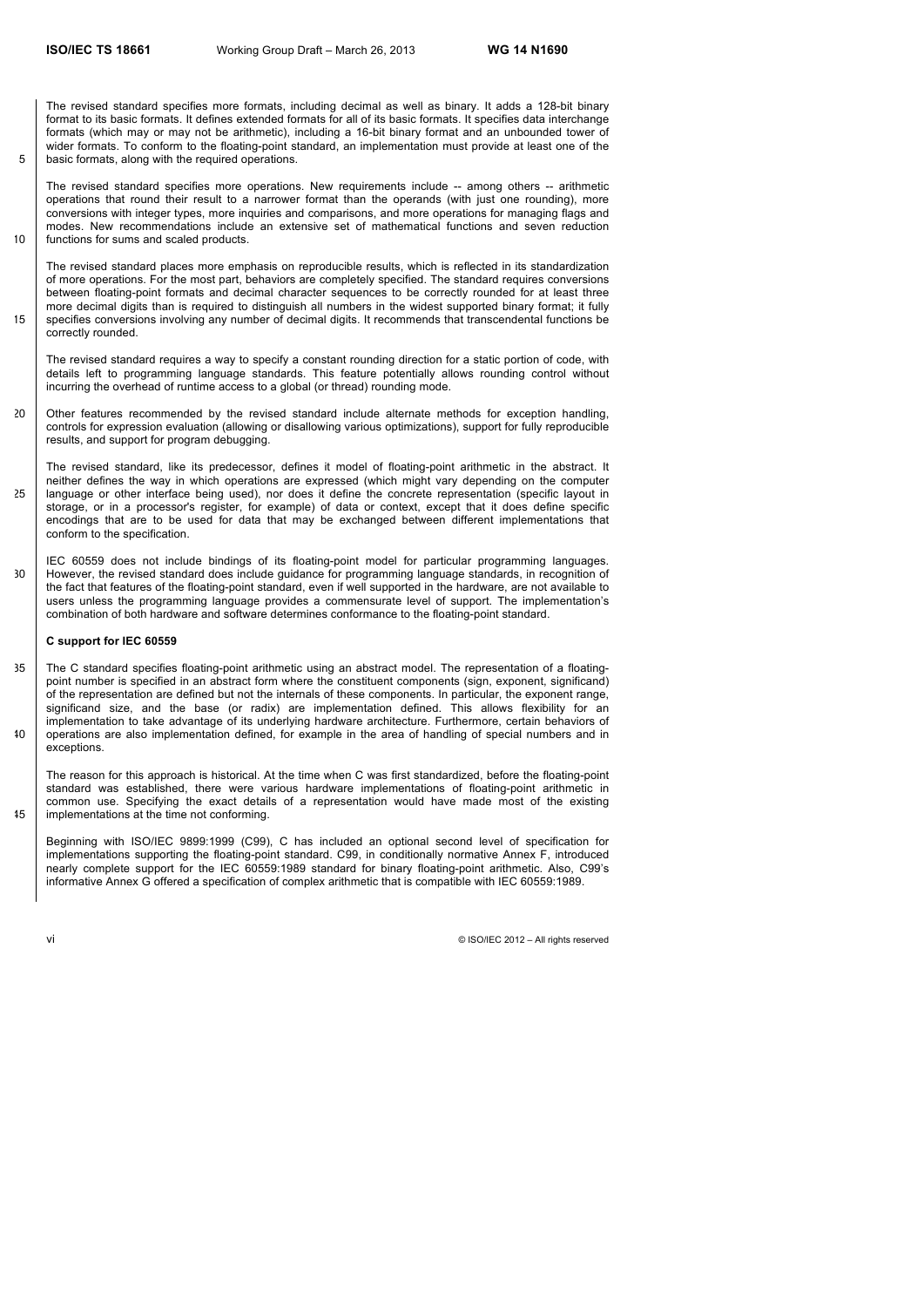ISO/IEC 9899:2011 (C11) includes refinements to the C99 floating-point specification, though is still based on IEC 60559:1989. C11 upgrades Annex G from "informative" to "conditionally normative".

ISO/IEC Technical Report 24732:2009 introduced partial C support for the decimal floating-point arithmetic in IEC 60559:2011. TR 24732, for which technical content was completed while IEEE 754-2008 was still in the 5 later stages of development, specifies decimal types based on IEC 60559:2011 decimal formats, though it does not include all of the operations required by IEC 60559:2011.

#### **Purpose**

The purpose of this Technical Specification is to provide a C language binding for IEC 60559:2011, based on the C11 standard, that delivers the goals of IEC 60559 to users and is feasible to implement. It is organized 10 into five Parts.

Part 1 provides suggested changes to C11 that cover all the requirements, plus some basic recommendations, of IEC 60559:2011 for binary floating-point arithmetic. C implementations intending to support IEC 60559:2011 are expected to conform to conditionally normative Annex F as enhanced by the suggested changes in Part 1.

15 Part 2, this document, enhances TR 24732 to cover all the requirements, plus some basic recommendations, of IEC 60559:2011 for decimal floating-point arithmetic. C implementations intending to provide an extension for decimal floating-point arithmetic supporting IEC 60559-2011 are expected to conform to Part 2.

Part 3 (Interchange and extended types), Part 4 (Supplementary functions), and Part 5 (Supplementary attributes) cover recommended features of IEC 60559-2011. C implementations intending to provide 20 extensions for these features are expected to conform to the corresponding Parts.

#### **Additional background on decimal floating-point arithmetic**

Most of today's general-purpose computing architectures provide binary floating-point arithmetic in hardware. Binary floating-point is an efficient representation that minimizes memory use, and is simpler to implement than floating-point arithmetic using other bases. It has therefore become the norm for scientific computations, with almost all implementations following the IEEE 754 standard for binary floating-point arithmetic (and the  $25$ equivalent international ISO/IEC 60559 standard).

However, human computation and communication of numeric values almost always uses decimal arithmetic and decimal notations. Laboratory notes, scientific papers, legal documents, business reports and financial statements all record numeric values in decimal form. When numeric data are given to a program or are 30 displayed to a user, conversion between binary and decimal is required. There are inherent rounding errors involved in such conversions; decimal fractions cannot, in general, be represented exactly by binary floatingpoint values. These errors often cause usability and efficiency problems, depending on the application.

These problems are minor when the application domain accepts, or requires results to have, associated error estimates (as is the case with scientific applications). However, in business and financial applications, 35 computations are either required to be exact (with no rounding errors) unless explicitly rounded, or be supported by detailed analyses that are auditable to be correct. Such applications therefore have to take special care in handling any rounding errors introduced by the computations.

The most efficient way to avoid conversion error is to use decimal arithmetic. Currently, the IBM z/Architecture (and its predecessors since System/360) is a widely used system that supports built-in decimal arithmetic. 40 Prior to the IBM System z10 processor, however, this provided integer arithmetic only, meaning that every number and computation has to have separate scale information preserved and computed in order to maintain the required precision and value range. Such scaling is difficult to code and is error-prone; it affects execution time significantly, and the resulting program is often difficult to maintain and enhance.

Even though the hardware may not provide decimal arithmetic operations, the support can still be emulated by 45 software. Programming languages used for business applications either have native decimal types (such as PL/I, COBOL, REXX, C#, or Visual Basic) or provide decimal arithmetic libraries (such as the BigDecimal class in Java). The arithmetic used in business applications, nowadays, is almost invariably decimal floating-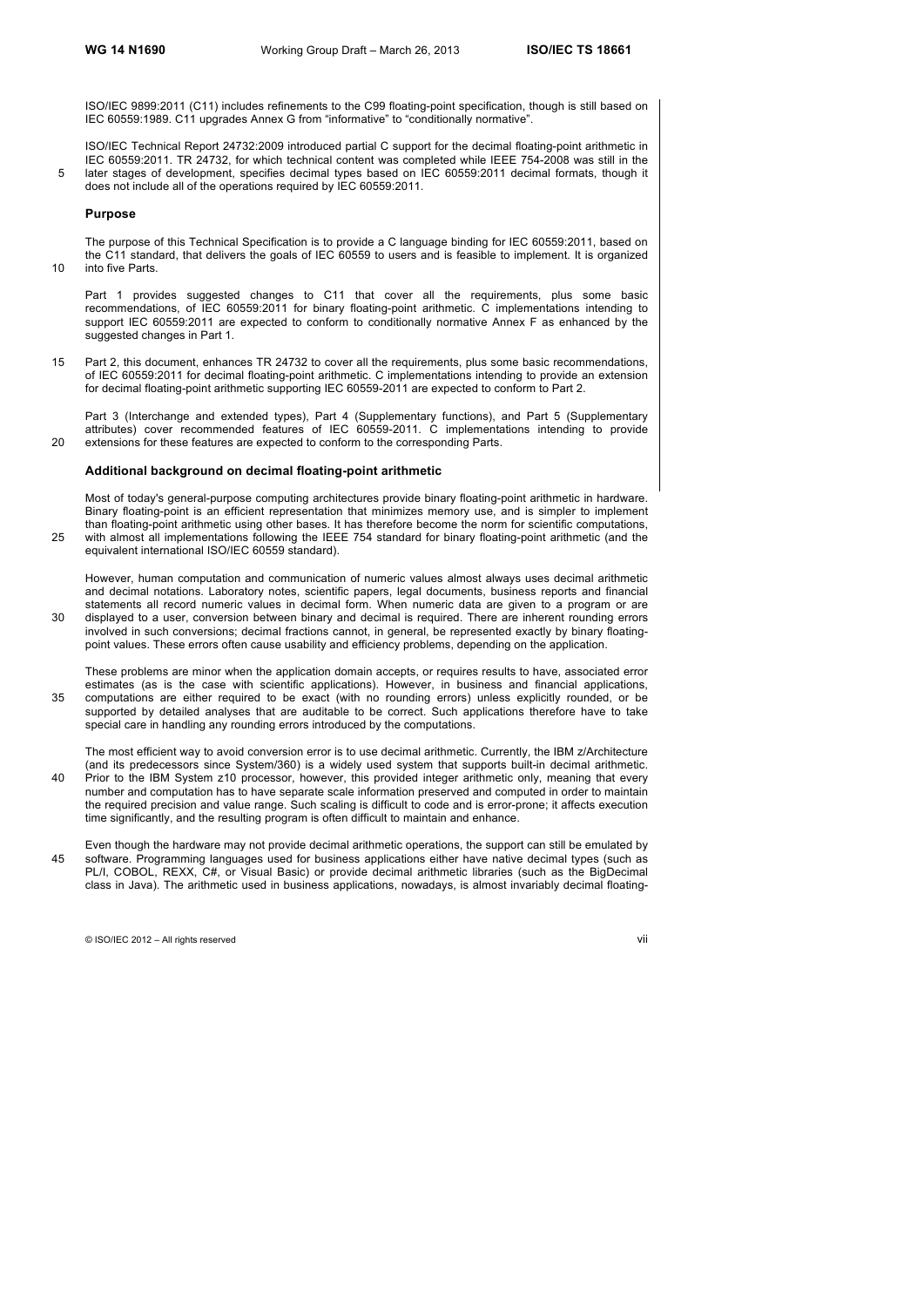point; the COBOL 2002 ISO standard, for example, requires that all standard decimal arithmetic calculations use 32-digit decimal floating-point.

The IEEE has recognized the importance of this. Decimal floating-point formats and arithmetic are major new features in the IEEE 754:2008 standard and its international equivalent IEC 60559:2011.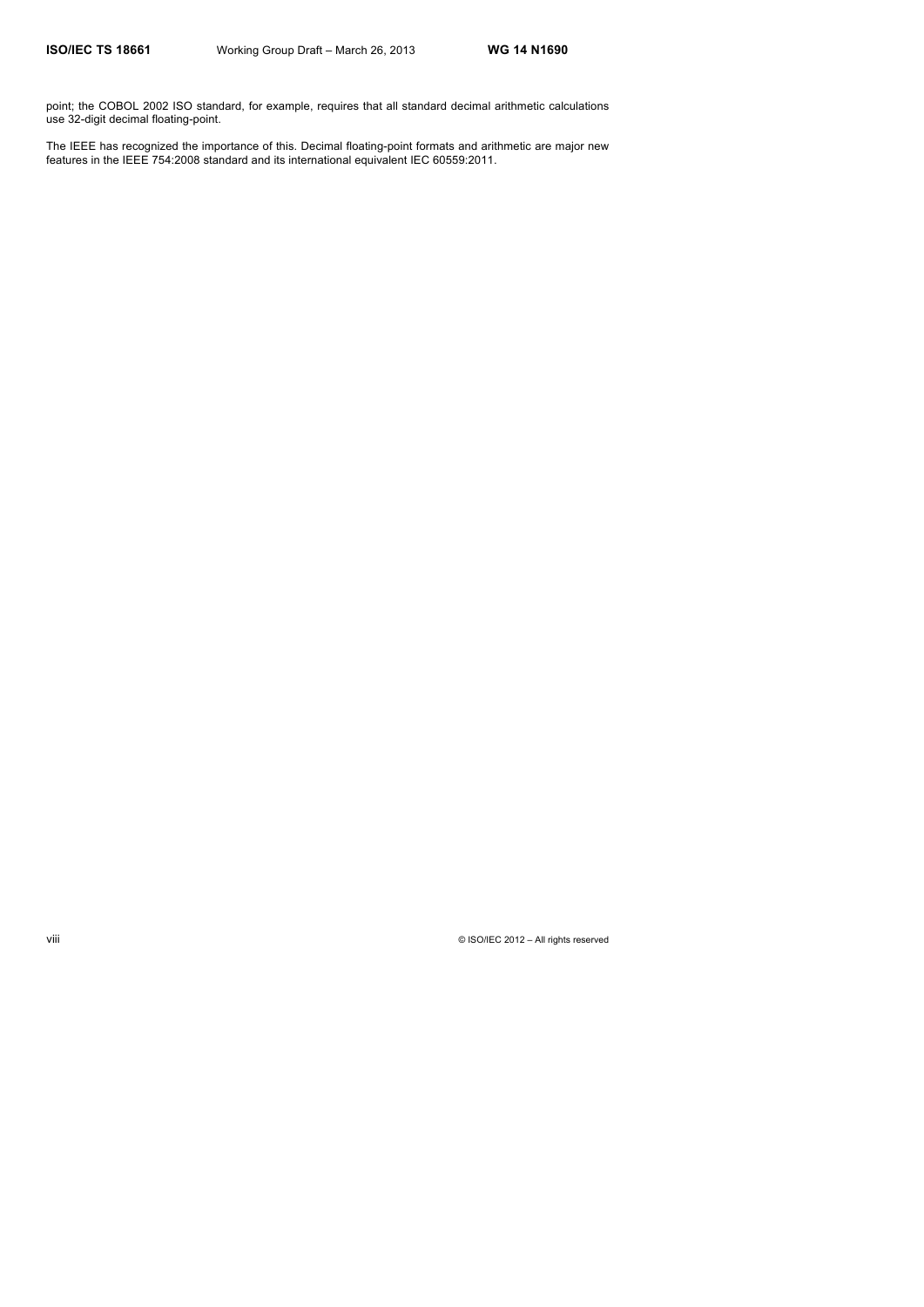# **Information Technology — Programming languages, their environments, and system software interfaces — Floating-point extensions for C — Part 2: Decimal floating-point arithmetic**

# 5 **1 Scope**

This document, Part 2 of ISO/IEC Technical Specification 18661, extends programming language C, as | specified in IEC 9899:2011 (C11), to support decimal floating-point arithmetic conforming to ISO/IEC/IEEE 60559:2011. It covers all requirements of IEC 60559 as they pertain to C decimal floating types.

This document supersedes ISO/IEC TR 24732:2009 (Information technology – Programming languages, their 10 environments and system software interfaces – Extension for the programming language C to support decimal floating-point arithmetic).

This document does not cover binary floating-point arithmetic (which is covered in Part 1 of ISO/IEC TS 18661), nor most other optional features of IEC 60559.

# **2 Conformance**

- 15 An implementation conforms to Part 2 of Technical Specification 18661 if all the following are true:
	- It meets the requirements for a conforming implementation of C11 with all the suggested changes to C11, as specified in Part 2 of Technical Specification 18661.
- b) It meets the requirements of the following clauses of C11 Annex F as modified by the suggested 20 changes, as specified in Parts 1 and 2 of Technical Specification 18661:
	- F.2.1 Infinities and NaNs
	- F.3 Operations (see clause 8 below)
	- F.4 Floating to integer conversions
- $25 F_6$  The return statement

i

30

35

- F.7 Contracted expressions
- F.8 Floating-point environment
- F.9 Optimization
- F.10 Mathematics **<math.h>** (see clause 8 below)

For the purpose of specifying these conformance requirements, the macros, functions, and values mentioned in the clauses listed above are understood to refer to the corresponding macros, functions, and values defined in this document for decimal floating types. Likewise, the "rounding direction mode" is understood to refer to the rounding direction mode for decimal floating-point arithmetic.

c) It defines **\_\_STDC\_IEC\_60559\_DFP\_\_** to **201**ymm**L.**

**NOTE** Conformance to Part 2 of Technical Specification 18661 does not include all the requirements of Part 1. An implementation may conform to either or both of Parts 1 and 2.

James W Thomas 3/26/13 9:03 AM **Deleted:** Historically there has been a close tie between IEEE 754 and C with respect to floating-point specification. IEC Technical Report 24732:2008 introduced partial C support for the decimal floatingpoint arithmetic in IEC 60559:2011. TR 24732, for which technical content was completed while IEEE 754-2008 was still in the later stages of development, specifies decimal types based on IEC 60559:2011 decimal formats, though it does not include all of the operations

required by IEC 60559:2011. **0.2 Purpose** The purpose of this document is to enhance TR 24732 to cover all the requirements, plus some basic recommendations, of IEC 60559:2011 for decimal floating-point arithmetic. C implementations intending to provide an

extension for decimal floating-point arithmetic supporting IEC 60559-2011 are expected to conform to Part 2 of this Technical Specification. **0.3 The arithmetic model**

The model of floating-point arithmetic used in IEC 60559:2011 has three components: <#>*data* - numbers and NaNs, which can be manipulated by, or be the results of, the operations it specifies

<#>*operations* - (addition, multiplication, conversions, etc.) which can be carried out on data

James W Thomas 3/26/13 9:03 AM  $\leq \#$ > context - the status of operations ... [1]

# to govern the results of operations (for example, rounding modes). (IEC 60559 **Deleted:** 00000

James W Thomas 3/26/13 9:03 AM

**Deleted: TS 00000-2** 

James W Thomas  $3/26/13$  9:03 AM

**Deleted:** 2008

James W Thomas 3/26/13 9:03 AM **Deleted: TS 00000-2** 

James W Thomas 3/26/13 9:03 AM

**Deleted:** TS 00000-

James W Thomas 3/26/13 9:03 AM

James W Thomas 3/26/13 9:03 AM **Deleted:** this

**Deleted:** <#>It conforms to Part 1 of the specification. this Technical Specification; From the perspective of the C language,  $\frac{1}{2}$ 

James W Thomas 3/26/13 9:03 AM

**Deleted:** this **contrary environment is the floating environment of**  $\mathbf{r}$ 

James W Thomas 3/26/13 9:03 AM **Deleted:** ; and

James W Thomas 3/26/13 9:03 AM

**0.4 The formats Deleted: DEC\_FP**

James W Thomas 3/26/13 9:03 AM

banies w Thomas 5/20/15 9.00 Am<br>**Deleted:** The library functions, macros, and types defined in Part 2 of this \_\_ Technical Specification are defined  $\left( \dots \right[ 2 \right]$  $\overline{121}$ 

their respective headers in the macroscopic field  $\alpha$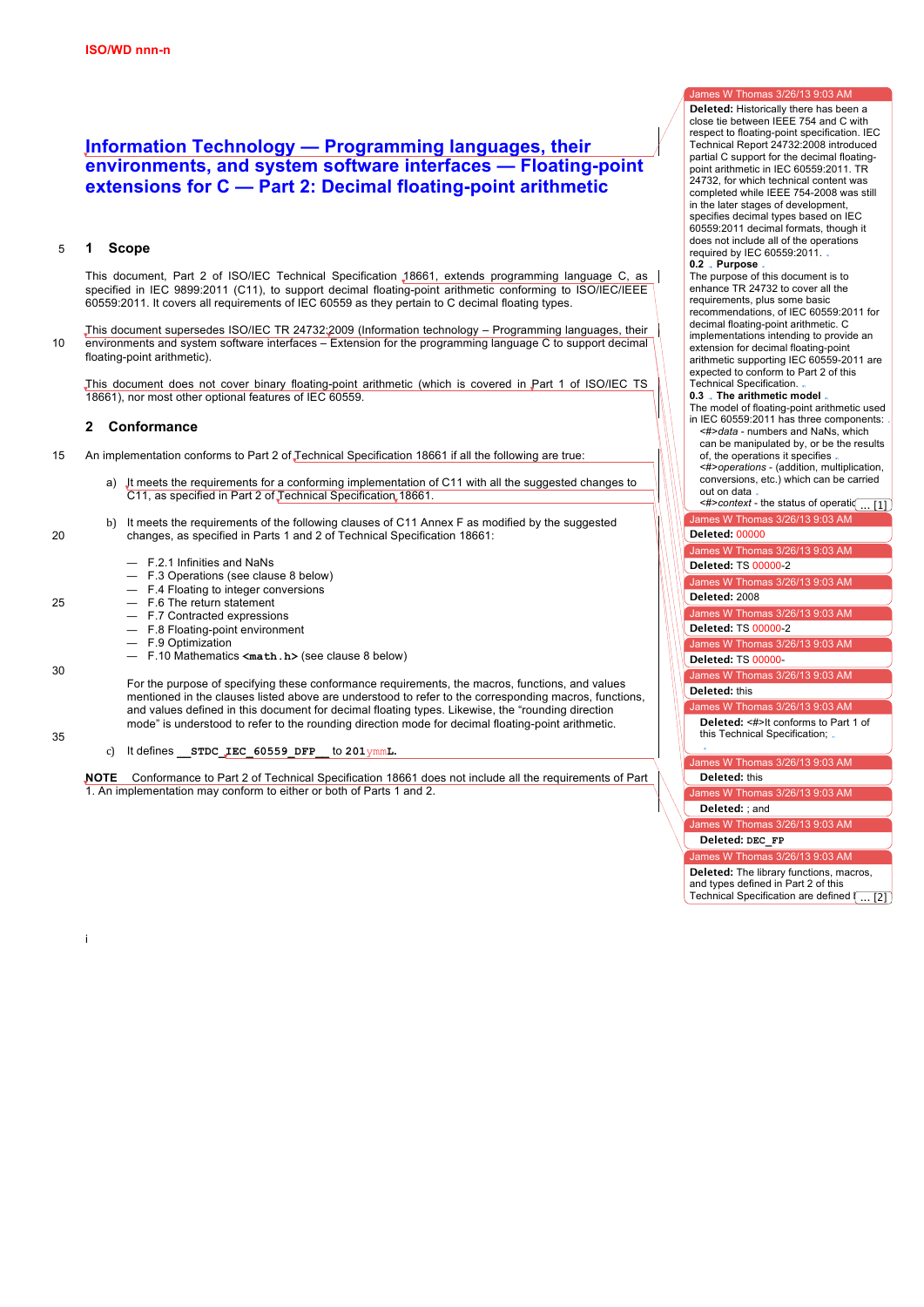# **3 Normative references**

The following referenced documents are indispensable for the application of this document. Only the editions cited apply.

ISO/IEC 9899:2011, *Information technology — Programming languages, their environments and system*  5 *software interfaces — Programming Language C*

ISO/IEC/IEEE 60559:2011, *Information technology — Microprocessor Systems — Floating-point arithmetic* (with identical content to IEEE 754-2008, *IEEE Standard for Floating-Point Arithmetic*. The Institute of Electrical and Electronic Engineers, Inc., New York, 2008)

ISO/IEC TS 18661-1:yyyy, *Information technology – Programming languages, their environments and system*  10 *software interfaces – Floating-point extension for C – Part 1: Binary floating-point arithmetic*

# **4 Terms and definitions**

For the purposes of this document, the terms and definitions given in ISO/IEC 9899:2011 and ISO/IEC/IEEE 60559:2011 and the following apply.

#### **4.1** 15 **C11**

standard ISO/IEC 9899:2011, *Information technology — Programming languages, their environments and system software interfaces — Programming Language C*

#### **5 C standard conformance**

### **5.1 Freestanding implementations**

20 The following suggested change to C11 expands the conformance requirements for freestanding implements so that they might conform to this Part of Technical Specification18661

#### **Suggested change to C11:**

Replace the third sentence of 4#6:

A *conforming freestanding implementation* shall accept any strictly conforming program that does not 25 use complex types and in which the use of the features specified in the library clause (clause 7) is confined to the contents of the standard headers  $\langle$ **float.h>**,  $\langle$ **iso646.h>**,  $\langle$ **limits.h>**,  $\langle$ **stdalign.h>**,  $\langle$ **stdalign.h>**,  $\langle$ **stdalign.h>**,  $\langle$ **stdalign.h <stdalign.h>**, **<stdarg.h>**, **<stdbool.h>**, **<stddef.h>**, **<stdint.h>**, and **<stdnoreturn.h>**.

with:

30 A *conforming freestanding implementation* shall accept any strictly conforming program that does not use complex types and in which the use of the features specified in the library clause (clause 7) is confined to the contents of the standard headers **<fenv.h>**, **<float.h>**, **<iso646.h>**, **<limits.h>**, **<math.h>**, **<stdalign.h>**, **<stdarg.h>**, **<stdbool.h>**, **<stddef.h>**, **<stdint.h>**, and **<stdnoreturn.h**> and the numeric conversion functions (7.22.1) of the 35 standard header <stdlib.h>.

# **5.2 Predefined macros**

The following suggested change to C11 replaces **\_\_STDC\_DEC\_FP\_\_**, the conformance macro for decimal floating-point arithmetic specified in TR 24732, with **STDC\_IEC\_60559\_DFP\_\_\_,** for consistency with the conformance macro for Part 1 of Technical Specification 18661. Note that an implementation may continue to James W Thomas 3/26/13 9:03 AM

W Thomas 3/26/13 9:03 AM **Deleted:** ISO/IEC TR 24732:2008, *Information technology – Programming languages, their environments and system software interfaces – Extension for the programming language C to support decimal floating-point arithmetic*

**Deleted:** nnnnn

 $\texttt{es}$  W Thomas 3/26/13 9:03 AM **Deleted: 5 Predefined macros**

James W Thomas 3/26/13 9:03 AM omas 3/26/13 9:03 AM **Deleted:** provides **Deleted:** conditional feature macro for

James W Thomas 3/26/13 9:03 AM **Deleted:** in Part

W Thomas 3/26/13 9:03 AM

**Deleted: of this**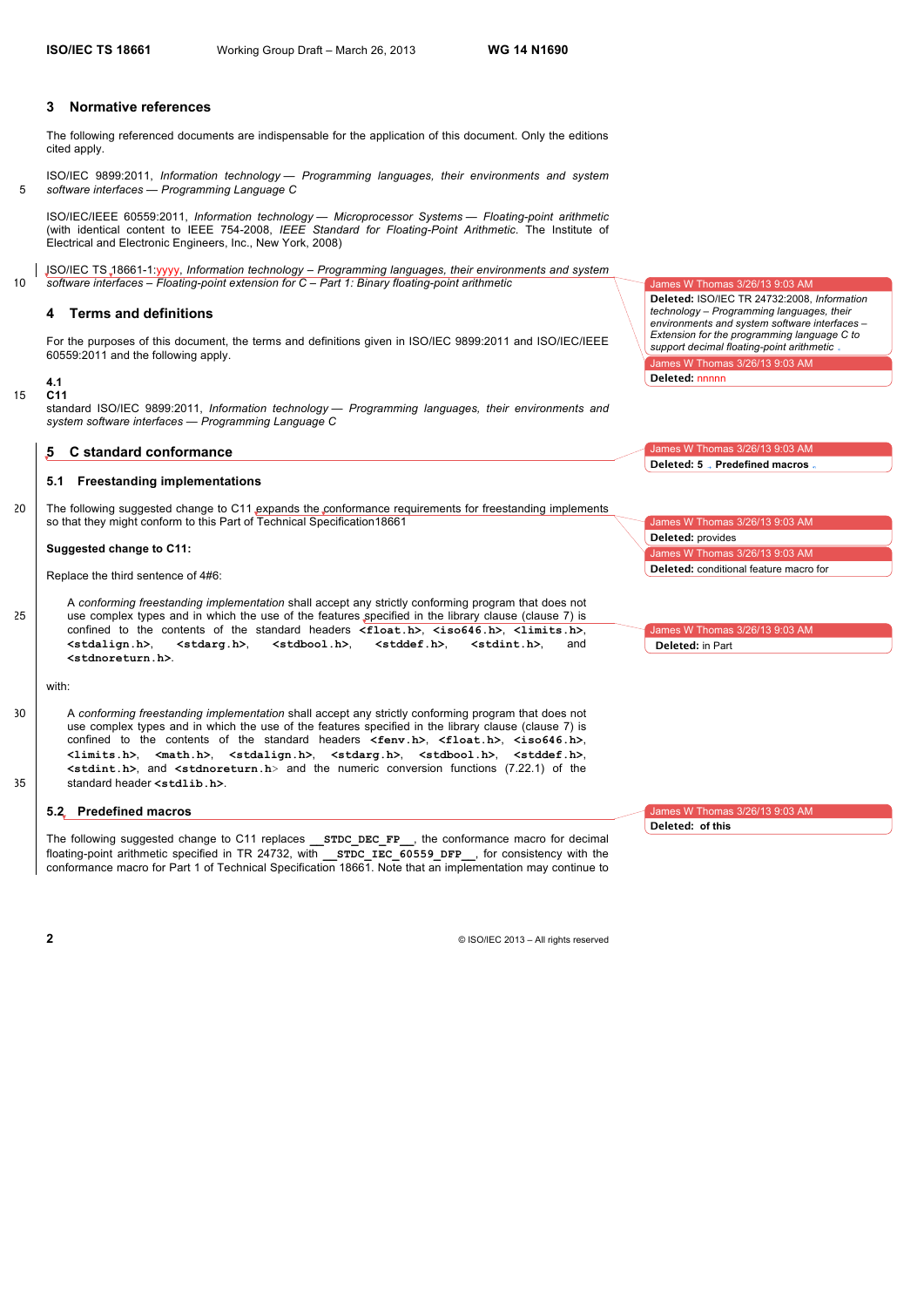define **\_\_STDC\_DEC\_FP\_\_**, so that programs that use **\_\_STDC\_DEC\_FP\_\_** may remain valid under the suggested changes in Part 2 of Technical Specification 18661.

#### **Suggested change to C11:**

In 6.10.8.3#1, add:

5 **\_\_STDC\_IEC\_60559\_DFP\_\_** The integer constant **201ymmL**, intended to indicate support of decimal floating types and operations according to IEC 60559.

#### **5.3 Standard headers**

The library functions, macros, and types defined in this Part of Technical Specification 18661 are defined by their respective headers if the macro **STDC WANT IEC 18661 EXT2** is defined at the point in the 10 source file where the appropriate header is first included.

# **6 Decimal floating types**

This Part of Technical Specification 18661 introduces three decimal floating types, designated as **\_Decimal32**, **\_Decimal64** and **\_Decimal128**. The set of values of type **\_Decimal32** is a subset of the set of values of the type **\_Decimal64**; the set of values of the type **\_Decimal64** is a subset of the set of values

# 15 of the type **Decimal128**.

Within the type hierarchy, decimal floating types are basic types, real types and arithmetic types.

The types **float**, **double**, and **long double** are also called generic floating types for the purpose of Technical Specification 18661.

Note: C does not specify a radix for **float**, **double**, and **long double**. An implementation can choose the 20 representation of **float**, **double**, and **long double** to be the same as the decimal floating types. In any case, the decimal floating types are distinct from **float**, **double**, and **long double** regardless of the representation.

Note: This Part of Technical Specification 18661 does not define decimal complex types or decimal imaginary types. The three complex types remain as **float \_Complex**, **double \_Complex**, and **long double**  25 **\_Complex**, and the three imaginary types remain as **float \_Imaginary**, **double \_Imaginary**, and **long double \_Imaginary**.

### **Suggested changes to C11:**

Change the first sentence of 6.2.5#10 from:

[10] There are three *real floating types,* designated as **float, double,** and **long double**

### 30 to:

[10] There are three *generic floating types*, designated as **float**, **double**, and **long double**.

# Add the following paragraphs after 6.2.5#10:

[10a] There are three *decimal floating types*, designated as **\_Decimal32**, **\_Decimal64**, and **\_Decimal128**. The set of values of the type **\_Decimal32** is a subset of the set of values of the type 35 **\_Decimal64**; the set of values of the type **\_Decimal64** is a subset of the set of values of the type **\_Decimal128**. Decimal floating types are real floating types.

[10b] Together, the generic floating types and the decimal floating types comprise the *real floating types*.

© ISO/IEC 2013 – All rights reserved **3**

nes W Thomas 3/26/13 9:03 AM **Deleted: DEC\_FP**

James W Thomas 3/26/13 9:03 AM James W Tho **Deleted:** 2 **Deleted:** this

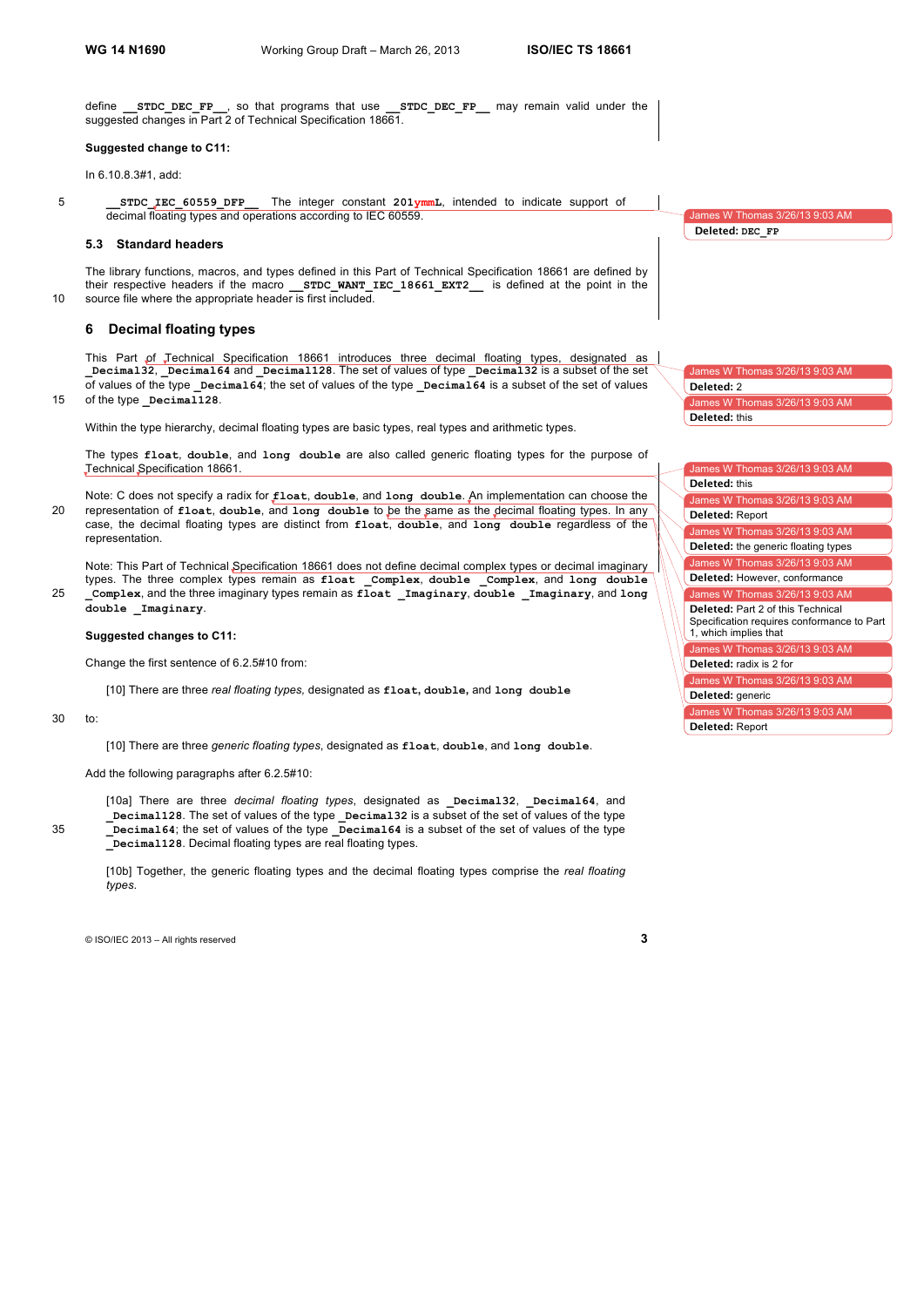In 6.2.5#10a, attach a footnote to the wording:

The set of values of the type **\_Decimal32**

where the footnote is:

\*) The 32-bit format is a storage-only format in IEC 60559.

5 Add the following to 6.4.1 Keywords:

*keyword*: **\_Decimal32 \_Decimal64 \_Decimal128**

Add the following to 6.7.2 Type specifiers:

*type-specifier*: **\_Decimal32 \_Decimal64** 15 **\_Decimal128**

Add the following bullets in 6.7.2#2 Constraints:

— **\_Decimal32**

— **\_Decimal64**

20 — **\_Decimal128**

10

Add the following after 6.7.2#3:

[3a] The type specifiers **\_Decimal32**, **\_Decimal64**, and **\_Decimal128** shall not be used if the implementation does not support decimal floating types (see 6.10.8.3).

Add the following after 6.5#8:

25 [8a] Expressions involving decimal floating-point operands are evaluated according to the semantics of IEC 60559, including production of results with the preferred quantum exponent as specified in IEC 60559.

#### **7 Characteristics of decimal floating types <float.h>**

The characteristics of decimal floating types are defined in terms of a model specifying general decimal 30 arithmetic (0.3). The formats are specified in IEC 60559 (0.4).

The three decimal floating types correspond to the decimal formats defined in IEC 60559 as follows:

- ⎯ **\_Decimal32** is a *decimal32* format, which is encoded in four consecutive octets (32 bits)
- ⎯ **\_Decimal64** is a *decimal64* format, which is encoded in eight consecutive octets (64 bits)
- ⎯ **\_Decimal128** is a *decimal128* format, which is encoded in 16 consecutive octets (128 bits)
- The value of a finite number is given by  $(-1)^{sign}$  x coefficient x 10<sup>exponent</sup>. Refer to IEC 60559 for details of the format.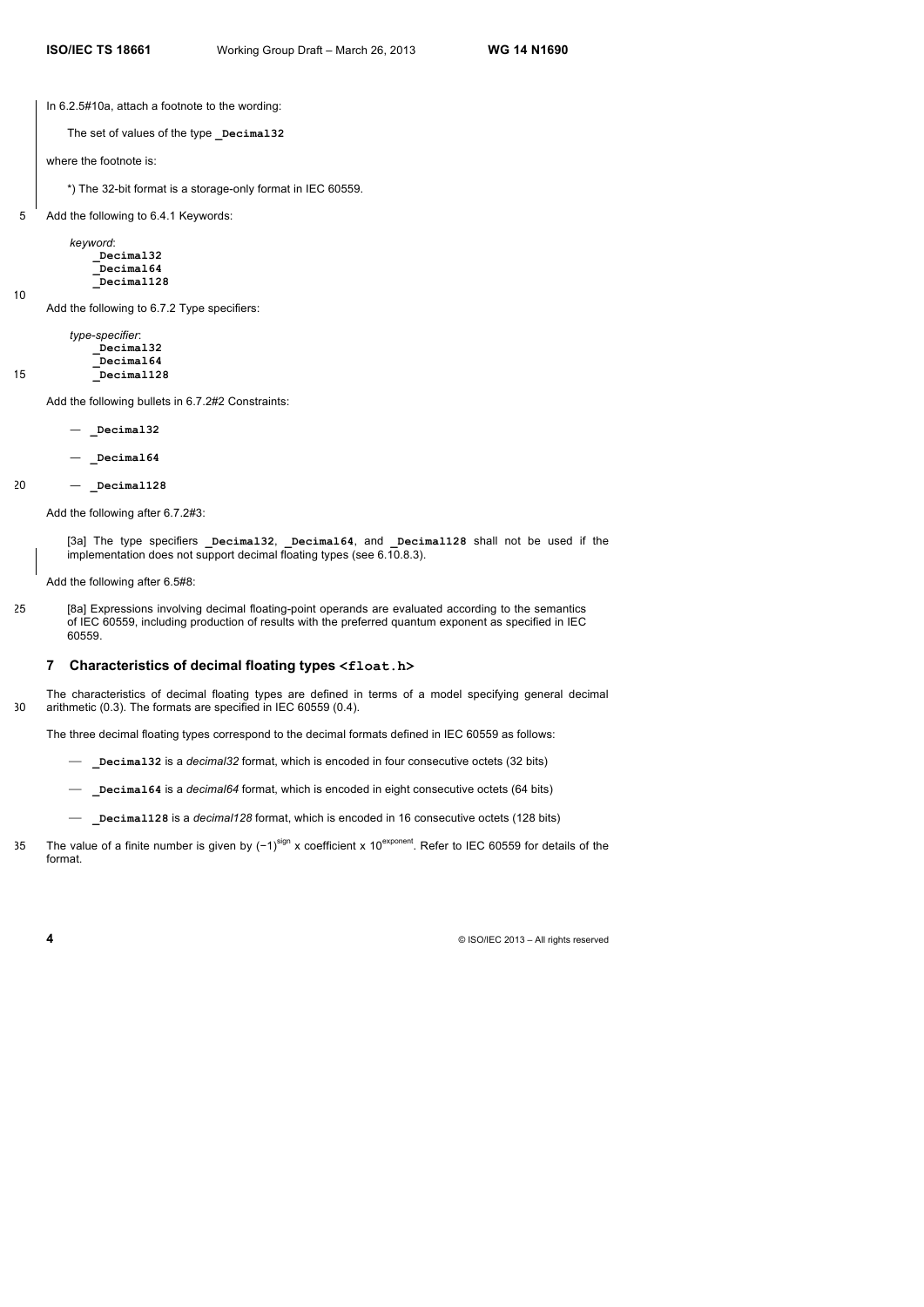These formats are characterized by the length of the coefficient and the maximum and minimum exponent. The coefficient is not normalized, so trailing zeros are significant; i.e., 1.0 is equal to but can be distinguished from 1.00. Table 1 below shows these characteristics by format:

# **Table 1 – Format characteristics**

| Type                                | Decimal32 | Decimal64 | Decimal128 |
|-------------------------------------|-----------|-----------|------------|
| Coefficient length in digits        |           |           |            |
| Maximum Exponent $(E_{\text{max}})$ |           | 385       | 6145       |
| Minimum Exponent $(E_{min})$        | $-94$     | $-382$    | $-6142$    |

5

 $\overline{\phantom{a}}$ 

The maximum and minimum exponents in Table 1 are for floating-point numbers expressed with significands less than 1, as in the C11 model (5.2.4.2.2). They differ (by 1) from the maximum and minimum exponents in the IEC 60559 standard, where normalized floating-point numbers are expressed with one significant digit to the left of the radix point.

10 If the macro **\_\_STDC\_WANT\_IEC\_18661\_EXT2\_\_** is defined at the point in the source file where the header **<float.h>** is first included, the header **<float.h>** shall define several macros that expand to various limits and parameters of the decimal floating types. The names and meaning of these macros are similar to the corresponding macros for generic floating types.

#### **Suggested change to C11:**

15 Add the following after 5.2.4.2.2:

#### **5.2.4.2.2a Characteristics of decimal floating types <float.h>**

[1] Macros in **<float.h>** provide characteristics of floating types in terms of the model presented in 5.2.4.2.2. The prefixes **DEC32\_**, **DEC64\_**, and **DEC128\_** denote the types **\_Decimal32**, **\_Decimal64**, and **\_Decimal128** respectively.

20 [2] For decimal floating-point, it is often convenient to consider an alternate equivalent model where the significand is represented with integer rather than fraction digits: a floating-point number (*x*) is defined by the model

$$
x = Sb^{(e-p)}\sum_{k=1}^{p} f_{k}b^{(p-k)}
$$

where *s*, *b*, *e*, *p*, and  $f_k$  are as defined in 5.2.4.2.2, and  $b = 10$ .

25 [3] The term *quantum exponent* refers to  $q = e - p$  and *coefficient* to  $c = f_1 f_2... f_p$ , an integer between 0 and *b<sup>p</sup>* − 1 inclusive. Thus, *x* = *s* \* *c* \* *b<sup>q</sup>* is represented by the triple of integers *(s, c, q)*.

#### **Table 2 – Quantum exponent ranges**

| $T$ vpe                                      | Decimal32 | Decimal64 | Decimal128 |
|----------------------------------------------|-----------|-----------|------------|
| Maximum Quantum Exponent (q <sub>max</sub> ) | 9С        | 369       | 6111       |
| Minimum Quantum Exponent (q <sub>min</sub> ) | $-104$    | $-398$    | $-6176$    |

[4] For binary floating-point following IEC 60559, representations in the model described in 5.2.4.2.2 30 that have the same numerical value are indistinguishable in the arithmetic. However, for decimal floating-point, representations that have the same numerical value but different quantum exponents, e.g., (1, 10, −1) representing 1.0 and (1, 100, −2) representing 1.00 are distinguishable. To facilitate exact fixed-point calculation, standard decimal floating-point operations have a *preferred quantum exponent*, as specified in IEC 60559, which is determined by the quantum exponents of the operands 35 if they have decimal floating-point types (or by specific rules for conversions from other types). Table

© ISO/IEC 2013 – All rights reserved **5**

**Deleted:** The table

es W Thomas 3/2

James W Thomas 3/26/13 9:03 AM **Deleted:** Format

es W Thomas 3/26/13 9:03 AM **Deleted: DEC\_FP**

 $\overline{\phantom{a}}$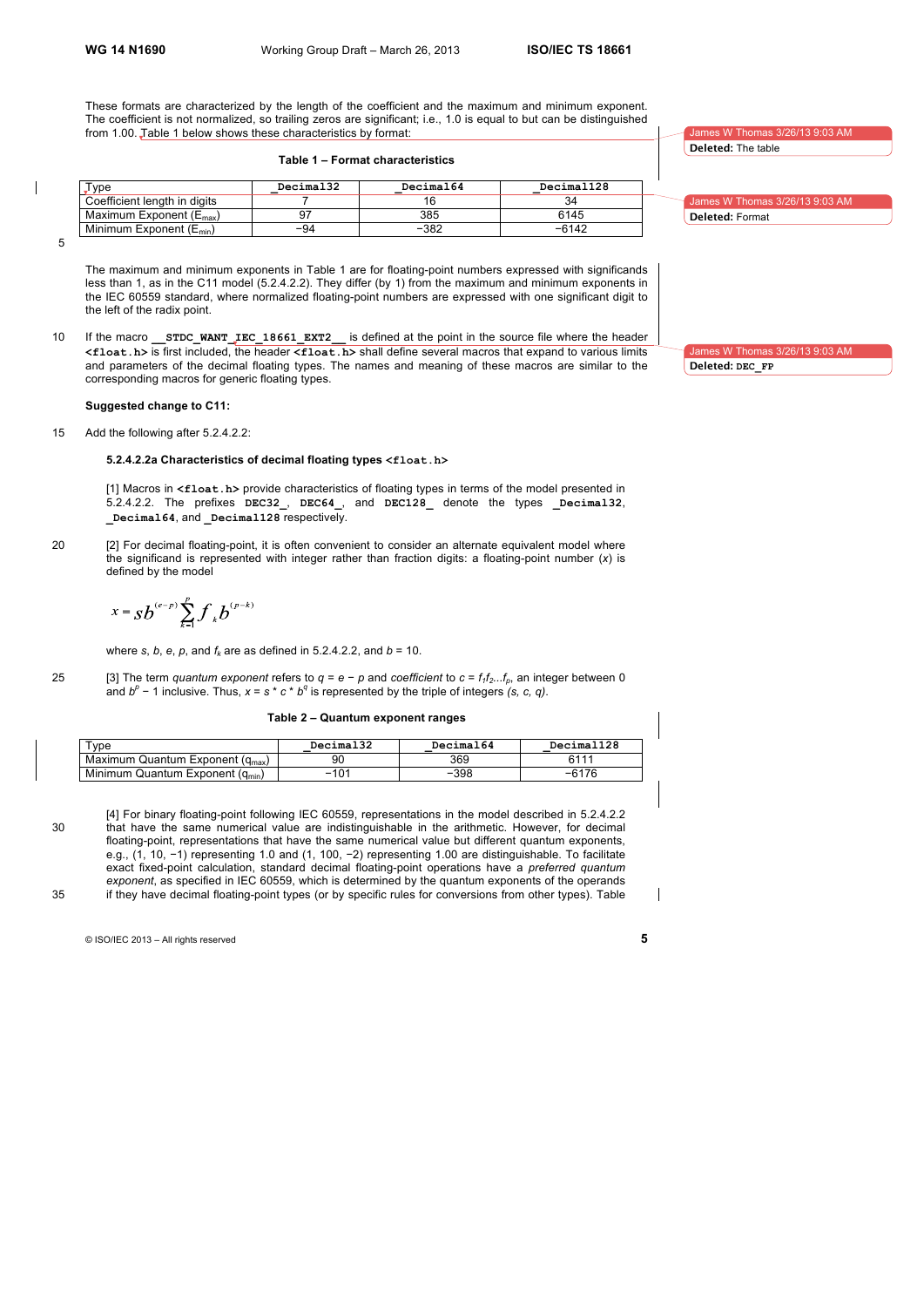3 below gives rules for determining preferred quantum exponents for results of IEC 60559 operations, and for other operations specified in this document. When exact, these operations produce a result with their preferred quantum exponent, or as close to it as possible within the limitations of the type. When inexact, these operations produce a result with the least possible quantum exponent. For 5 example, the preferred quantum exponent for addition is the minimum of the quantum exponents of the operands. Hence (1, 123, −2) + (1, 4000, −3) = (1, 5230, −3) or 1.23 + 4.000 = 5.230.

#### [5] Table 3 shows, for each operation, how the preferred quantum exponents (5.2.4.2.2) of the operands, Q(**x**), Q(**y**), etc., determine the preferred quantum exponent of the operation result.

James W Thomas 3/26/13 9:03 AM **Deleted:** [5

# **Table 3 – Preferred quantum exponents**

| Operation                                                | Preferred quantum exponent of result |
|----------------------------------------------------------|--------------------------------------|
| roundeven, round, trunc, ceil, floor,<br>rint, nearbyint | $max(Q(\mathbf{x}),0)$               |
| nextup, nextdown, nextafter, nexttoward                  | least possible                       |
| remainder                                                | min(Q(x), Q(y))                      |
| fmin, fmax, fminmag, fmaxmag                             | $Q(x)$ if x gives the result,        |
|                                                          | $Q(y)$ if y gives the result         |
| scalbn, scalbln, ldexp                                   | $Q(x)+y$                             |
| logb                                                     | 0                                    |
| +, fadd, faddl, daddl                                    | min(Q(x), Q(y))                      |
| -, fsub, fsubl, dsubl                                    | min(Q(x), Q(y))                      |
| *, fmul, fmull, dmull                                    | $Q(x)+Q(y)$                          |
| /, fdiv, fdivl, ddivl                                    | $Q(x)-Q(y)$                          |
| sqrt, fsqrt, fsqrtl, dsqrtl                              | floor( $Q(\mathbf{x})/2$ )           |
| fma, ffma, ffmal, dfmal                                  | $min(Q(x)+Q(y),Q(z))$                |
| conversion from integer type                             | 0                                    |
| exact conversion from non-decimal floating type          | $\mathbf{0}$                         |
| inexact conversion from non-decimal floating<br>type     | least possible                       |
| conversion between decimal floating types                | Q(x)                                 |
| canonicalize                                             | Q(x)                                 |
| strtod, westod, scanf, decimal<br>floating<br>constants  | see 7.22.1.5                         |
| $-(x)$                                                   | Q(x)                                 |
| fabs                                                     | Q(x)                                 |
| copysign                                                 | Q(x)                                 |
| quantize                                                 | Q(y)                                 |
| encodedec.<br>decodedec.<br>encodebin,<br>decodebin      | Q(x)                                 |
| fmod                                                     | min(Q(x), Q(y))                      |
| fdim                                                     | $min((Q(x), Q(y))$ if $x > y$ ,      |
|                                                          | 0 if $x \leq y$                      |
| cbrt                                                     | floor( $Q(\mathbf{x})/3$ )           |
| hypot                                                    | min(Q(x), Q(y))                      |
| pow                                                      | floor( $y \times Q(x)$ )             |
| modf                                                     | Q( <b>value</b> )                    |
| *iptr returned by modf                                   | max(Q(vvalue),0)                     |
| frexp                                                    | Q(value) if value=0.                 |
|                                                          |                                      |

 $\overline{\phantom{a}}$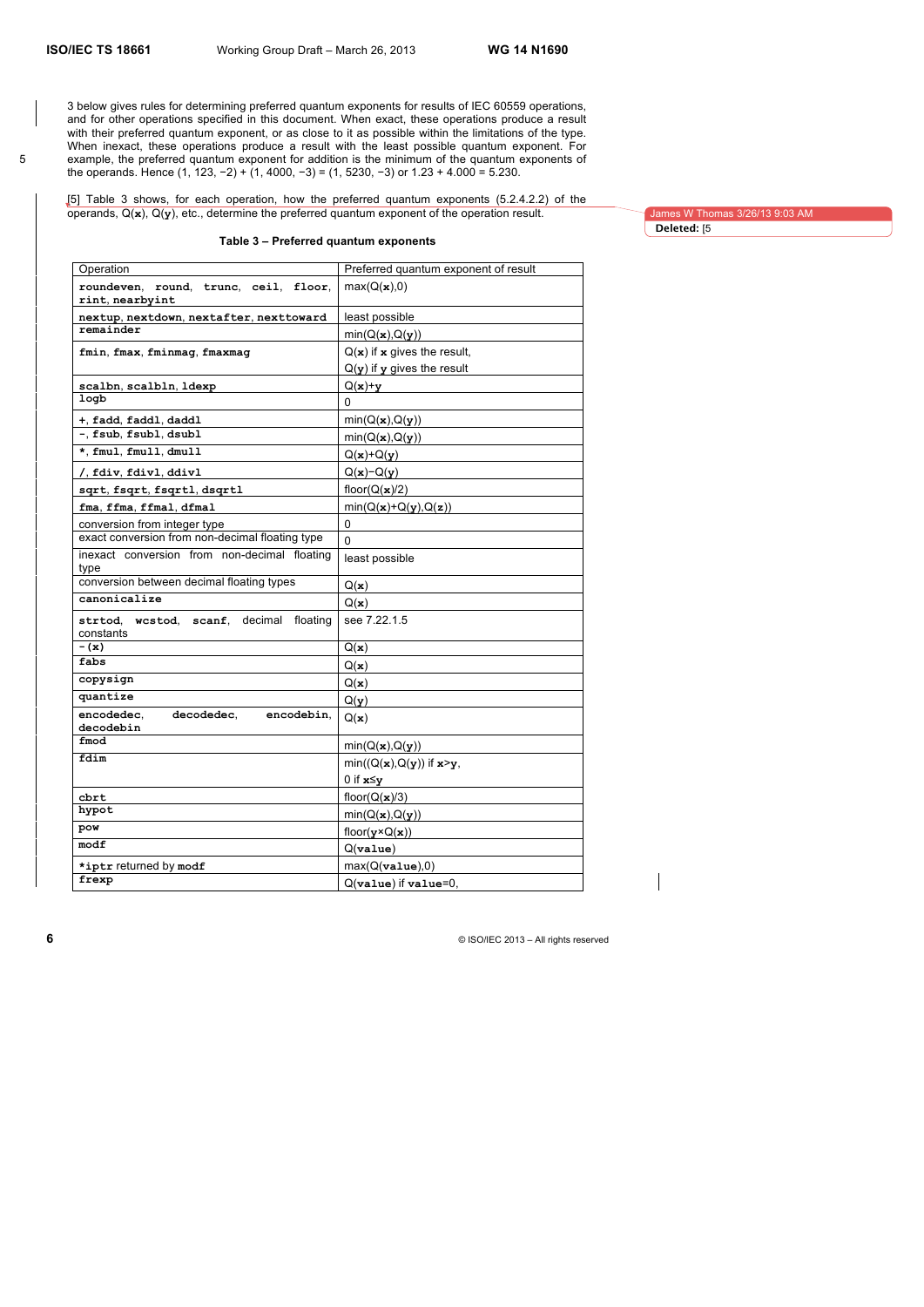|               |                          |    |                                         | $-$ (length of coefficient of $value$ ) otherwise |
|---------------|--------------------------|----|-----------------------------------------|---------------------------------------------------|
| $*res$        | returned                 | bv | setpayload,                             | 0 if p1 does not represent a valid payload,       |
| setpayloadsig |                          |    | not applicable otherwise (NaN returned) |                                                   |
| getpayload    |                          |    | 0 if $\star$ <b>x</b> is a NaN,         |                                                   |
|               |                          |    |                                         | unspecified otherwise                             |
|               | transcendental functions |    |                                         | 0                                                 |

[6] Except for assignment and casts, the values of operations with decimal floating operands and values subject to the usual arithmetic conversions and of decimal floating constants are evaluated to a format whose range and precision may be greater than required by the type. The use of evaluation 5 formats is characterized by the implementation-defined value of **DEC\_EVAL\_METHOD**:

- **−1** indeterminable;
- **0** evaluate all operations and constants just to the range and precision of the type;
- **1** evaluate operations and constants of type **\_Decimal32** and **\_Decimal64** to the range and precision of the **\_Decimal64** type, evaluate **\_Decimal128** operations and constants to the 10 range and precision of the **\_Decimal128** type;
	- **2** evaluate all operations and constants to the range and precision of the **\_Decimal128** type.

[7] The integer values given in the following lists shall be replaced by constant expressions suitable for use in **#if** preprocessing directives:

- 15
- radix of exponent representation, *b(=10)*

For the generic floating-point types, this value is implementation-defined and is specified by the macro **FLT** RADIX. For the decimal floating-point types there is no corresponding macro, since the value 10 is an inherent property of the types. Wherever **FLT\_RADIX** appears in a description of a function that has versions that operate on decimal floating-point types, it is 20 noted that for the decimal floating-point versions the value used is implicitly 10, rather than **FLT\_RADIX**.

• number of digits in the coefficient

|    | DEC32 MANT DIG   |         |
|----|------------------|---------|
| 25 | DEC64 MANT DIG   | 16      |
|    | DEC128 MANT DIG  | 34      |
|    | minimum exponent |         |
| 30 | DEC32 MIN EXP    | -94     |
|    | DEC64 MIN EXP    | $-382$  |
|    | DEC128 MIN EXP   | $-6142$ |
|    | maximum exponent |         |
| 35 | DEC32 MAX EXP    | 97      |

**DEC128\_MAX\_EXP 6145**

**DEC64\_MAX\_EXP** 385<br> **DEC128 MAX EXP** 6145

• maximum representable finite decimal floating number (there are 6, 15 and 33 9's after the 40 decimal points respectively)

| DEC32 MAX | 9.999999E96DF          |
|-----------|------------------------|
| DEC64 MAX | 9.99999999999999E384DD |

<sup>©</sup> ISO/IEC 2013 – All rights reserved **7**

W Thomas 3/26/13 9:03 AM **Deleted: -**

es W Thomas 3/26/13 9:03 AM **Deleted:** 6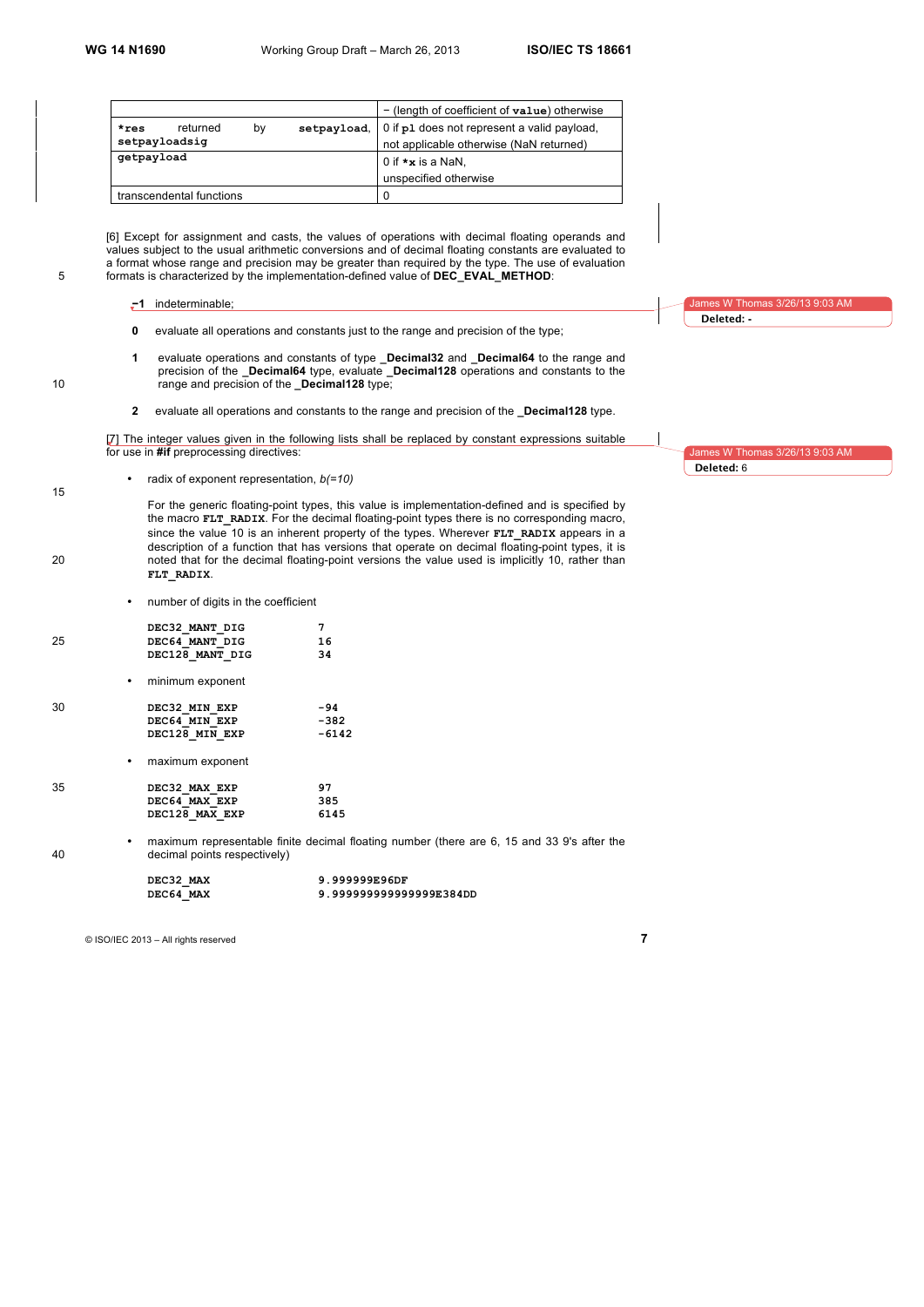5

15

**DEC128\_MAX 9.999999999999999999999999999999999E6144DL**

• the difference between 1 and the least value greater than 1 that is representable in the given floating point type

| $1E-6DF$  |
|-----------|
| 1E-15DD   |
| $1E-33DL$ |
|           |

10 • minimum normalized positive decimal floating number

| DEC32 MIN  | $1E-95DF$ |
|------------|-----------|
| DEC64 MIN  | 1E-383DD  |
| DEC128 MIN | 1E-6143DL |

• minimum positive subnormal decimal floating number

|    | DEC32 TRUE MIN  | $0.000001E - 95DF$       |
|----|-----------------|--------------------------|
|    | DEC62 TRUE MIN  | 0.000000000000001E-383DD |
| 20 | DEC128 TRUE MIN |                          |

### **8 Operation binding**

Table 1 and subsequent text in F.3 as specified in Part 1 of Technical Specification 18661, with the further suggested change below, show how the C decimal operations specified in this document, Part 2 of Technical Specification 18661, provide the operations required by IEC 60559 for decimal floating point.

### 25 **Suggested change to C11:**

After F.3#9 (see Part 1 of Technical Specification 18661), append the following:

[10] Decimal versions of the C **remquo** function are not provided. (The C decimal **remainder** functions provide the remainder operation defined by IEC 60559.)

[11] The C **quantize** functions (7.12.11.5) provide the quantize operation defined in IEC 60559 for 30 decimal floating point.

[12] The binding for the convertFormat operation applies to all conversions among IEC 60559 formats. Therefore, for implementations that conform to Annex F, conversions between decimal floating types and generic floating types with IEC 60559 formats are correctly rounded and raise floating-point exceptions as specified in IEC 60559.

35 [13] IEC 60559 specifies the convertFromHexCharacter and convertToHexCharacter operations only for binary floating point.

[14] The C integer constant **10** provides the radix operation defined in IEC 60559 for decimal floating point.

[15] The C **samequantum** functions (7.12.11.6) provide the sameQuantum operation defined in IEC 40 60559 for decimal floating point.

[16] The C **fe\_dec\_getround** (7.6.3.3) and **fe\_dec\_setround** (7.6.3.4) functions provide the getDecimalRoundingDirection and setDecimalRoundingDirection operations defined in IEC 60559 for decimal floating point.

[17] The C **quantexp** functions (7.12.11.7) compute the (quantum) exponent *q* defined in IEC 60559 45 for decimal numbers viewed as having integer significands.

| James W Thomas 3/26/13 9:03 AM                                                                                                                                        |
|-----------------------------------------------------------------------------------------------------------------------------------------------------------------------|
| Deleted: clause 8                                                                                                                                                     |
| James W Thomas 3/26/13 9:03 AM                                                                                                                                        |
| <b>Deleted: this</b>                                                                                                                                                  |
| James W Thomas 3/26/13 9:03 AM                                                                                                                                        |
| <b>Deleted:</b> show how C operators, functions, and<br>function-like macros provide the operations<br>required by IEC 60559 for binary floating point.<br>This table |
| James W Thomas 3/26/13 9:03 AM                                                                                                                                        |
| Deleted: exceptions noted                                                                                                                                             |
| James W Thomas 3/26/13 9:03 AM                                                                                                                                        |
| <b>Deleted:</b> For the decimal operation binding, the<br>functions shown in the second column indicate the<br>decimal versions of the functions                      |
| James W Thomas 3/26/13 9:03 AM                                                                                                                                        |
| Deleted: also serves to                                                                                                                                               |
| James W Thomas 3/26/13 9:03 AM                                                                                                                                        |
| <b>Deleted: this</b>                                                                                                                                                  |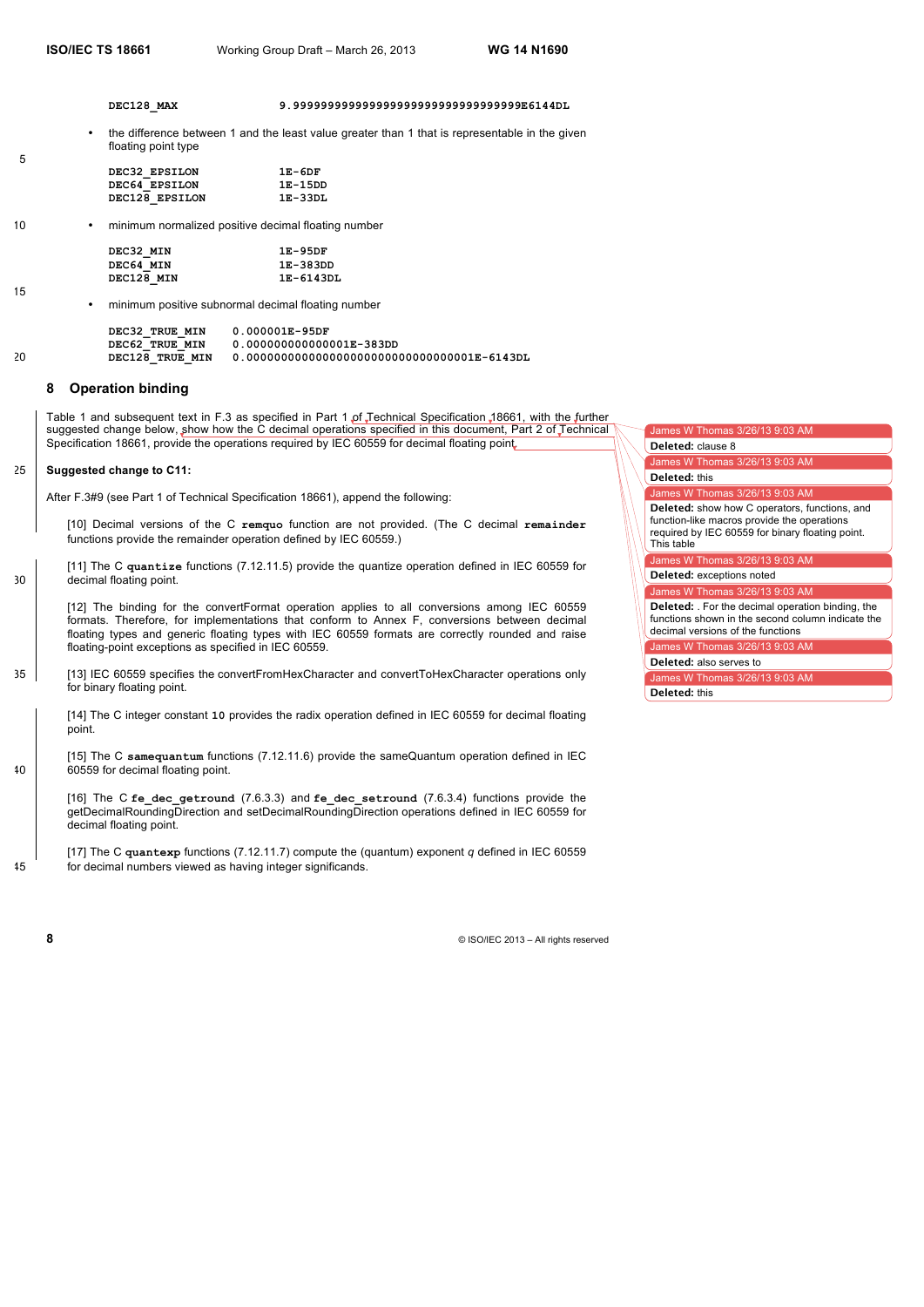[18] The C **encodedec** (7.12.11.8) and **decodedec** (7.12.11.9) functions provide the encodeDecimal and decodeDecimal operations defined in IEC 60559 for decimal floating point.

[19] The C **encodebin** (7.12.11.10) and **decodebin** (7.12.11.11) functions provide the encodeBinary and decodeBinary operations defined in IEC 60559 for decimal floating point.

#### 5 **9 Conversions**

#### **9.1 Conversions between decimal floating and integer**

For conversions between real floating and integer types, C11 6.3.1.4 leaves the behavior undefined if the conversion result cannot be represented (Annex F.4 tightened up the behavior.) To help writing portable code, this Part of Technical Specification 18661 provides defined behavior for decimal floating types. Furthermore, it 10 is useful to allow program execution to continue without interruption unless the program needs to check the condition.

# **Suggested changes to C11:**

Change the first sentence of 6.3.1.4 paragraph 1 from:

[1] When a finite value of real floating type is converted to an integer type …

#### 15 to:

[1] When a finite value of generic floating type is converted to an integer type ...

Add the follow paragraph after 6.3.1.4 paragraph 1:

[1a] When a finite value of decimal floating type is converted to an integer type other than **\_Bool**, the fractional part is discarded (i.e., the value is truncated toward zero). If the value of the integral part 20 cannot be represented by the integer type, the "invalid" floating-point exception shall be raised and the result of the conversion is unspecified.

#### Change the first sentence of 6.3.1.4 paragraph 2 from:

[2] When a value of integer type is converted to a real floating type, …

to:

25 [2] When a value of integer type is converted to a generic floating type, …

Add the following paragraph after 6.3.1.4 paragraph 2:

[2a] When a value of integer type is converted to a decimal floating type, if the value being converted can be represented exactly in the new type, it is unchanged. If the value being converted cannot be represented exactly, the result shall be correctly rounded with exceptions raised as specified in IEC 30 60559.

#### **9.2 Conversions among decimal floating types, and between decimal floating types and generic floating types**

The specification of conversions among decimal floating types is similar to the existing one for **float**, **double**, and **long double**, except that when the result cannot be represented exactly, the behavior is 35 tightened to become correctly rounded. Correct rounding is also required for conversions from generic to decimal floating types. Correct rounding for conversions from decimal to generic floating types is required only in Annex F for generic types conforming to IEC 60559.

#### **Suggested change to C11:**

© ISO/IEC 2013 – All rights reserved **9**

| James W Thomas 3/26/13 9:03 AM |
|--------------------------------|
| Deleted: encodedpd             |
| James W Thomas 3/26/13 9:03 AM |
| Deleted: decodedpd             |
| James W Thomas 3/26/13 9:03 AM |
| Deleted: (specifically         |
| James W Thomas 3/26/13 9:03 AM |
| Deleted: ) in IEC 60559        |
| James W Thomas 3/26/13 9:03 AM |
| Deleted: encodebid             |
| James W Thomas 3/26/13 9:03 AM |
| Deleted: decodebid             |
| James W Thomas 3/26/13 9:03 AM |
| Deleted: (specifically         |
| James W Thomas 3/26/13 9:03 AM |
| Deleted: ) in IEC 60559        |
| James W Thomas 3/26/13 9:03 AM |
| Deleted: 2                     |
| James W Thomas 3/26/13 9:03 AM |
| <b>Deleted:</b> this           |

James W Thomas 3/26/13 9:03 AM **Deleted:** *ISSUE 1: Should we capture in C11 the IEC 60559 recommendation for implicit inexact conversion to raise the "inexact" exception? Would this conflict with conventions that assignments and casts are equivalent?* 

ames W Thomas 3/26/13 9:03 AM **Deleted:** ones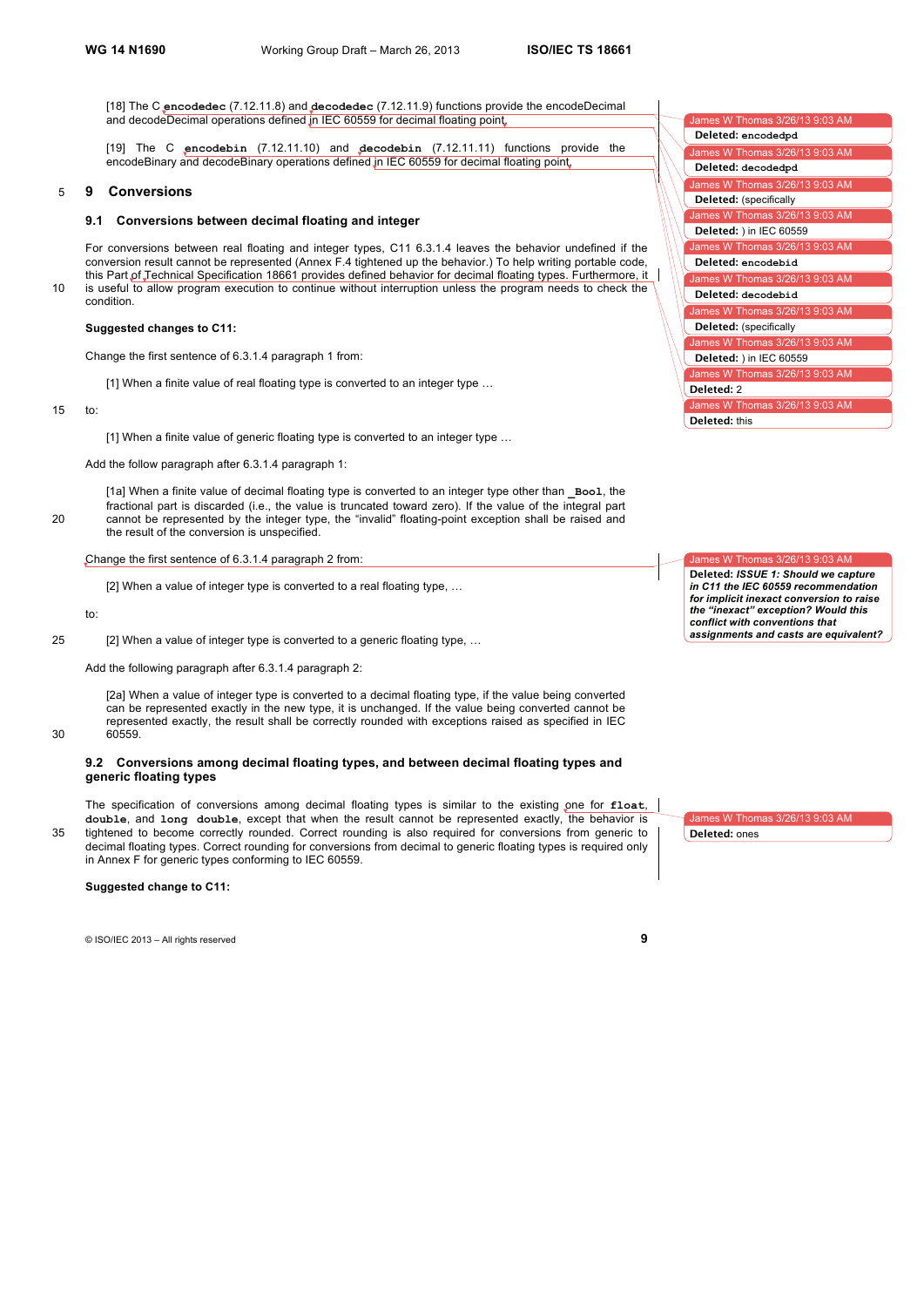#### Replace 6.3.1.5#1:

[1] When a value of real floating type is converted to a real floating type, if the value being converted can be represented exactly in the new type, it is unchanged. If the value being converted is in the range of values that can be represented but cannot be represented exactly, the result is either the 5 nearest higher or nearest lower representable value, chosen in an implementation-defined manner. If the value being converted is outside the range of values that can be represented, the behavior is undefined. Results of some implicit conversions (6.3.1.8, 6.8.6.4) may be represented in greater range and precision than that required by the new type.

#### with:

10 [1] When a value of real floating type is converted to a real floating type, if the value being converted can be represented exactly in the new type, it is unchanged.

[2] When a value of real floating type is converted to a generic floating type, if the value being converted is in the range of values that can be represented but cannot be represented exactly, the result is either the nearest higher or nearest lower representable value, chosen in an implementation-15 defined manner. If the value being converted is outside the range of values that can be represented, the behavior is undefined.

[3] When a value of real floating type is converted to a decimal floating type, if the value being converted cannot be represented exactly, the result is correctly rounded with exceptions raised as specified in IEC 60559.

20 [4] Results of some implicit conversions (6.3.1.8, 6.8.6.4) may be represented in greater range and precision than that required by the new type.

# **9.3 Conversions between decimal floating and complex**

This is covered by C11 6.3.1.7.

#### **9.4 Usual arithmetic conversions**

25 In an application that is written using decimal arithmetic, mixed operations between decimal and other real types are likely to occur only when interfacing with other languages, calling existing libraries written for binary floating point arithmetic, or accessing existing data. Determining the common type for mixed operations is difficult because ranges overlap; therefore, mixed mode operations are not allowed and the programmer must use explicit casts. Implicit conversions are allowed only for simple assignment, **return** statement, and in 30 argument passing involving prototyped functions.

#### **Following are suggested changes to C11:**

Insert the following to 6.3.1.8#1, after "This pattern is called the *usual arithmetic conversions*:"

If one operand is a decimal floating type, all other operands shall not be generic floating type, complex type, or imaginary type:

35 First if either operand is **\_Decimal128**, the other operand is converted to **\_Decimal128**.

Otherwise, if either operand is **Decimal64**, the other operand is converted to **Decimal64**.

Otherwise, if either operand is **Decimal32**, the other operand is converted to **Decimal32**.

If there are no decimal floating types in the operands:

First, if the corresponding real type of either operand is **long double**, the other operand is 40 converted, without ... <the rest of 6.3.1.8#1 remains the same>

**10** © ISO/IEC 2013 – All rights reserved

James W Thomas 3/26/13 9:0 ames W Thomas 3/26/13 9:03 AM **Deleted:** Add after **Deleted:** .

James W Thomas 3/26/13 9:03 AM es W Thomas 3/26/13 9:03 AM James W Thomas 3/26/13 9:03 AM **Deleted:** and one or both of the types are **Deleted:** types **Deleted:** .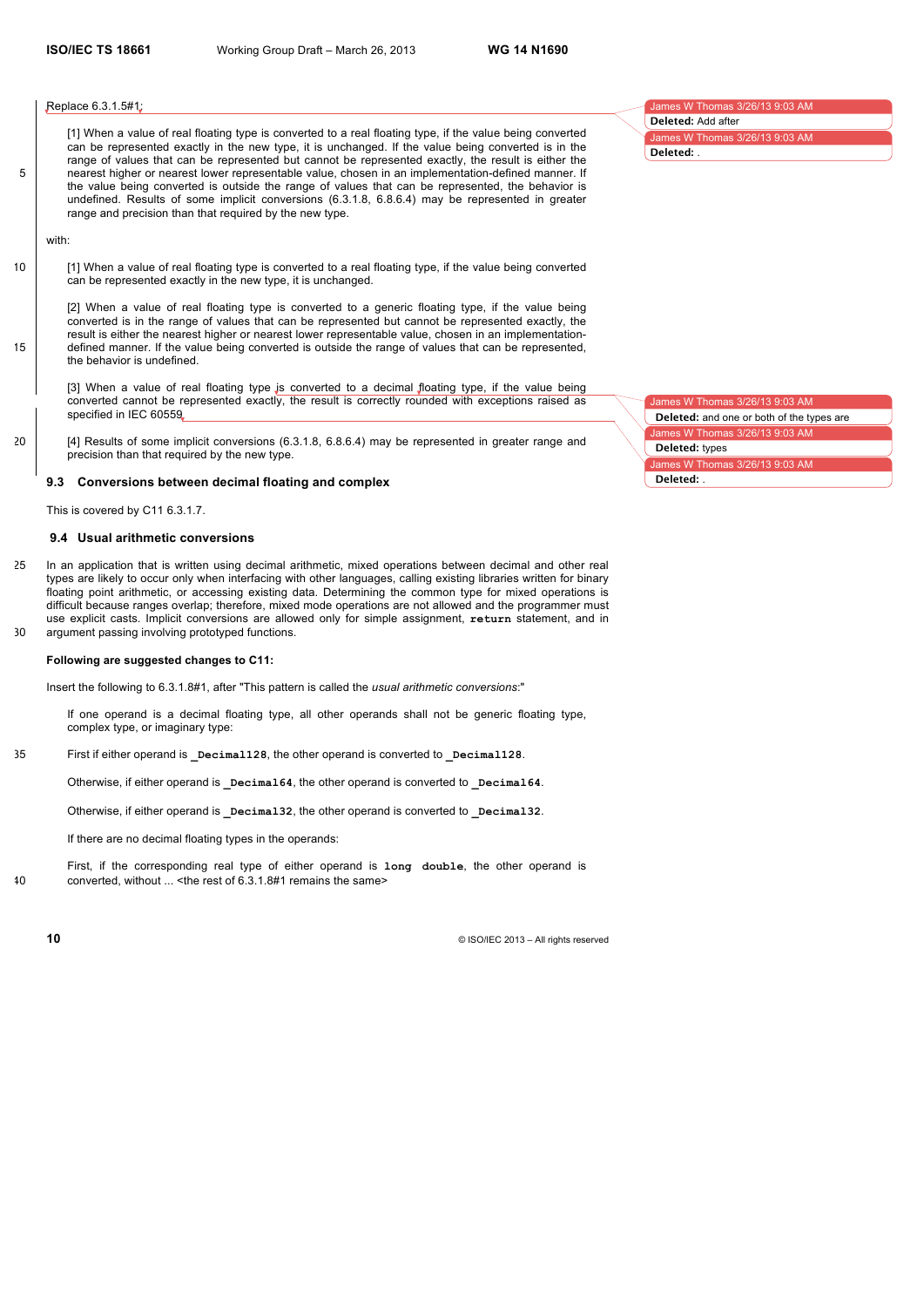#### **9.5 Default argument promotion**

There is no default argument promotion specified for the decimal floating types. Default argument promotion covered in C11 6.5.2.2 [6] and [7] remains unchanged, and applies to generic floating types only.

# **10 Constants**

5 New suffixes are added to denote decimal floating constants: **DF** for **\_Decimal32**, **DD** for **\_Decimal64**, and **DL** for **\_Decimal128**.

This specification does not carry forward two features introduced in TR 24732: the **FLOAT\_CONST\_DECIMAL64** pragma and the **d** and **D** suffixes for floating constants. The pragma changed the interpretation of unsuffixed floating constants between **double** and **\_Decimal46**. The suffixes provided a 10 way to designate **double** floating constants so that the pragma would not affect them. The pragma is not included because of its potential for inadvertently reinterpreting constants. Without the pragma, the suffixes are no longer needed. Also, significant implementations use the **d** and **D** suffixes for other purposes.

**Suggested changes to C11:**

Change *floating-suffix* in 6.4.4.2 from:

15 *floating-suffix*: one of **f l F L**

to:

*floating-suffix*: one of **f l F L df dd dl DF DD DL**

20 Add the following paragraph after 6.4.4.2#2:

[2a] Constraints

A *floating-suffix* **df**, **dd**, **dl**, **DF**, **DD**, or **DL** shall not be used in a *hexadecimal-floating-constant*.

Add the following paragraph after 6.4.4.2#4:

[4a] If a floating constant is suffixed by **df** or **DF**, it has type **\_Decimal32**. If suffixed by **dd** or **DD**, it 25 has type **\_Decimal64**. If suffixed by **dl** or **DL**, it has type **\_Decimal128**.

Add the following paragraph after 6.4.4.2#5:

[5a] Decimal floating-point constants that have the same numerical value but different quantum exponents have distinguishable internal representations. The quantum exponent is specified to be the same as for the corresponding **strtod32**, **strtod64**, or **strtod128** function for the same numeric 30 string.

### **11 Arithmetic operations**

#### **11.1 Operators**

The operators *Add* (C11 6.5.6), *Subtract* (C11 6.5.6), *Multiply* (C11 6.5.5), *Divide* (C11 6.5.5), *Relational operators* (C11 6.5.8), *Equality operators* (C11 6.5.9), *Unary Arithmetic operators* (C11 6.5.3.3), and 35 *Compound Assignment operators* (C11 6.5.16.2) when applied to decimal floating type operands shall follow the semantics as defined in IEC 60559.

#### **Suggested changes to C11:**

© ISO/IEC 2013 – All rights reserved **11**

James W Thomas 3/26/13 9:03 AM  $mes W$  Thomas 3/2 **Deleted:** Part 2 of **Deleted:** freatures

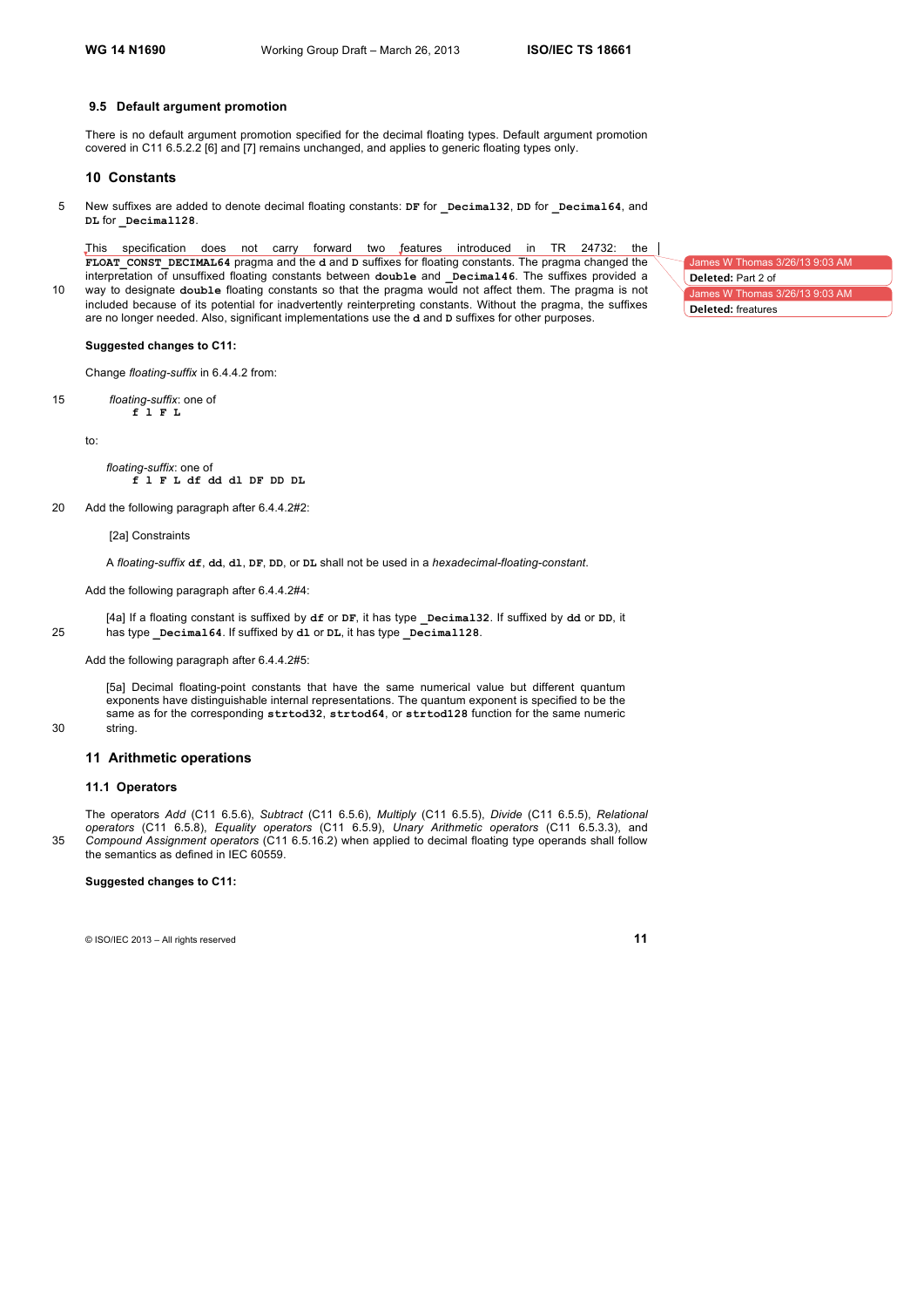Add the following after 6.5.5 paragraph 2:

[2a] If either operand has decimal floating type, the other operand shall not have generic floating type, complex type, nor imaginary type.

Add the following after 6.5.6 paragraph 3:

5 [3a] If either operand has decimal floating type, the other operand shall not have generic floating type, complex type, nor imaginary type.

Add the following after 6.5.8 paragraph 2:

- [2a] If either operand has decimal floating type, the other operand shall not have generic floating type.
- Add the following after 6.5.9 paragraph 2:
- 10 [2a] If either operand has decimal floating type, the other operand shall not have generic floating type, complex type, nor imaginary type.

Add the following bullet to 6.5.15 paragraph 3:

- one operand has decimal floating type, and the other has arithmetic type other than generic floating type, complex type, or imaginary type;
- 15 Add the following after 6.5.16.2 paragraph 2:

[2a] If either operand has decimal floating type, the other operand shall not have generic floating type, complex type, nor imaginary type.

# **11.2 Functions**

The headers and library supply a number of functions and macros that implement support for decimal floating-20 point data with the semantics specified in IEC 60559, including producing results with the preferred quantum exponent where appropriate. That support is provided by the following:

From C11 **<math.h>**, with suggested changes in Part 1 of Technical Specification 18661, the decimal floating-point type versions of:

**sqrt**, **fma**, **fabs**, **fmax**, **fmin**, **ceil**, **floor**, **trunc**, **round**, **rint**, **lround**, **llround**, **ldexp**, 25 **frexp**, **ilogb**, **logb, scalbn**, **scalbln**, **copysign**, **remainder**, **isnan**, **isinf**, **isfinite**, **isnormal**, **signbit**, **fpclassify**, **isunordered**, **isgreater**, **isgreaterequal**, **isless**, **islessequal** and **islessgreater**.

From the **<math.h>** extensions specified in Part 1 of Technical Specification 18661, the decimal floating-point type versions of:

- 30 **roundeven**, **nextup**, **nextdown**, **fminmag**, **fmaxmag**, **llogb**, **fadd**, **faddl**, **daddl**, **fsub**, **fsubl**, **dsubl**, **fmul**, **fmull**, **dmull**, **fdiv**, **fdivl**, **ddivl**, **fsqrt**, **fsqrtl**, **dsqrtl**, **ffma**, **ffmal**, **dfmal**, **fromfp**, **ufromfp**, **fromfpx**, **ufromfpx**, **canonicalize**, **iseqsig**, **issignaling**, **issubnormal**, **iscanonical**, **iszero**, **totalorder**, **totalordermag**, **getpayload**, **setpayload**, and **setpayloadsig**.
- 35 The **<math.h>** extensions specified below in 12.4 for the decimal-specific functions:

**quantize**, **samequantum**, **quantexp**, **encodedec**, **decodedec**, **encodebin**, and **decodebin**.

From C11 <fenv.h>, facilities dealing with decimal context:



James W Thomas 3/26/13 9:03 AM

**Deleted:** this

**Deleted:** this

James W Thomas 3/26/13 9:03 AM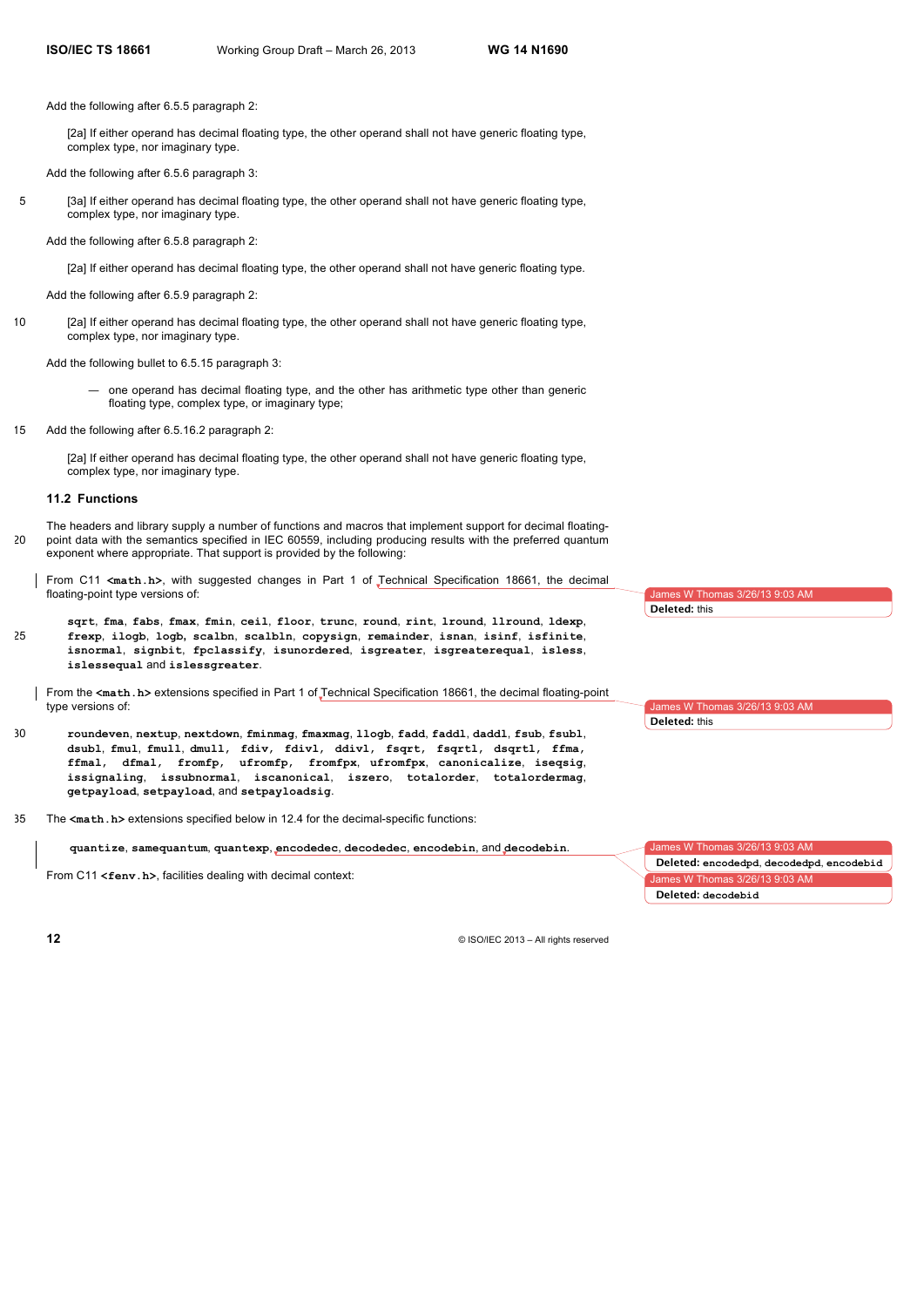**feraiseexcept**, **feclearexcept**, **fetestexcept**, **fesetexceptflag**, **fegetexceptflag**, **fesetenv**, **fegetenv**, **feupdateenv**, and **feholdexcept**.

From **<fenv.h>** extensions specified in this Part of Technical Specification 18661, facilities dealing with decimal context:

#### 5 **fe\_dec\_getround** and **fe\_dec\_setround**.

From the **<fenv.h>** extensions specified in Part 1 of Technical Specification 18661, facilities dealing with decimal context:

# **fetestexceptflag**, **fesetexcept**, **fegetmode**, and **fesetmode**.

From **<stdio.h>**, decimal floating-point modified format specifiers for:

#### 10 The **printf**/**scanf** family of functions.

From **<stdlib.h>** and **<wchar.h>**, with suggested changes in Part 1 of Technical Specification 18661, the decimal floating-point type versions of:

#### **strtod** and **wcstod**.

From the **<stdlib.h>** extensions specified in Part 1 of Technical Specification 18661, the decimal floating-15 point type versions of:

#### **strfromd**.

From **<wchar.h>**, decimal floating-point modified format specifiers for:

The wide **wprintf**/**wscanf** family of functions.

# **11.3 Conversions**

20 Conversions between different floating types and to/from integer types are covered in clause 9.

#### **11.4 Expression transformations**

The following suggested changes to C11 alert the implementation that some expression transformations must be avoided in order to preserve the quantum exponent (7) of decimal floating-point numbers.

In F.9.2, insert at the beginning:

25 [0a] Valid expression transformations must preserve values in all cases.

[0b] The equivalences noted below apply to expressions of generic floating types.

[1] …

# In F.9.2, append:

[2] For expressions of decimal floating types, transformations must preserve quantum exponents, as 30 well as numerical, infinity, and NaN values (5.4.2.2).

[3] EXAMPLE: **1.** × *x* -> *x* is valid for decimal floating-point expressions *x*, but **1.0** × *x* -> *x* is not:

1. × 12.34 = (1, 1, 0) x (1, 1234, −2) = (1, 1234, −2) = 12.34

1.0 × 12.34 = (1, 10, −1) x (1, 1234, −2) = (1, 12340, −3) = 12.340

© ISO/IEC 2013 – All rights reserved **13**

|                      | James W Thomas 3/26/13 9:03 AM |
|----------------------|--------------------------------|
| Deleted: 2           |                                |
|                      | James W Thomas 3/26/13 9:03 AM |
| Deleted: this        |                                |
|                      |                                |
|                      | James W Thomas 3/26/13 9:03 AM |
| <b>Deleted:</b> this |                                |

 $\overline{\text{es W}}$  Thomas 3/26/13 9:03 AM **Deleted:** this

James W Thomas 3/26/13 9:03 AM James W Thomas 3/26/13 9:03 AM <u>s W Th</u>omas 3/26/13 9:03 **Deleted:** this **Deleted:** version **Deleted: strfromflt**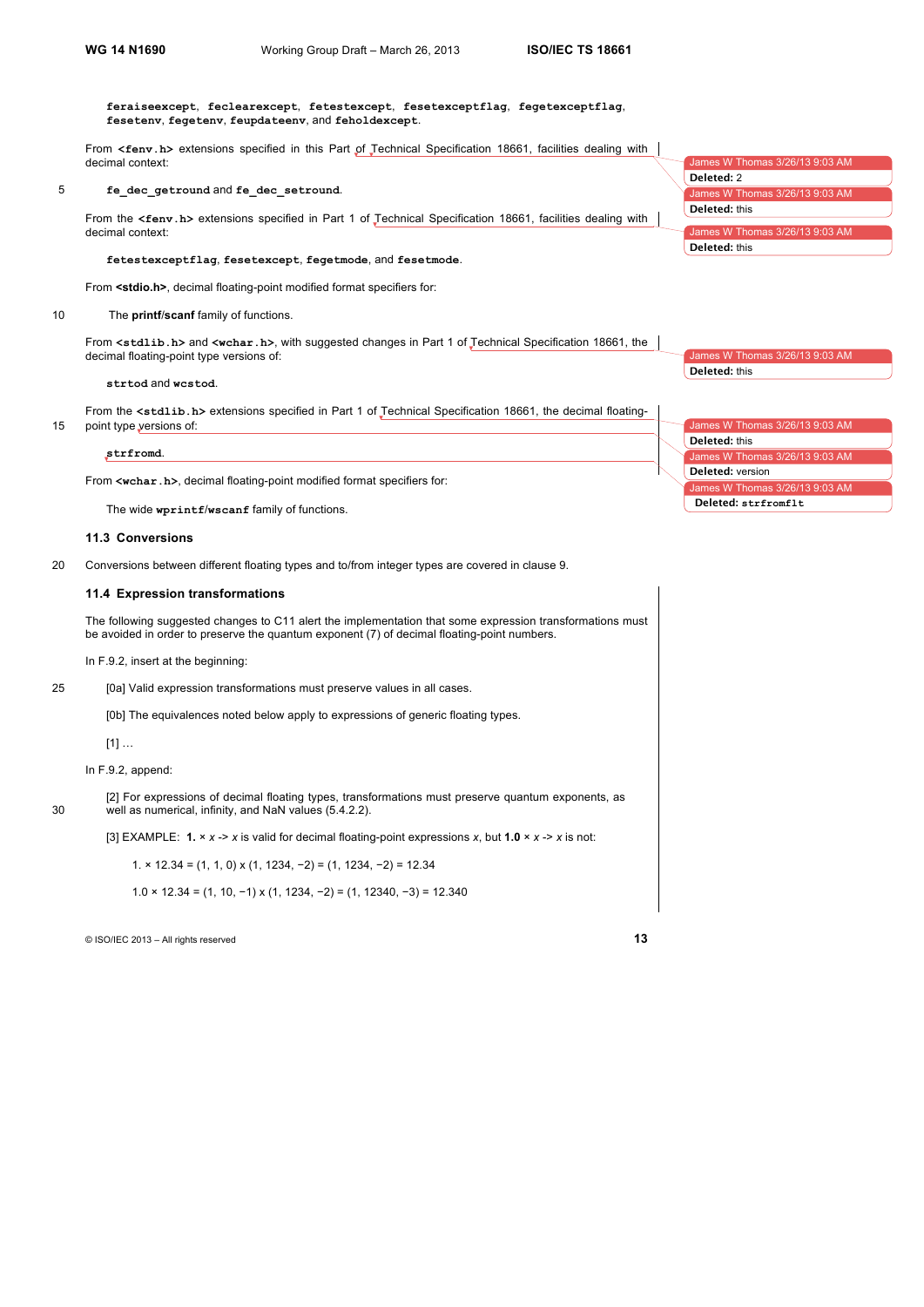The results are numerically equal, but have different quantum exponents, hence have different values.

#### **12 Library**

# **12.1 Standard headers**

5 The functions, macros, and types declared or defined in Clause 12 and its subclauses are only declared or defined by their respective headers if the macro **\_\_STDC\_WANT\_IEC\_18661\_EXT2\_\_** is defined at the point in the source file where the appropriate header is first included.

# **12.2 Floating-point environment <fenv.h>**

The floating-point environment specified in C11 7.6 applies to both generic floating types and decimal floating 10 types. This is to implement the *context* defined in IEC 60559. The existing C11 specification gives flexibility to an implementation on which part of the environment is accessible to programs. The decimal floating-point arithmetic specifies a more stringent requirement. All the rounding directions and flags are supported.

| FE TOWARDZERO<br>FE DEC TOWARDZERO<br>Toward zero<br>FE DEC TONEAREST<br>FE TONEAREST<br>To nearest, ties even | <b>DEC Macros</b> | Existing C11 macros for generic   IEC 60559<br>floating types |                                 |
|----------------------------------------------------------------------------------------------------------------|-------------------|---------------------------------------------------------------|---------------------------------|
|                                                                                                                |                   |                                                               |                                 |
|                                                                                                                |                   |                                                               |                                 |
|                                                                                                                | FE DEC UPWARD     | FE UPWARD                                                     | Toward plus infinity            |
| Toward minus infinity<br>FE DEC DOWNWARD<br>FE DOWNWARD                                                        |                   |                                                               |                                 |
| FE DEC TONEARESTFROMZERO<br>n/a                                                                                |                   |                                                               | To nearest, ties away from zero |

### **Suggested changes to C11:**

- 15 Add the following after 7.6 paragraph 6:
	- [6a] Decimal floating-point operations and IEC 60559 binary floating-point operations (Annex F) access the same floating-point exception status flags.

Add the following after 7.6 paragraph 8:

[8a] Each of the macros

- 20 **FE\_DEC\_DOWNWARD** FE\_DEC\_TONEAREST **FE\_DEC\_TONEARESTFROMZERO FE\_DEC\_TOWARDZERO FE\_DEC\_UPWARD**
- 25

- is defined for use by the **fe\_dec\_getround** and **fe\_dec\_setround** functions for getting and setting the rounding direction of decimal floating-point operations. The defined macros expand to integer constant expressions whose values are distinct nonnegative values.
- [8b] During translation, constant rounding direction modes for decimal floating-point arithmetic are in 30 effect where specified. Elsewhere, during translation the decimal rounding direction mode is FE\_DEC\_TONEAREST.

[8c] At program startup the dynamic rounding direction mode for decimal floating-point arithmetic is initialized to **FE\_DEC\_TONEAREST**.

Add the following after 7.6.3.2:

35 **7.6.3.3 The fe\_dec\_getround function**

James W Thomas 3/26/13 9:03 AM

James W Thomas 3/26/13 9:03 AM James W Thomas 3/26/13 9:03 AM

**Deleted:** arithmetic

**Deleted:** arithmetic

James W Thomas 3/26/13 9:03 AM **Deleted: DEC\_FP**

**Deleted:** *ISSUE 2: Do we need a specification for the WANT macro along the lines of K.3.1.1 for \_\_STDC\_WANT\_LIB\_EXT1\_\_?*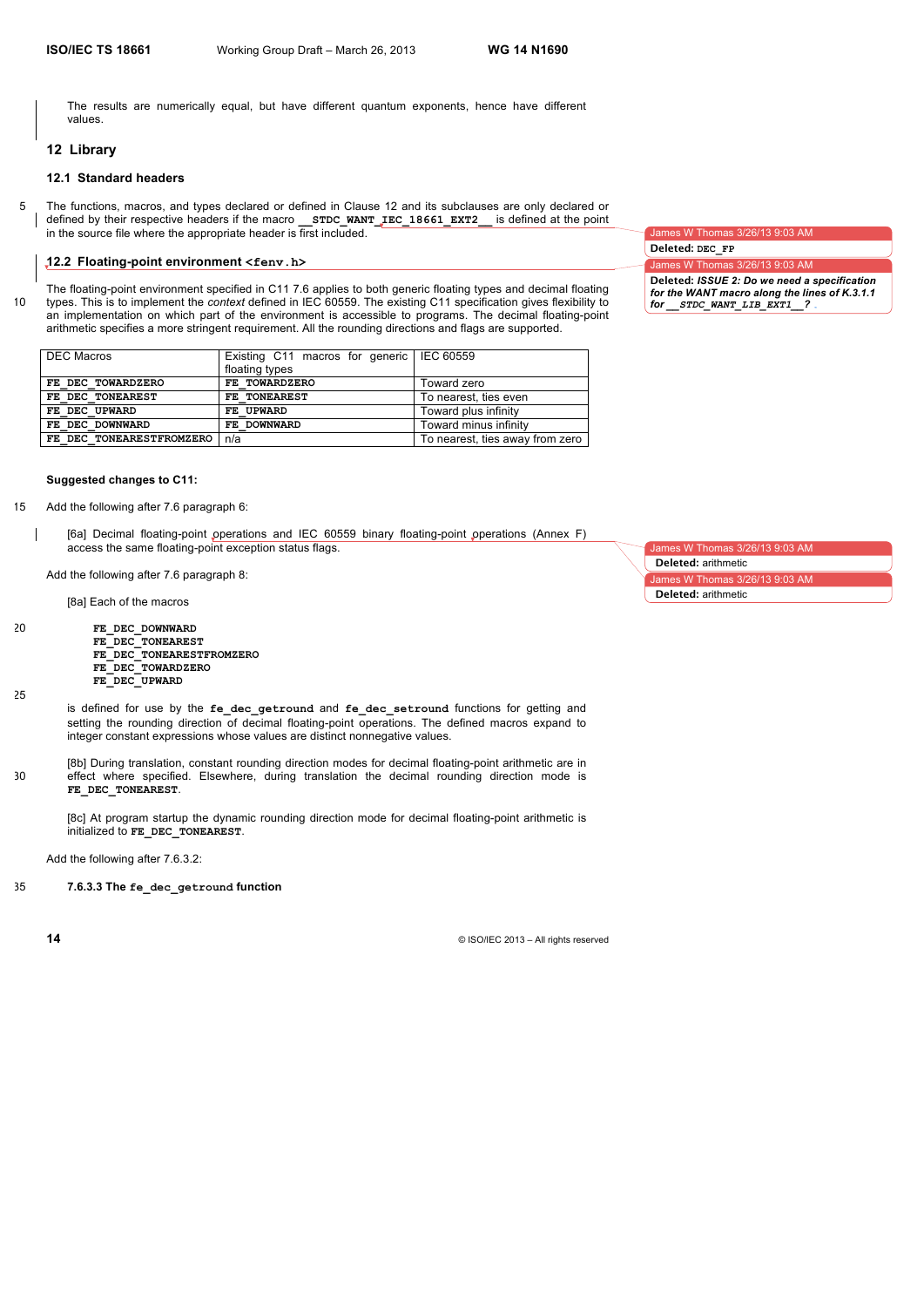#### **Synopsis**

**Description**

**[1] #define \_\_STDC\_WANT\_IEC\_18661\_EXT2\_\_ #include <fenv.h> int fe\_dec\_getround(void);**

5

[2] The fe dec getround function gets the current rounding direction for decimal floating-point operations.

#### **Returns**

10 [3] The **fe\_dec\_getround** function returns the value of the rounding direction macro representing the current rounding direction for decimal floating-point operations, or a negative value if there is no such rounding macro or the current rounding direction is not determinable.

**7.6.3.4 The fe\_dec\_setround function**

#### **Synopsis**

15 **[1] #define \_\_STDC\_WANT\_IEC\_18661\_EXT2\_\_ #include <fenv.h> int fe\_dec\_setround(int round);**

## **Description**

20 [2] The **fe\_dec\_setround** function establishes the rounding direction for decimal floating-point operations represented by its argument round. If the argument is not equal to the value of a rounding direction macro, the rounding direction is not changed.

[3] The rounding direction altered by the **fesetround** function (for generic floating-point operations) is independent of the rounding direction altered by the **fe\_dec\_setround** function.

#### 25 **Returns**

[4] The fe dec setround function returns a zero value if and only if the argument is equal to a rounding direction macro (that is, if and only if the requested rounding direction was established).

# **12.3 Decimal mathematics <math.h>**

- The list of elementary functions specified in the mathematics library is extended to handle decimal floating-30 point types. These include functions specified in C11 (7.12.4, 7.12.5, 7.12.6, 7.12.7, 7.12.8, 7.12.9, 7.12.10, 7.12.11, 7.12.12, and 7.12.13) and in Part 1 of Technical Specification 18661 (14.1, 14.2, 14.3, 14.4, 14.5, 14.8, 14.9, and 14.0). The macros **HUGE\_VAL\_D32**, **HUGE\_VAL\_D64**, **HUGE\_VAL\_D128**, **DEC\_INFINITY**, **DEC\_NAN**, **SNAND32**, **SNAND64**, and **SNAND128** are defined to help using these functions. With the exception of the decimal floating-point functions listed in 11.2, which have accuracy as specified in IEC 60559, the
- 35 accuracy of decimal floating-point results is implementation-defined. The implementation may state that the accuracy is unknown. All classification macros specified in C11 (7.12.3) and in Part 1 of Technical Specification 18661 (14.7) are also extended to handle decimal floating-point types. The same applies to all comparison macros specified in C11 (7.12.14) and in Part 1 of Technical Specification 18661 (14.6).

The names of the functions are derived by adding suffixes **d32**, **d64**, and **d128** to the **double** version of the 40 function name, except for the functions that round result to narrower type (7.12.14).

#### **Suggested changes to C11:**

Add after 7.12 paragraph 2.

© ISO/IEC 2013 – All rights reserved **15**



Imes W Thomas 3/26/13 9:03 AM

**Deleted: DEC\_FP**

James W Thomas 3/26/13 9:03 AM **Deleted: DEC\_FP**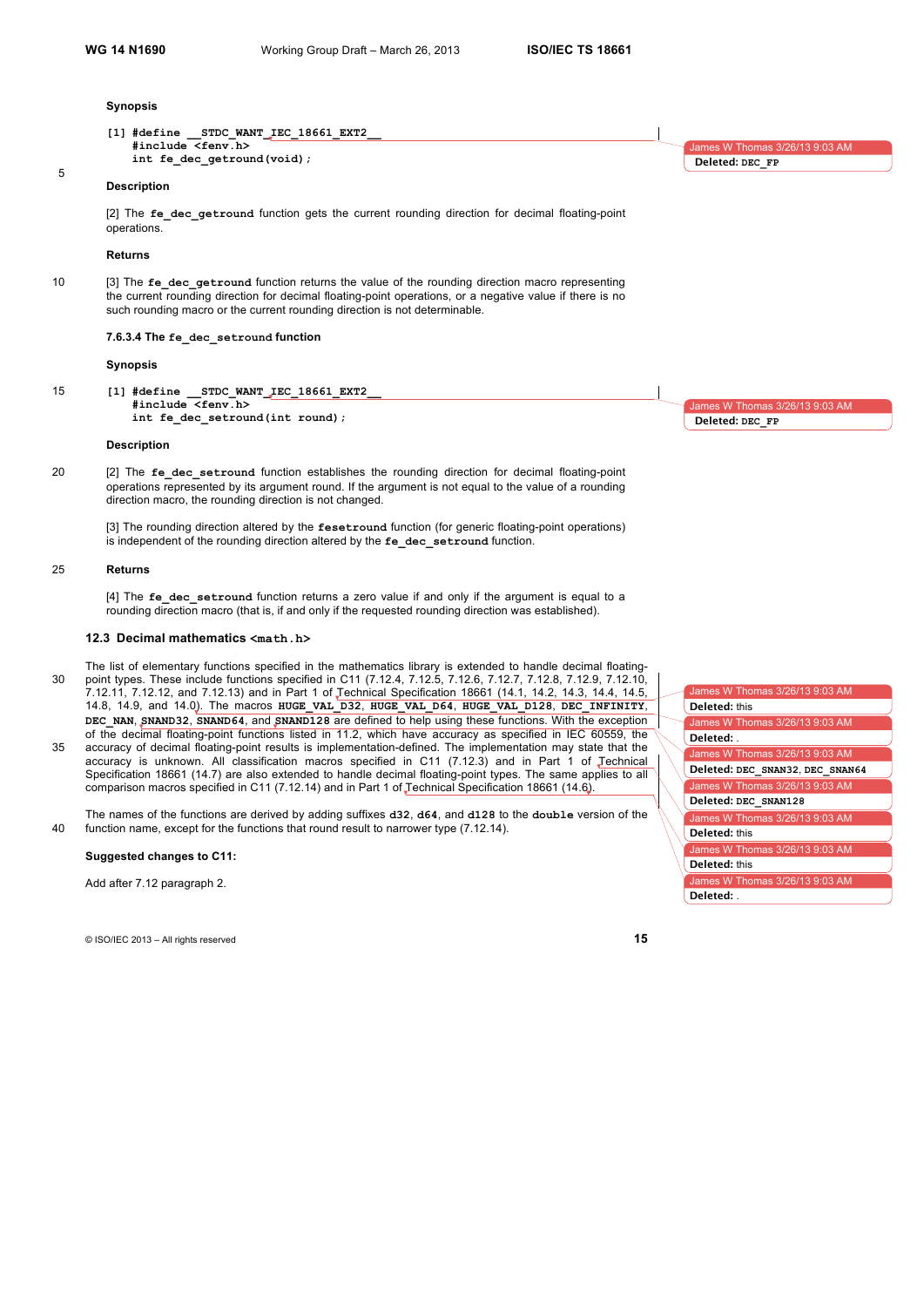[2a] The types

**\_Decimal32\_t \_Decimal64\_t**

5 are decimal floating types at least as wide as **\_Decimal32** and **\_Decimal64**, respectively, and such that **\_Decimal64\_t** is at least as wide as **\_Decimal32\_t**. If **DEC\_EVAL\_METHOD** equals 0, **\_Decimal32\_t** and **\_Decimal64\_t** are **\_Decimal32** and **\_Decimal64**, respectively; if DEC EVAL METHOD equals 1, they are both **Decimal64**; if DEC EVAL METHOD equals 2, they are both **\_Decimal128**; and for other values of **DEC\_EVAL\_METHOD**, they are otherwise implementation-10 defined.

[2b] The types

|    | decencodingd32 t  |                                |
|----|-------------------|--------------------------------|
| 15 | decencodingd64 t  | James W Thomas 3/26/13 9:03 AM |
|    | decencodingd128 t | Deleted: dpdencoding32         |
|    | binencodingd32 t  |                                |
|    | binencodingd64 t  | James W Thomas 3/26/13 9:03 AM |
|    | binencodingd128 t | Deleted: dpdencoding64         |
|    |                   | James W Thomas 3/26/13 9:03 AM |

represent values of decimal floating types in one of the two alternative encodings allowed for decimal 20 formats by the IEC 60559 standard: the encoding (indicated by the prefix **dec**) based on decimal encoding of the significand, or the encoding (indicated by the prefix **bin**) based on binary encoding of the significand. These types are used by the decimal re-encoding functions (7.12.11).

Add at the end of 7.12 paragraph 3 the following macros.

[3] The macro

#### 25 **HUGE\_VAL\_D64**

expands to a constant expression of type **Decimal64** representing positive infinity. The macros

**HUGE\_VAL\_D32 HUGE\_VAL\_D128**

30 are respectively **\_Decimal32** and **\_Decimal128** analogs of **HUGE\_VAL\_D64**.

Add at the end of 7.12 paragraph 4 the following macro.

#### [4] The macro

#### **DEC\_INFINITY**

expands to a constant expression of type **\_Decimal32** representing positive infinity.

35 Add at the end of 7.12 paragraph 5 the following macros.

[5a] The macro

#### **DEC\_NAN**

expands to a constant expression of type **Decimal32** representing a quiet NaN.

[5b] The signaling NaN macros

40 **SNAND32**

W Thomas 3/26/13 9:03 AM **Deleted: DEC\_SNAN32**

James W Thomas 3/26/13 9:03 AM ames W Thomas  $3/26/13$  9:03 A

**Deleted: bidencoding32**

**Deleted: dpdencoding128**

James W Thomas  $3/26/13$  9:03 A

**Deleted: bidencoding128**

**Deleted: bidencoding64**

James W Thomas 3/26/13 9:03 AI

**Deleted:** required

**Deleted:** . **Deleted:** 4.2

mes W Thomas 3/26/13 9:03 AM

**Deleted:** Densely Packed Decimal (DPD)

**Deleted:** or the Binary Integer Decimal (BID)

James W Thomas 3/26/13 9:03 AM

James W Thomas 3/26/13 9:03 AM

James W Thomas 3/26/13 9:03 AM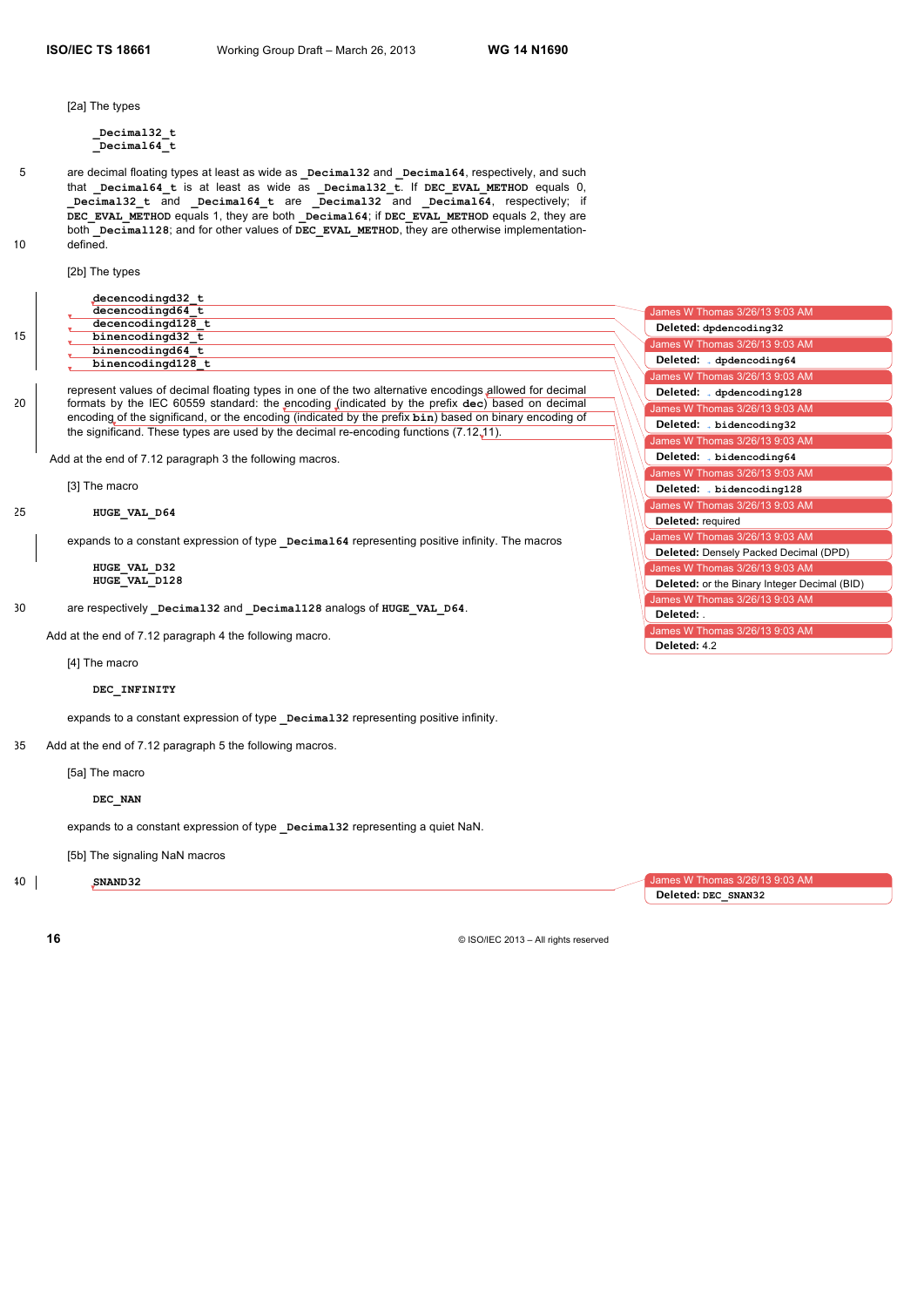| SNAND64<br>SNAND128                                                                                                                                                                                        |  | James W Thomas 3/26/13 9:03 AM |
|------------------------------------------------------------------------------------------------------------------------------------------------------------------------------------------------------------|--|--------------------------------|
|                                                                                                                                                                                                            |  | Deleted: DEC SNAN64            |
| expand into a constant expression of the respective decimal floating type representing a signaling<br>NaN. If a signaling NaN macro is used for initializing an object of the same type that has static or |  | James W Thomas 3/26/13 9:03 AM |
| thread-local storage duration, the object is initialized with a signaling NaN value.                                                                                                                       |  | Deleted: DEC SNAN128           |

Add at the end of 7.12 paragraph 7 the following macros.

[7] The macros

```
FP_FAST_FMAD32
10 FP_FAST_FMAD64
         FP_FAST_FMAD128
```
are, respectively, **\_Decimal32**, **\_Decimal64**, and **\_Decimal128** analogs of **FP\_FAST\_FMA**.

Add the following list of function prototypes to the synopsis of the respective subclauses:

15 7.12.4 Trigonometric functions

```
 _Decimal64 acosd64(_Decimal64 x);
     _Decimal32 acosd32(_Decimal32 x);
           _Decimal128 acosd128(_Decimal128 x);
20 _Decimal64 asind64(_Decimal64 x);
     _Decimal32 asind32(_Decimal32 x);
     _Decimal128 asind128(_Decimal128 x);
    Decimal64 atand64( Decimal64 x);
25 _Decimal32 atand32(_Decimal32 x);
            _Decimal128 atand128(_Decimal128 x);
           _Decimal64 atan2d64(_Decimal64 y, _Decimal64 x);
     _Decimal32 atan2d32(_Decimal32 y, _Decimal32 x);
30 Decimal128 atan2d128( Decimal128 y, Decimal128 x);
            _Decimal64 cosd64(_Decimal64 x);
           _Decimal32 cosd32(_Decimal32 x);
            _Decimal128 cosd128(_Decimal128 x);
35
     _Decimal64 sind64(_Decimal64 x);
     _Decimal32 sind32(_Decimal32 x);
            _Decimal128 sind128(_Decimal128 x);
40 _Decimal64 tand64(_Decimal64 x);
     _Decimal32 tand32(_Decimal32 x);
           _Decimal128 tand128(_Decimal128 x);
```
7.12.5 Hyperbolic functions

```
Decimal64 acoshd64(Decimal64 x);
45 _Decimal32 acoshd32(_Decimal32 x);
           _Decimal128 acoshd128(_Decimal128 x);
            _Decimal64 asinhd64(_Decimal64 x);
            _Decimal32 asinhd32(_Decimal32 x);
50 _Decimal128 asinhd128(_Decimal128 x);
```
Decimal64 atanhd64 (Decimal64 x);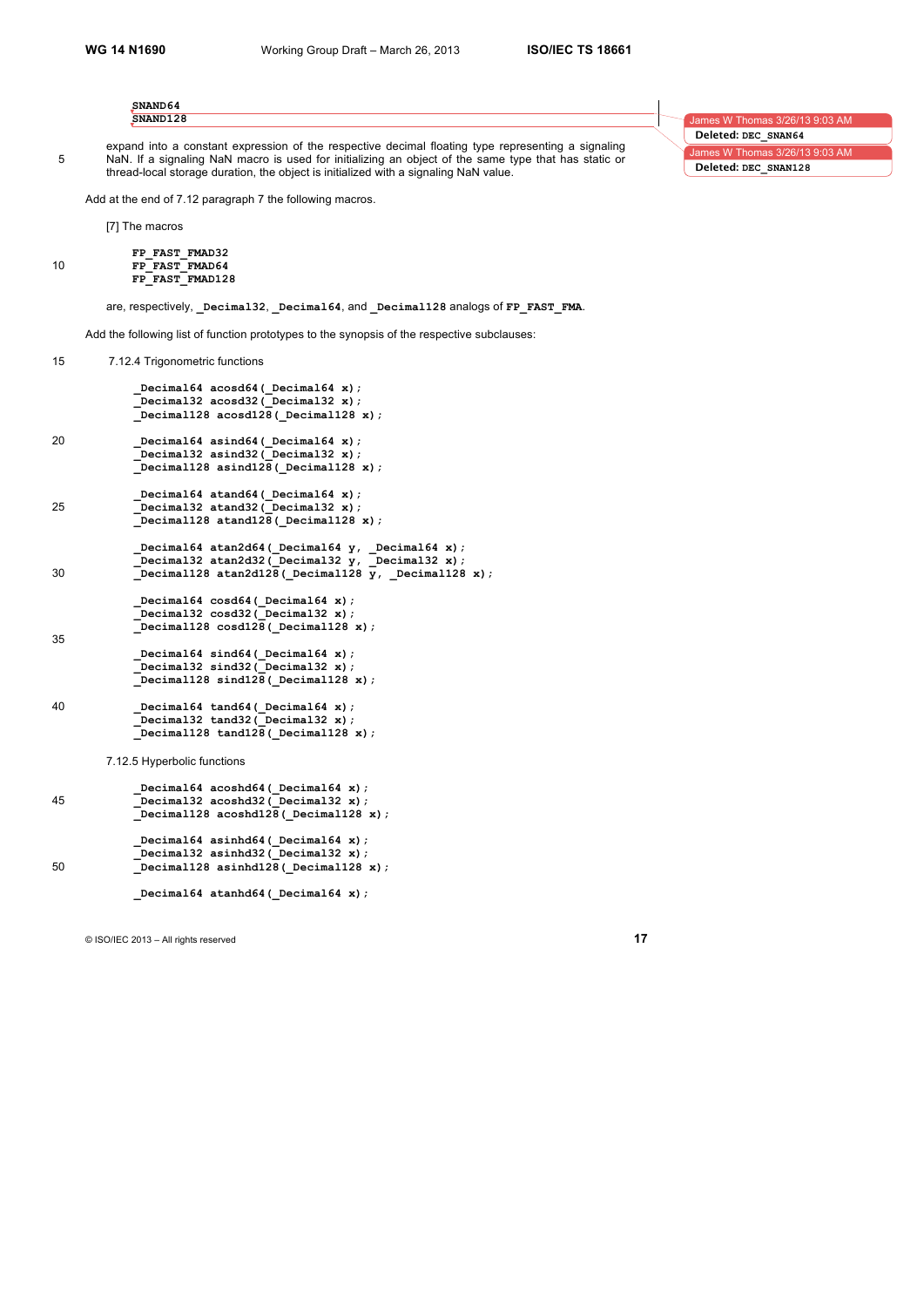**\_Decimal32 atanhd32(\_Decimal32 x); \_Decimal128 atanhd128(\_Decimal128 x); \_Decimal64 coshd64(\_Decimal64 x);** 5 **\_Decimal32 coshd32(\_Decimal32 x); \_Decimal128 coshd128(\_Decimal128 x); \_Decimal64 sinhd64(\_Decimal64 x); \_Decimal32 sinhd32(\_Decimal32 x);** 10 **Decimal128 sinhd128(** Decimal128 x); Decimal64 tanhd64 ( Decimal64 x);  **\_Decimal32 tanhd32(\_Decimal32 x); \_Decimal128 tanhd128(\_Decimal128 x);** 15 7.12.6 Exponential and logarithmic functions  **\_Decimal64 expd64(\_Decimal64 x); \_Decimal32 expd32(\_Decimal32 x); \_Decimal128 expd128(\_Decimal128 x);** 20 **\_Decimal64 exp2d64(\_Decimal64 x); \_Decimal32 exp2d32(\_Decimal32 x); \_Decimal128 exp2d128(\_Decimal128 x); \_Decimal64 expm1d64(\_Decimal64 x);** 25 **\_Decimal32 expm1d32(\_Decimal32 x); \_Decimal128 expm1d128(\_Decimal128 x); \_Decimal64 frexpd64(\_Decimal64 value, int \*exp); \_Decimal32 frexpd32(\_Decimal32 value, int \*exp);** 30 **\_Decimal128 frexpd128(\_Decimal128 value, int \*exp); int ilogbd64(\_Decimal64 x); int ilogbd32(\_Decimal32 x); int ilogbd128(\_Decimal128 x);** 35  **long int llogbd64(\_Decimal64 x); long int llogbd32(\_Decimal32 x); long int llogbd128(\_Decimal128 x);** 40 **\_Decimal64 ldexpd64(\_Decimal64 x, int exp); \_Decimal32 ldexpd32(\_Decimal32 x, int exp); \_Decimal128 ldexpd128(\_Decimal128 x, int exp); \_Decimal64 logd64(\_Decimal64 x);** 45 **\_Decimal32 logd32(\_Decimal32 x); \_Decimal128 logd128(\_Decimal128 x); \_Decimal64 log10d64(\_Decimal64 x); \_Decimal32 log10d32(\_Decimal32 x);** 50 **\_Decimal128 log10d128(\_Decimal128 x);** Decimal64 log1pd64( Decimal64 x);  **\_Decimal32 log1pd32(\_Decimal32 x); \_Decimal128 log1pd128(\_Decimal128 x);** 55 Decimal64 log2d64( Decimal64 x);  **\_Decimal32 log2d32(\_Decimal32 x); \_Decimal128 log2d128(\_Decimal128 x);**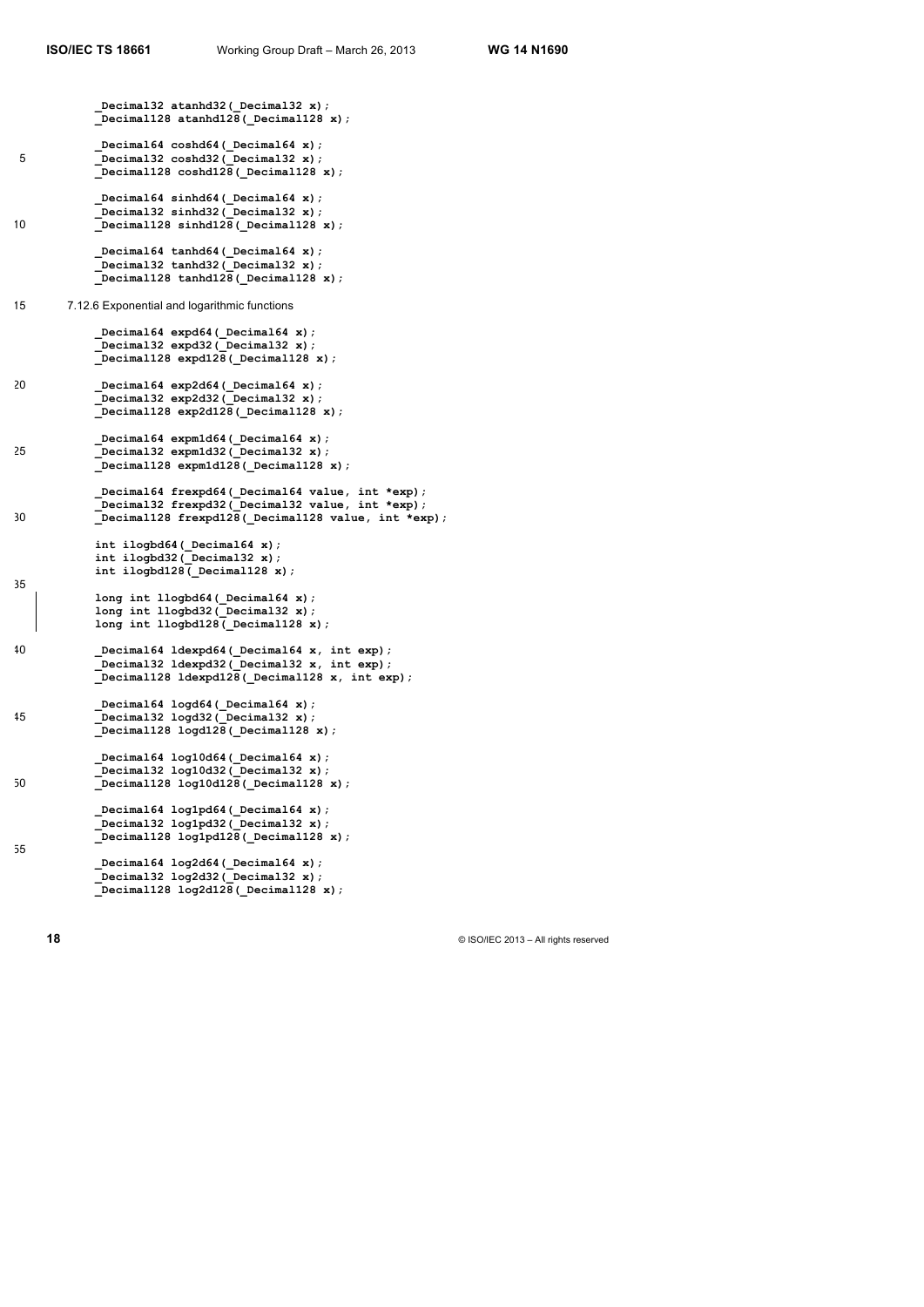```
Decimal64 logbd64( Decimal64 x);
     Decimal32 logbd32( Decimal32 x);
      _Decimal128 logbd128(_Decimal128 x);
5
            _Decimal64 modfd64(_Decimal64 value, _Decimal64 *iptr);
            _Decimal32 modfd32(_Decimal32 value, _Decimal32 *iptr);
            _Decimal128 modfd128(_Decimal128 value, _Decimal128 *iptr);
10 _Decimal64 scalbnd64(_Decimal64 x, int n);
      _Decimal32 scalbnd32(_Decimal32 x, int n);
      _Decimal128 scalbnd128(_Decimal128 x, int n);
             _Decimal64 scalblnd64(_Decimal64 x, long int n);
15 becimal32 scalblnd32 lecimal32 x, long int n);
           \overline{\bigcirc} Decimal128 scalblnd128 (Decimal128 x, long int n);
       7.12.7 Power and absolute-value functions
            _Decimal64 cbrtd64(_Decimal64 x);
           Decimal32 cbrtd32(Decimal32 x);
20 _Decimal128 cbrtd128(_Decimal128 x);
            _Decimal64 fabsd64(_Decimal64 x);
             _Decimal32 fabsd32(_Decimal32 x);
            _Decimal128 fabsd128(_Decimal128 x);
25
             _Decimal64 hypotd64(_Decimal64 x, _Decimal64 y);
      _Decimal32 hypotd32(_Decimal32 x, _Decimal32 y);
      _Decimal128 hypotd128(_Decimal128 x, _Decimal128 y);
30 _Decimal64 powd64(_Decimal64 x, _Decimal64 y);
      _Decimal32 powd32(_Decimal32 x, _Decimal32 y);
      _Decimal128 powd128(_Decimal128 x, _Decimal128 y);
      _Decimal64 sqrtd64(_Decimal64 x);
35 _Decimal32 sqrtd32(_Decimal32 x);
            _Decimal128 sqrtd128(_Decimal128 x);
       7.12.8 Error and gamma functions
            _Decimal64 erfd64(_Decimal64 x);
```

```
 _Decimal32 erfd32(_Decimal32 x);
40 _Decimal128 erfd128(_Decimal128 x);
            _Decimal64 erfcd64(_Decimal64 x);
            _Decimal32 erfcd32(_Decimal32 x);
            _Decimal128 erfcd128(_Decimal128 x);
45
     _Decimal64 lgammad64(_Decimal64 x);
     _Decimal32 lgammad32(_Decimal32 x);
           Decimal128 lgammad128 (Decimal128 x);
50 _Decimal64 tgammad64(_Decimal64 x);
     _Decimal32 tgammad32(_Decimal32 x);
```
7.12.9 Nearest integer functions

 **\_Decimal64 ceild64(\_Decimal64 x);**

 **\_Decimal128 tgammad128(\_Decimal128 x);**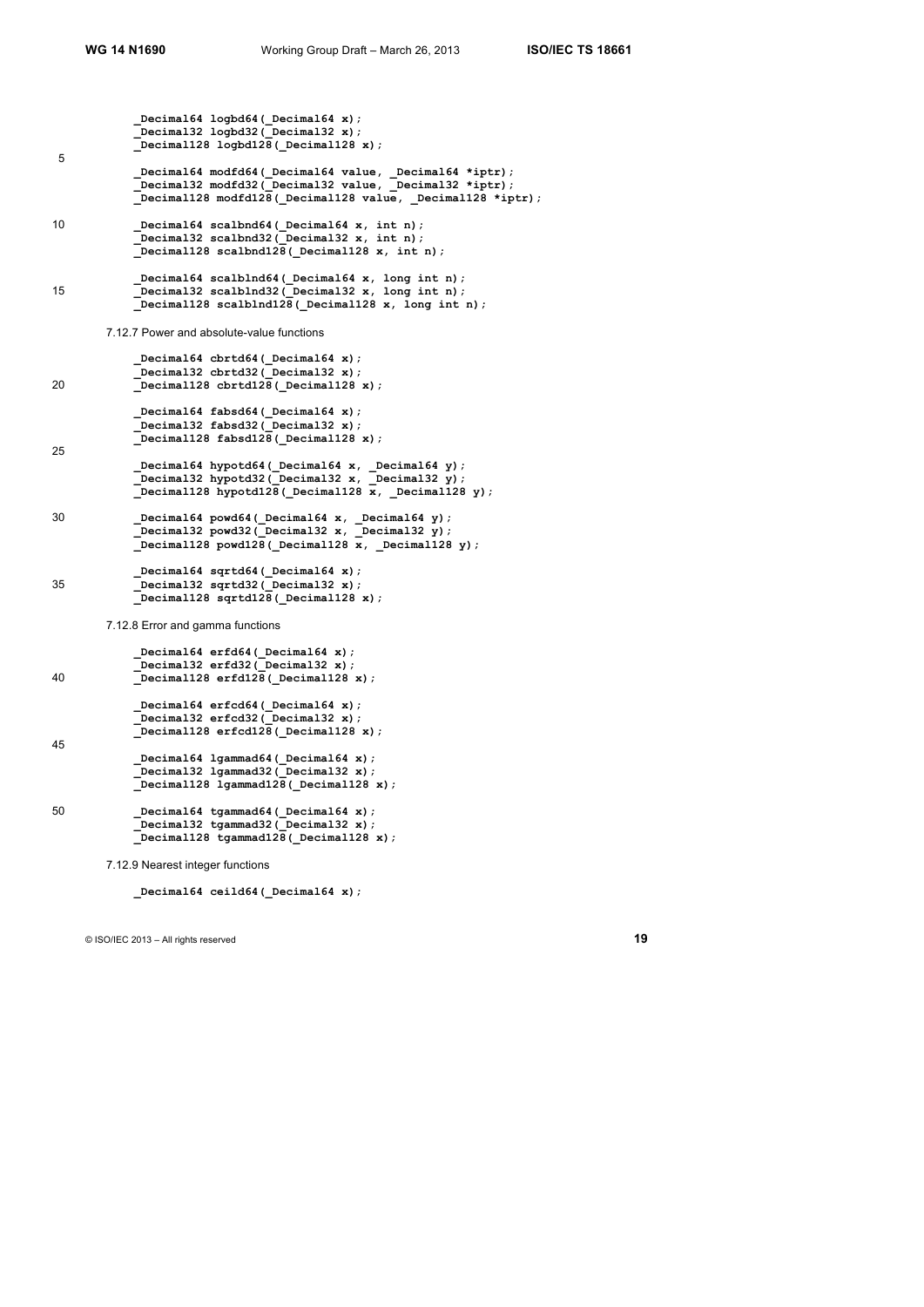15

 **\_Decimal32 ceild32(\_Decimal32 x); \_Decimal128 ceild128(\_Decimal128 x);**

- **\_Decimal64 floord64(\_Decimal64 x);** 5 **\_Decimal32 floord32(\_Decimal32 x); \_Decimal128 floord128(\_Decimal128 x);**
- **\_Decimal64 nearbyintd64(\_Decimal64 x); \_Decimal32 nearbyintd32(\_Decimal32 x);** 10 Decimal128 nearbyintd128 (Decimal128 x);
	- Decimal64 rintd64( Decimal64 x);  **\_Decimal32 rintd32(\_Decimal32 x); \_Decimal128 rintd128(\_Decimal128 x);**
	- **long int lrintd64(\_Decimal64 x); long int lrintd32(\_Decimal32 x); long int lrintd128(\_Decimal128 x);**
- 20 **long long int llrintd64(** Decimal64 x);  **long long int llrintd32(\_Decimal32 x);** long long int llrintd128( Decimal128 x);
- **\_Decimal64 roundd64(\_Decimal64 x);** 25 **\_Decimal32 roundd32(\_Decimal32 x); \_Decimal128 roundd128(\_Decimal128 x);**
- **long int lroundd64(\_Decimal64 x); long int lroundd32(\_Decimal32 x);** 30 long int lroundd128 (Decimal128 x);
- **long long int llroundd64(\_Decimal64 x); long long int llroundd32(\_Decimal32 x);** long long int llroundd128 (Decimal128 x); 35
	- **\_Decimal64 truncd64(\_Decimal64 x); \_Decimal32 truncd32(\_Decimal32 x); \_Decimal128 truncd128(\_Decimal128 x);**
- 40 **\_Decimal64 roundevend64(\_Decimal64 x); \_Decimal32 roundevend32(\_Decimal32 x); \_Decimal128 roundevend128(\_Decimal128 x);**
- intmax t fromfpd64( Decimal64 x, int round, unsigned int width); 45 **intmax\_t fromfpd32(\_Decimal32 x, int round, unsigned int width); intmax\_t fromfpd128(\_Decimal128 x, int round, unsigned int width); uintmax\_t ufromfpd64(\_Decimal64 x, int round, unsigned int width); uintmax\_t ufromfpd32(\_Decimal32 x, int round, unsigned int width); uintmax\_t ufromfpd128(\_Decimal128 x, int round, unsigned int width);** 50
- **intmax\_t fromfpxd64(\_Decimal64 x, int round, unsigned int width);** intmax<sup>t</sup> fromfpxd32(Decimal32 x, int round, unsigned int width);  **intmax\_t fromfpxd128(\_Decimal128 x, int round, unsigned int width); uintmax\_t ufromfpxd64(\_Decimal64 x, int round, unsigned int width);** 55 **uintmax\_t ufromfpxd32** (Decimal32 x, int round, unsigned int width);  **uintmax\_t ufromfpxd128(\_Decimal128 x, int round, unsigned int width);**

7.12.10 Remainder functions

```
 _Decimal64 fmodd64(_Decimal64 x, _Decimal64 y);
```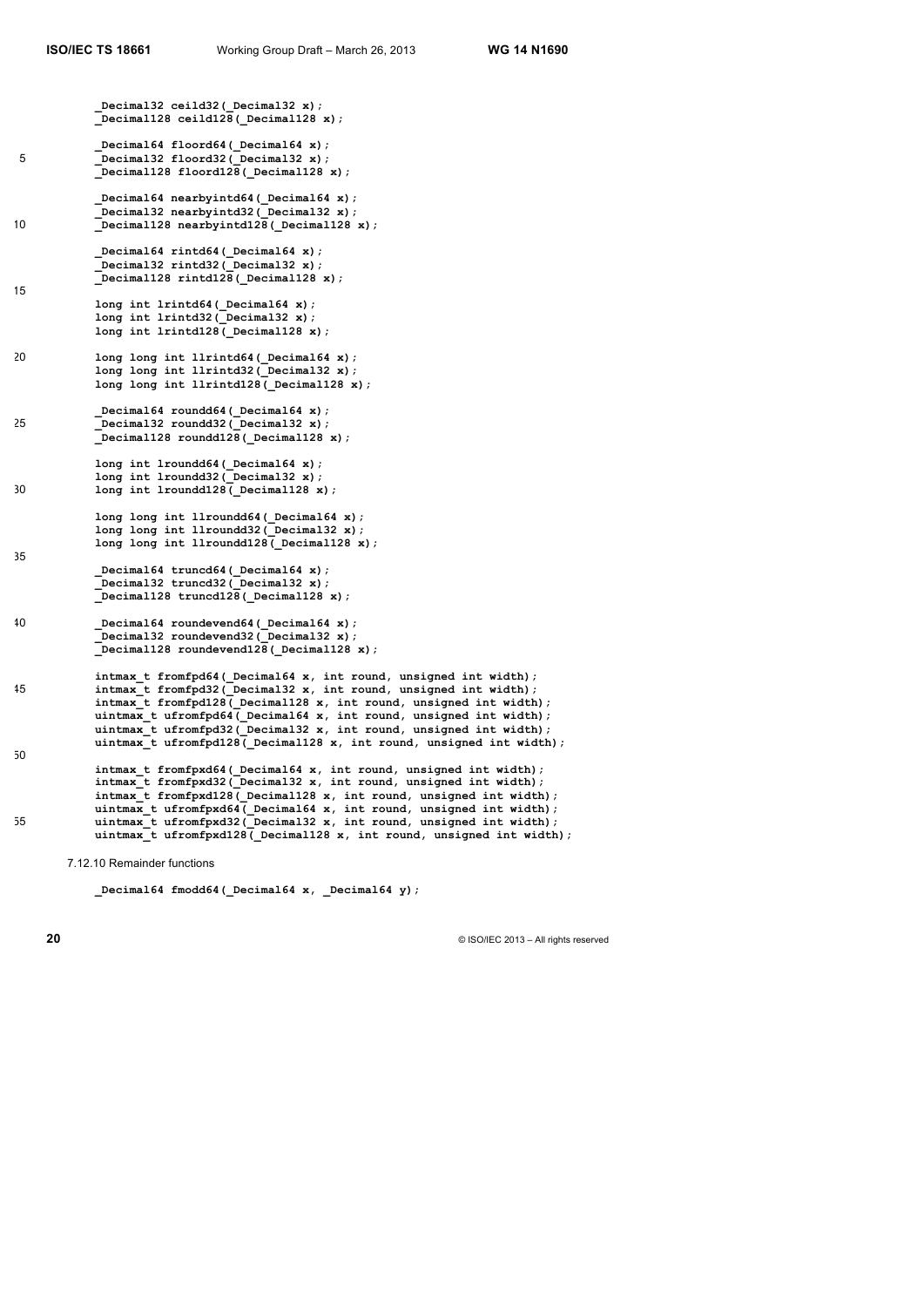**\_Decimal32 fmodd32(\_Decimal32 x, \_Decimal32 y); \_Decimal128 fmodd128(\_Decimal128 x, \_Decimal128 y); \_Decimal64 remainderd64(\_Decimal64 x, \_Decimal64 y);** 5 **\_Decimal32 remainderd32(\_Decimal32 x, \_Decimal32 y); Decimal128 remainderd128( Decimal128 x, Decimal128 y);** 7.12.11 Manipulation functions  **\_Decimal64 copysignd64(\_Decimal64 x, \_Decimal64 y); \_Decimal32 copysignd32(\_Decimal32 x, \_Decimal32 y);** 10 **b**ecimal128 copysignd128 (\_Decimal128 x, \_Decimal128 y);  **\_Decimal64 nand64(const char \*tagp); \_Decimal32 nand32(const char \*tagp); \_Decimal128 nand128(const char \*tagp);** 15  **\_Decimal64 nextafterd64(\_Decimal64 x, \_Decimal64 y); \_Decimal32 nextafterd32(\_Decimal32 x, \_Decimal32 y); \_Decimal128 nextafterd128(\_Decimal128 x, \_Decimal128 y);** 20 **Decimal64 nexttowardd64(** Decimal64 x, Decimal128 y);  **\_Decimal32 nexttowardd32(\_Decimal32 x, \_Decimal128 y); \_Decimal128 nexttowardd128(\_Decimal128 x, \_Decimal128 y); \_Decimal64 nextupd64(\_Decimal64 x);** 25 **\_Decimal32 nextupd32(\_Decimal32 x); \_Decimal128 nextupd128(\_Decimal128 x);** Decimal64 nextdownd64 ( Decimal64 x);  **\_Decimal32 nextdownd32(\_Decimal32 x);** 30 **\_Decimal128 nextdownd128(\_Decimal128 x); \_Decimal64 canonicalized64(\_Decimal64 x); \_Decimal32 canonicalized32(\_Decimal32 x); \_Decimal128 canonicalized128(\_Decimal128 x);** 35 7.12.12 Maximum, minimum, and positive difference functions  **\_Decimal64 fdimd64(\_Decimal64 x, \_Decimal64 y); \_Decimal32 fdimd32(\_Decimal32 x, \_Decimal32 y); \_Decimal128 fdimd128(\_Decimal128 x, \_Decimal128 y);** 40 **\_Decimal64 fmaxd64(\_Decimal64 x, \_Decimal64 y); \_Decimal32 fmaxd32(\_Decimal32 x, \_Decimal32 y); \_Decimal128 fmaxd128(\_Decimal128 x, \_Decimal128 y); \_Decimal64 fmind64(\_Decimal64 x, \_Decimal64 y);** 45 **\_Decimal32 fmind32(\_Decimal32 x, \_Decimal32 y); \_Decimal128 fmind128(\_Decimal128 x, \_Decimal128 y); \_Decimal64 fmaxmagd64(\_Decimal64 x, \_Decimal64 y);** Decimal32 fmaxmagd32(Decimal32 x, Decimal32 y); 50 **Decimal128 fmaxmagd128 (Decimal128 x, Decimal128 y)**; Decimal64 fminmagd64( Decimal64 x, Decimal64 y); Decimal32 fminmagd32(Decimal32 x, Decimal32 y);  **\_Decimal128 fminmagd128(\_Decimal128 x, \_Decimal128 y);** ames W Thomas 3/26/13 9:03 AM **Deleted: fdime,d128**

55 7.12.13 Floating multiply-add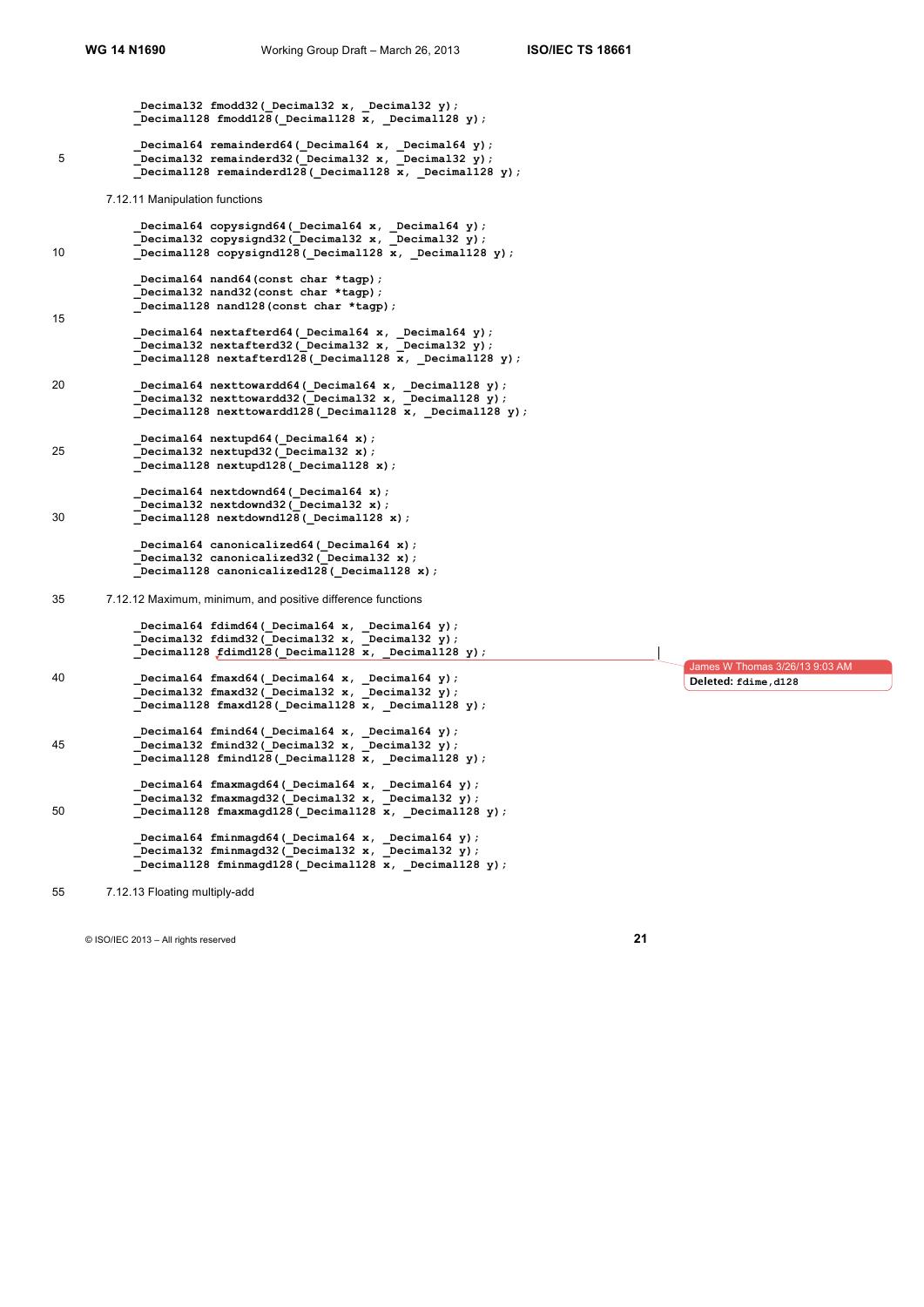**\_Decimal64 fmad64(\_Decimal64 x, \_Decimal64 y, \_Decimal64 z); \_Decimal32 fmad32(\_Decimal32 x, \_Decimal32 y, \_Decimal32 z); Decimal128 fmad128( Decimal128 x, Decimal128 y, Decimal128 z);** 7.12.14 Functions that round result to narrower format 5 **\_Decimal32 d32addd64(\_Decimal64 x, \_Decimal64 y); \_Decimal32 d32addd128(\_Decimal128 x, \_Decimal128 y); \_Decimal64 d64addd128(\_Decimal128 x, \_Decimal128 y); \_Decimal32 d32subd64(\_Decimal64 x, \_Decimal64 y);** 10 **\_Decimal32 d32subd128(\_Decimal128 x, \_Decimal128 y); \_Decimal64 d64addd128(\_Decimal128 x, \_Decimal128 y); \_Decimal32 d32muld64(\_Decimal64 x, \_Decimal64 y); \_Decimal32 d32muld128(\_Decimal128 x, \_Decimal128 y);** 15 **\_Decimal64 d64muld128(\_Decimal128 x, \_Decimal128 y); \_Decimal32 d32divd64(\_Decimal64 x, \_Decimal64 y); \_Decimal32 d32divd128(\_Decimal128 x, \_Decimal128 y); \_Decimal64 d64divd128(\_Decimal128 x, \_Decimal128 y);** 20  **\_Decimal32 d32fmad64(\_Decimal64 x, \_Decimal64 y, \_Decimal64 z); \_Decimal32 d32fmad128(\_Decimal128 x, \_Decimal128 y, \_Decimal128 z); \_Decimal64 d64fmad128(\_Decimal128 x, \_Decimal128 y, \_Decimal128 z);** 25 **\_Decimal32 d32sqrtd64(\_Decimal64 x); \_Decimal32 d32sqrtd128(\_Decimal128 x); \_Decimal64 d64sqrtd128(\_Decimal128 x);** F.10.13 Payload functions  **\_Decimal64 getpayloadd64(const \_Decimal64 \*x);** 30 **\_Decimal32 getpayloadd32(const \_Decimal32 \*x); \_Decimal128 getpayloadd128(const \_Decimal128 \*x);** int setpayloadd64( Decimal64 \*res, Decimal64 pl);  **int setpayloadd32(\_Decimal32 \*res, \_Decimal32 pl);** 35 **int setpayloadd128(\_Decimal128 \*res, \_Decimal128 pl); int setpayloadsigd64(\_Decimal64 \*res, \_Decimal64 pl); int setpayloadsigd32(\_Decimal32 \*res, \_Decimal32 pl); int setpayloadsigd128(\_Decimal128 \*res, \_Decimal128 pl);** 40 In 7.12.6, attach a footnote to the wording: **\_Decimal64 frexpd64(\_Decimal64 value, int \*exp);** where the footnote is: \*) See suggested changes to the frexp function description below. In 7.12.6, attach a footnote to the wording

45 **\_Decimal64 ldexpd64(\_Decimal64 x, int exp);**

where the footnote is:

\*) See suggested changes to the ldexp function description below.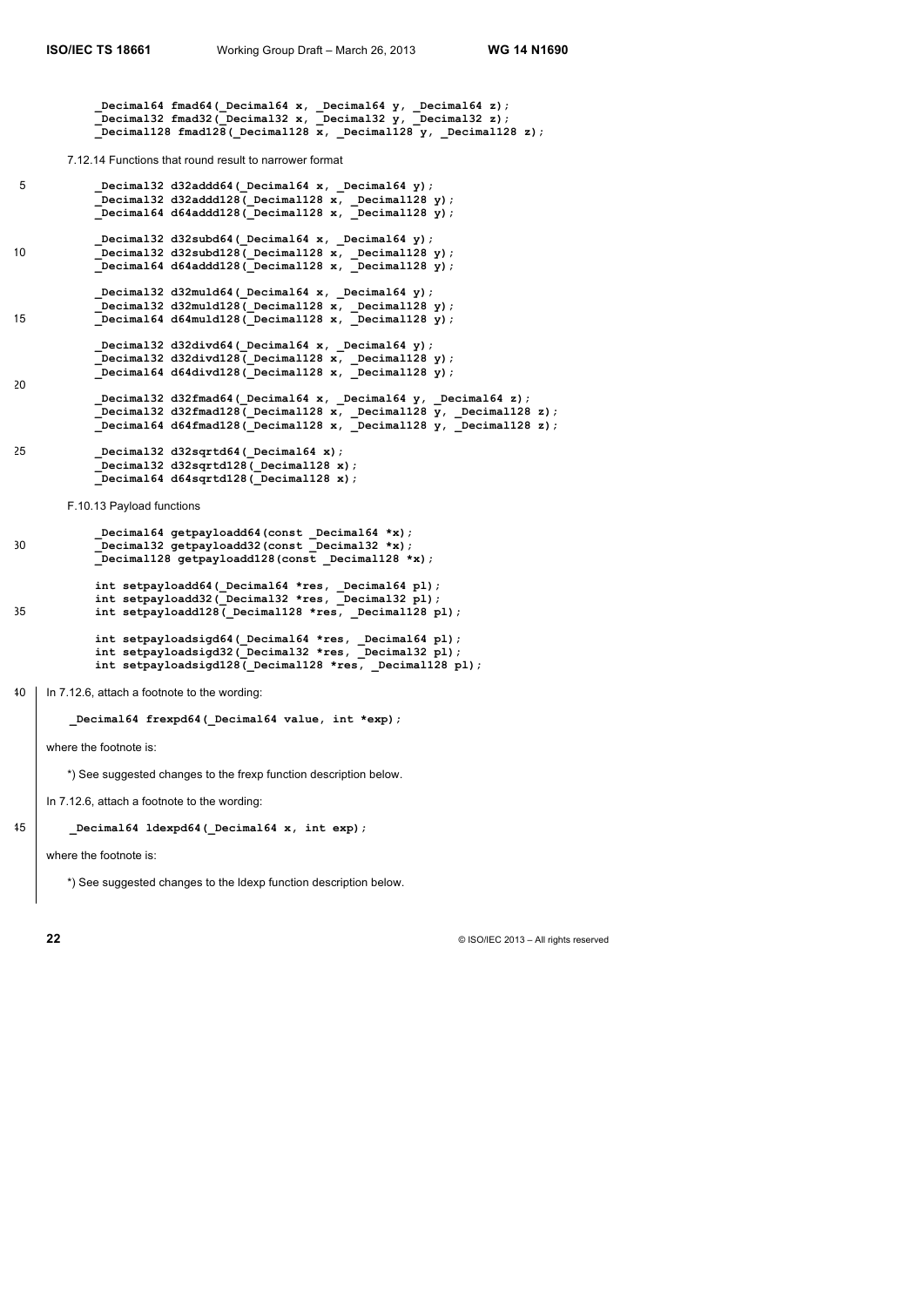In 7.12.10, attach a footnote to the heading:

7.12.10 Remainder functions

where the footnote is:

\*) There is no decimal floating-point type version of the **remquo** function.

5 Add to the end of 7.12.14 paragraph 1:

[1] … If either argument has decimal floating type, the other argument shall have decimal floating type as well.

Replace 7.12.6.4 paragraphs 2 and 3:

[2] The **frexp** functions break a floating-point number into a normalized fraction and an integral 10 power of 2. They store the integer in the **int** object pointed to by **exp.**

[3] If **value** is not a floating-point number or if the integral power of 2 is outside the range of **int,** the results are unspecified. Otherwise, the **frexp** functions return the value **x,** such that **x** has a magnitude in the interval [1/2, 1) or zero, and **value** equals **x** × 2**\*exp**. If **value** is zero, both parts of the result are zero.

15 with the following:

[2] The **frexp** functions break a floating-point number into a normalized fraction and an integer exponent. They store the integer in the **int** object pointed to by **exp**. If the type of the function is a generic floating type, the exponent is an integral power of 2. If the type of the function is a decimal floating type, the exponent is an integral power of 10.

- 20 [3] If **value** is not a floating-point number or the integral power is outside the range of **int**, the results are unspecified. Otherwise, the **frexp** functions return the value **x**, such that: **x** has a magnitude in the interval  $[1/2, 1)$  or zero, and **value** equals  $x \times 2^{*exp}$ , when the type of the function is a generic floating type; or **x** has a magnitude in the interval [1/10, 1) or zero, and **value** equals **x** × 10**\*exp**, when the type of the function is a decimal floating type. If **value** is zero, both parts of the 25 result are zero.
- 

Replace 7.12.6.6 paragraphs 2 and 3:

[2] The **ldexp** functions multiply a floating-point number by an integral power of 2. A range error may occur.

[3] The **ldexp** functions return **x** × 2**exp**.

30 with the following:

[2] The **ldexp** functions multiply a floating-point number by an integral power of 2 when the type of the function is a generic floating type, or by an integral power of 10 when the type of the function is a decimal floating type. A range error may occur.

[3] The **ldexp** functions return  $x \times 2^{exp}$  when the type of the function is a generic floating type, or 35 return  $x \times 10^{exp}$  when the type of the function is a decimal floating type.

Replace 7.12.6.11 paragraph 2:

[2] The **logb** functions extract the exponent of **x,** as a signed integer value in floating-point format. If **x** is subnormal it is treated as though it were normalized; thus, for positive finite **x,**

© ISO/IEC 2013 – All rights reserved **23**

# es W Thomas 3/26/13 9:03 AM

**Deleted: value**

James W Thomas 3/26/13 9:03 AM **Deleted:** -point number

James W Thomas 3/26/13 9:03 AM

**Deleted:** ; otherwise it is an integral power of 2

ames W Thomas 3/26/13 9:03 AM

**Deleted: value**

es W Thomas 3/26/13 9:03 AM

**Deleted:** -point number, or **x** has a magnitude in the interval [1/2, 1) or zero, and **value** equals **x** × 2**\*exp** when **value** is a generic floating-point number.

#### nes W Thomas 3/26/13 9:03 A

**Deleted:** *ISSUE 3: Should we change "If value is a decimal floating-point number, the exponent is an integral power of 10; otherwise it is an integral power of 2." to "If value is of generic floating type, the exponent is an integral power of 2. If value is of decimal floating type, the exponent is an integral power of 10"? Can we assume generic RADIX is not 10?* 

W Thomas 3/26/13 9:03 A

**Deleted:** decimal floating-point number by an integral power of 10, or a generic floating

1es W Thomas 3/26/13 9:03 AM **Deleted:** .

James W Thomas 3/26/13 9:03 AM **Deleted:** If **x** is a decimal floating-point

les W Thomas 3/26/13 9:03 AM

number, the

**Deleted:** ; otherwise they return **x** × 2**exp**.

*ISSUE 4: For ldexp, and scalbn below, should we change "A range error may occur" to "A range error may occur for finite arguments"? Waiting for WG14 resolution of same issue for corresponding functions in C11*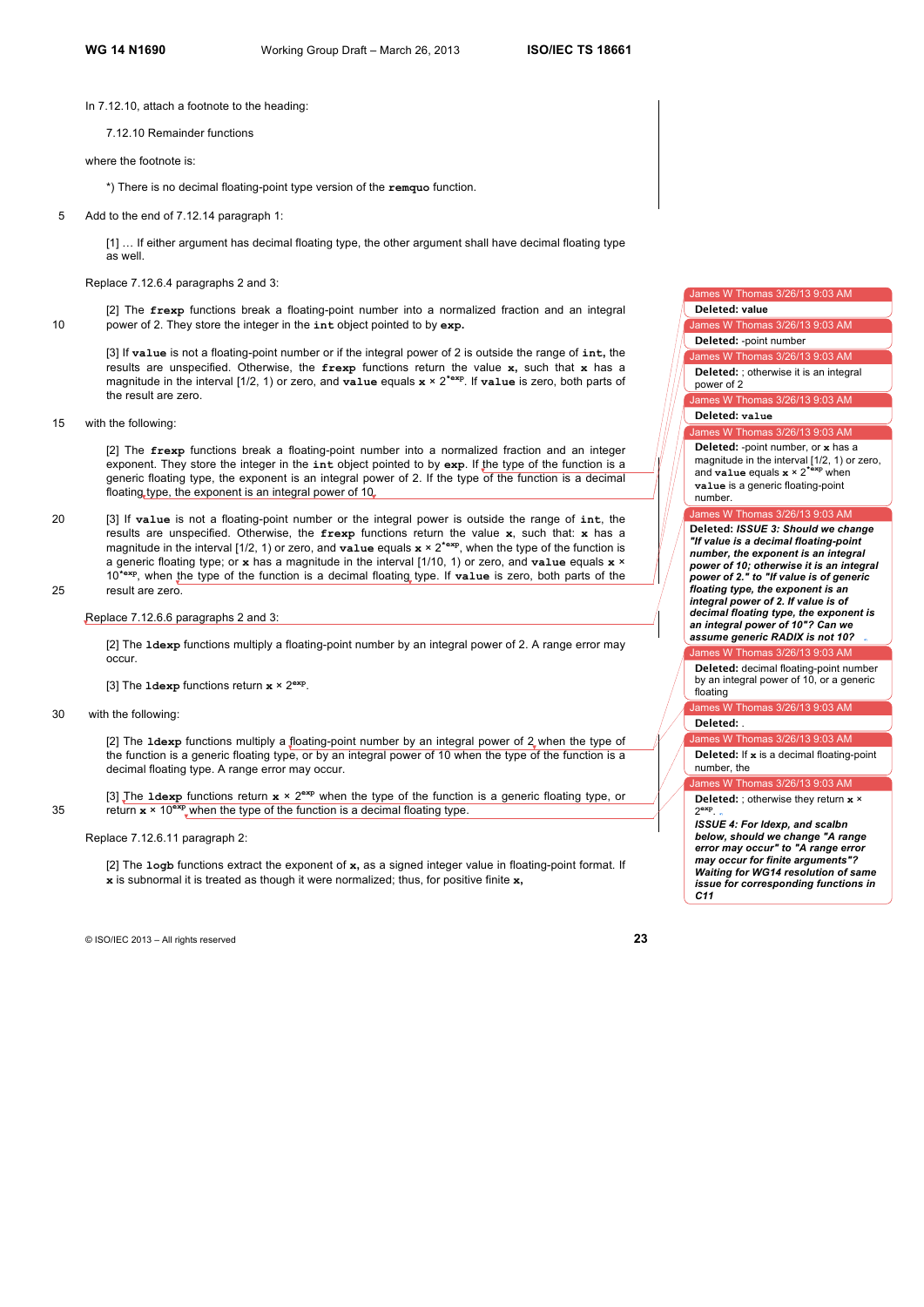A domain error or pole error may occur if the argument is zero.

#### with the following:

[2] The **logb** functions extract the exponent of **x**, as a signed integer value in floating-point format. If 5 **x** is subnormal it is treated as though it were normalized; thus, for positive finite **x**,

1 ≤  $\mathbf{x} \times b^{-\log b(\mathbf{x})} < b$ 

where *b* = **FLT\_RADIX** if the type of the function is a generic floating type, or *b* = 10 if the type of the function is a decimal floating type. A domain error or range error may occur if the argument is zero.

Replace 7.12.6.13 paragraphs 2 and 3:

[2] The **scalbn** and **scalbln** functions compute **x** × **FLT\_RADIX<sup>n</sup>** 10 efficiently, not normally by computing **FLT\_RADIX<sup>n</sup>** explicitly. A range error may occur.

[3] The **scalbn** and **scalbln** functions return **x** × **FLT\_RADIX<sup>n</sup>** .

with the following:

[2] The scalbn and scalbln functions compute  $x \times b^n$ , where  $b = FLT$  RADIX if the type of the 15 function is a generic floating type, or *b* = 10 if the type of the function is a decimal floating type. A range error may occur.

[3] The **scalbn** and **scalbln** functions return **x** × *b***<sup>n</sup>** .

#### **12.4 New <math.h> functions**

This clause suggests new functions to be added to **<math.h>**.

#### 20 **12.4.1 Quantum exponent functions**

#### **Suggested addition to C11:**

**7.12.11.5 The quantize functions**

#### **Synopsis**

```
[1] #define __STDC_WANT_IEC_18661_EXT2__
25 #include <math.h>
           _Decimal32 quantized32 (_Decimal32 x, _Decimal32 y);
           _Decimal64 quantized64 (_Decimal64 x, _Decimal64 y);
           Decimal128 quantized128 (Decimal128 x, Decimal128 y);
```
#### 30 **Description**

[2] The **quantize** functions set the quantum exponent of argument **x** to the quantum exponent of argument **y**, while attempting to keep the value the same*.* If the quantum exponent is being increased, the value shall be correctly rounded according to the current rounding mode; if the result does not have the same value as **x**, the "inexact" floating-point exception shall be raised. If the 35 quantum exponent is being decreased and the significand of the result has more digits than the type would allow, the result is NaN and the "invalid" floating-point exception shall be raised. If one or both operands are NaN the result is NaN. Otherwise if only one operand is infinity, the result is NaN and the "invalid" floating-point exception shall be raised. If both operands are infinity, the result is

**24** © ISO/IEC 2013 – All rights reserved

| James W Thomas 3/26/13 9:03 AM                 |
|------------------------------------------------|
| Deleted: x                                     |
| James W Thomas 3/26/13 9:03 AM                 |
| <b>Deleted:</b> -point number; otherwise $b =$ |
| FLT RADIX                                      |

James W Thomas  $3/26/13$  9:0 James W Tho es W Thomas 3/26/13 9:03 AM **Deleted:** ( **Deleted: x Deleted:** -point number; otherwise *b* = **FLT\_RADIX**) efficiently, not normally by computing  $b^n$  explicitly

James W Thomas 3/26/13 9:03 AM

**Deleted: DEC\_FP**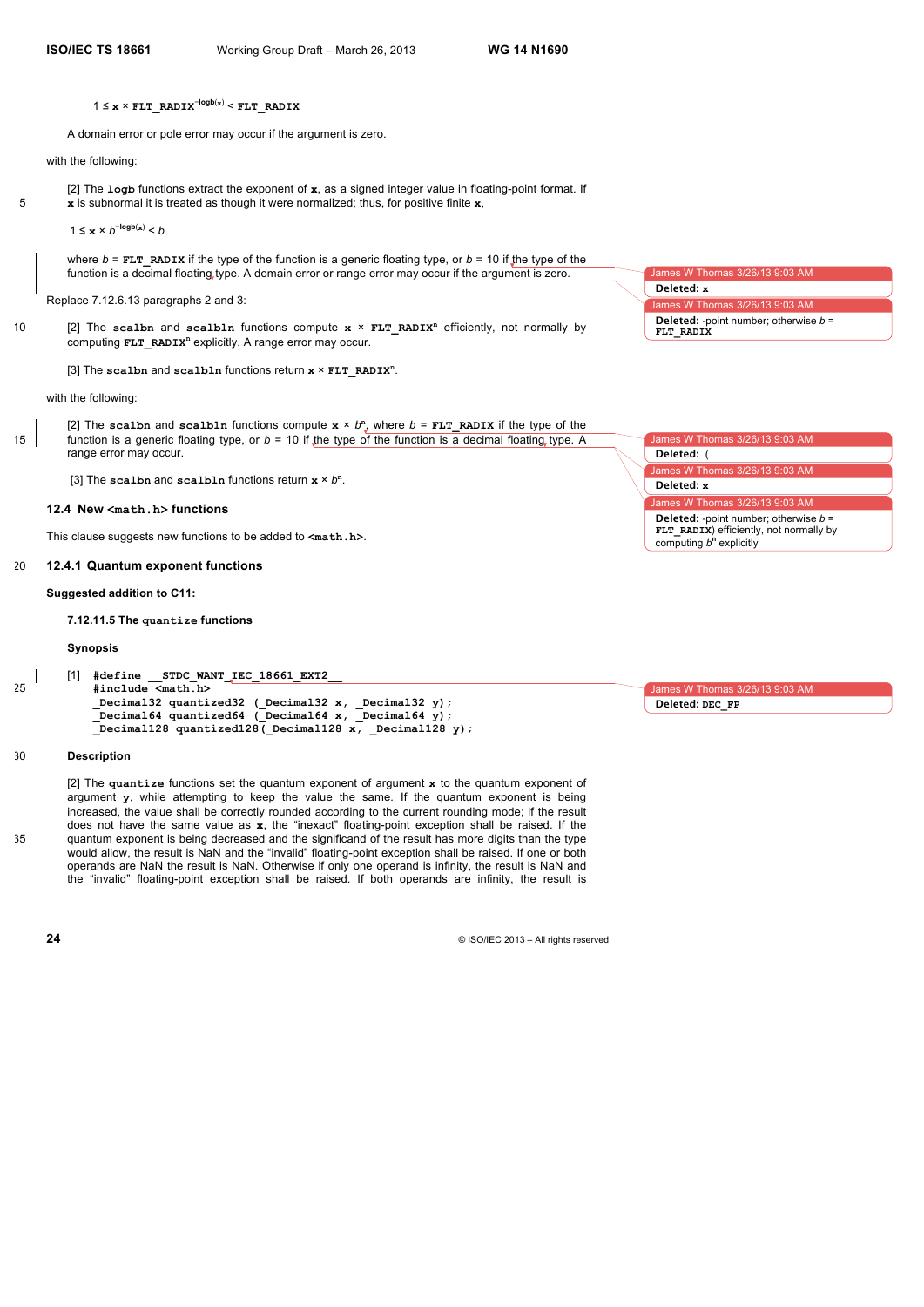$nes$  W Thomas 3/26/13 9:03 AM

**Deleted: DEC\_FP**

**DEC\_INFINITY** with the sign as **x**, converted to the type of the function. The **quantize** functions do not raise the "underflow" floating-point exception.

#### **Returns**

[3] The **quantize** functions return the number which is equal in value (except for any rounding) and 5 sign to **x**, and which has a quantum exponent set to be equal to the quantum exponent of **y**.

#### **7.12.11.6 The samequantum functions**

# **Synopsis**

| #define STDC WANT IEC 18661 EXT2                          |
|-----------------------------------------------------------|
| #include <math.h></math.h>                                |
| Bool samequantumd32 ( $Decimal32 x$ , $Decimal32 y$ ;     |
| Bool samequantumd64 ( $Decimal64 x$ , $Decimal64 y$ ;     |
| Bool samequantumd128 ( $Decimal128 x$ , $Decimal128 y$ ); |
|                                                           |

#### **Description**

15 [2] The **samequantum** functions determine if the quantum exponents of the **x** and **y** are the same. If both **x** and **y** are NaN, or infinity, they have the same quantum exponents; if exactly one operand is infinity or exactly one operand is NaN, they do not have the same quantum exponents. The **samequantum** functions raise no exception.

#### **Returns**

20 [3] The **samequantum** functions return nonzero (true) when **x** and **y** have the same quantum exponents, zero (false) otherwise.

# **7.12.11.7 The quantexp functions**

#### **Synopsis**

[1] **#define \_\_STDC\_WANT\_IEC\_18661\_EXT2\_\_** 25 **#include <math.h> int quantexpd32 (\_Decimal32 x); int quantexpd64 (\_Decimal64 x);** int quantexpd128 ( Decimal128 x);  $3$ ames W Thomas  $3/26/13$  9:03 AM **Deleted: DEC\_FP**

# 30 **Description**

[2] The **quantexp** functions compute the quantum exponent of a finite argument. If **x** is infinite or NaN, they compute **INT MIN** and a domain error occurs.

#### **Returns**

[3] The **quantexp** functions return the quantum exponent of **x**.

#### 35 **12.4.2 Decimal re-encoding functions**

# **Suggested addition to C11:**

| 7.12.11.8 The encodedec functions                   | James W Thomas 3/26/13 9:03 AM |
|-----------------------------------------------------|--------------------------------|
|                                                     | Deleted: encodedpd             |
| <b>Synopsis</b>                                     |                                |
|                                                     | James W Thomas 3/26/13 9:03 AM |
|                                                     | Deleted: DEC FP                |
| $[1]$<br><b>#define</b><br>STDC WANT IEC 18661 EXT2 |                                |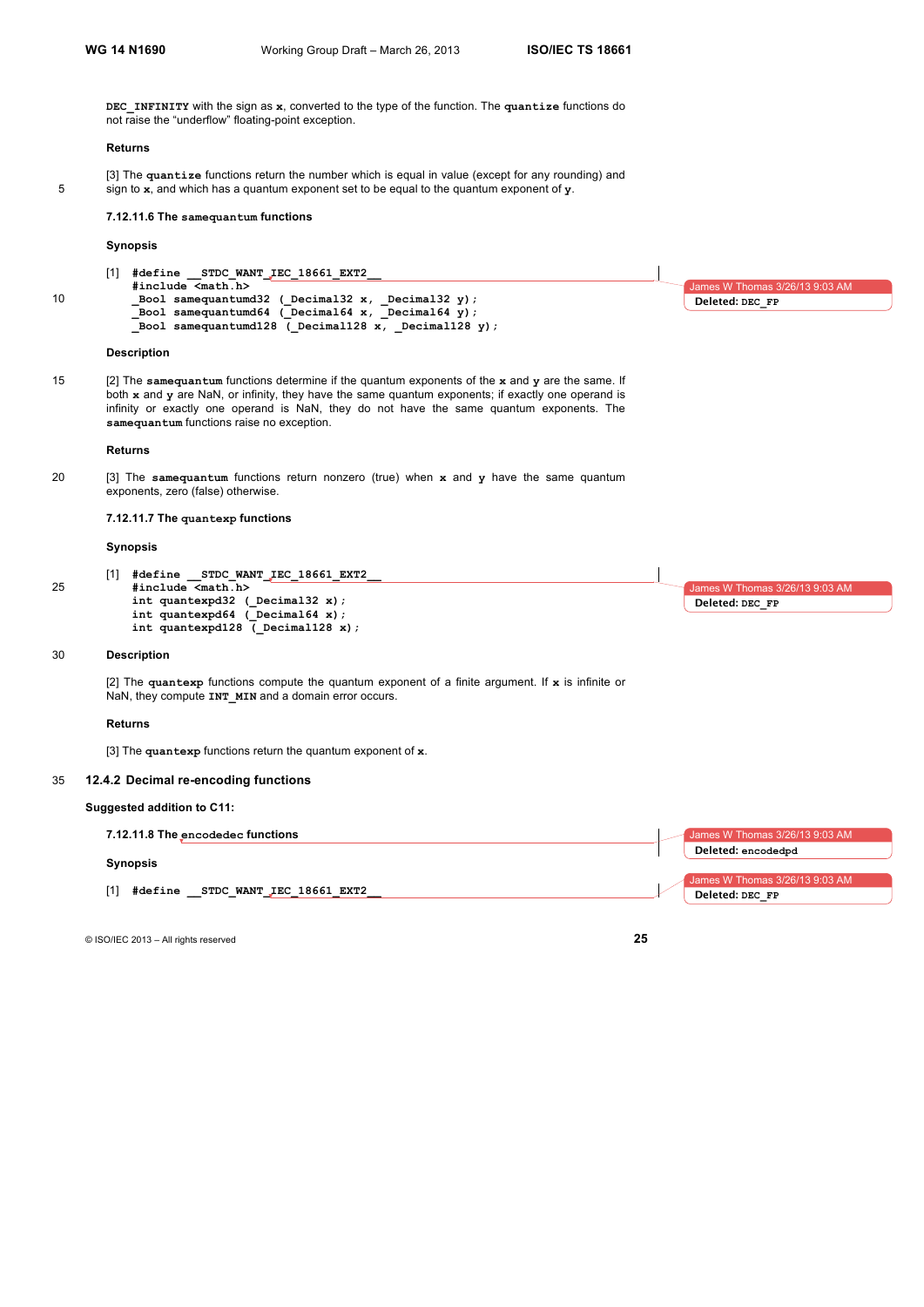|    | #include <math.h><br/><math>decencoding d32_t encodedec d32 (Decimal 32 x);</math></math.h>                                                                                                                              |                                                                      |
|----|--------------------------------------------------------------------------------------------------------------------------------------------------------------------------------------------------------------------------|----------------------------------------------------------------------|
|    | $decencodingd64$ t encodedecd64 ( Decimal64 x);                                                                                                                                                                          | James W Thomas 3/26/13 9:03 AM                                       |
|    | $decencodingd128 t_encodedecd128 (Decimal128 x);$                                                                                                                                                                        | Deleted: dpdencodingd32encodedpo                                     |
| 5  |                                                                                                                                                                                                                          | [3]                                                                  |
|    | <b>Description</b>                                                                                                                                                                                                       | James W Thomas 3/26/13 9:03 AM                                       |
|    |                                                                                                                                                                                                                          | Deleted: dpdencodingd64encodedpo<br>$\dots$ [4]                      |
|    | [2] The encodedec functions convert the argument into the encoding based on decimal encoding of the                                                                                                                      | James W Thomas 3/26/13 9:03 AM                                       |
|    | significand. These functions preserve the value of $x$ and raise no floating-point exceptions. If $x$ is non-                                                                                                            | Deleted: dpdencodingd128encodedpdd1<br>28                            |
|    | canonical, these functions may or may not produce a canonical representation.                                                                                                                                            | $\ldots$ [5]                                                         |
| 10 | <b>Returns</b>                                                                                                                                                                                                           | James W Thomas 3/26/13 9:03 AM                                       |
|    |                                                                                                                                                                                                                          | Deleted: encodedpd DPD<br>$\ldots$ [6]                               |
|    | [3] The encodedec functions return an encoding of $x$ based on decimal encoding of the significand.                                                                                                                      | James W Thomas 3/26/13 9:03 AM                                       |
|    |                                                                                                                                                                                                                          | Deleted: encodedpdthe DPD<br>$\left(\dots [7]\right)$                |
|    | 7.12.11.9 The decodedec functions                                                                                                                                                                                        | James W Thomas 3/26/13 9:03 AM                                       |
|    |                                                                                                                                                                                                                          | Deleted: decodedpd                                                   |
|    | <b>Synopsis</b>                                                                                                                                                                                                          |                                                                      |
|    | [1] #define STDC WANT IEC 18661 EXT2                                                                                                                                                                                     |                                                                      |
| 15 | #include <math.h></math.h>                                                                                                                                                                                               | James W Thomas 3/26/13 9:03 AM                                       |
|    | Decimal32 decodedecd32 (decencodingd32 t x);                                                                                                                                                                             | Deleted: DEC FP                                                      |
|    | Decimal64 decodedecd64 (decencodingd64 t x);                                                                                                                                                                             | James W Thomas 3/26/13 9:03 AM                                       |
|    | Decimal128 decodedecd128 (decencodingd128 t x);                                                                                                                                                                          | Deleted: decodedpdd32                                                |
|    |                                                                                                                                                                                                                          | (dpdencodingd32                                                      |
| 20 | <b>Description</b>                                                                                                                                                                                                       | James W Thomas 3/26/13 9:03 AM                                       |
|    |                                                                                                                                                                                                                          | Deleted: decodedpdd64                                                |
|    | [2] The decodedec functions convert the argument from the encoding based on decimal encoding of the<br>significand into a representation of the type of the function. These functions preserve the value of $\bf{x}$ and | (dpdencodingd64                                                      |
|    | raise no floating-point exceptions. If $x$ is non-canonical, these functions may or may not produce a                                                                                                                    | James W Thomas 3/26/13 9:03 AM                                       |
|    | canonical representation.                                                                                                                                                                                                | Deleted: decodedpdd128                                               |
|    |                                                                                                                                                                                                                          | (dpdencodingd128                                                     |
| 25 | <b>Returns</b>                                                                                                                                                                                                           | James W Thomas 3/26/13 9:03 AM                                       |
|    |                                                                                                                                                                                                                          | Deleted: decodedpd DPD  in<br>$\left( \dots \left[ 8\right] \right)$ |
|    | [3] The decodedec functions return the converted representation.                                                                                                                                                         | James W Thomas 3/26/13 9:03 AM                                       |
|    |                                                                                                                                                                                                                          | Deleted: decodedpd                                                   |
|    | 7.12.11.10 The encodebin functions                                                                                                                                                                                       | James W Thomas 3/26/13 9:03 AM                                       |
|    |                                                                                                                                                                                                                          | Deleted: encodebid                                                   |
|    | <b>Synopsis</b>                                                                                                                                                                                                          |                                                                      |
|    | [1] #define STDC WANT IEC 18661 EXT2                                                                                                                                                                                     |                                                                      |
| 30 | #include <math.h></math.h>                                                                                                                                                                                               | James W Thomas 3/26/13 9:03 AM                                       |
|    | $binencodingd32$ t encodebind32 (Decimal32 x);                                                                                                                                                                           | Deleted: DEC FP                                                      |
|    | binencodingd64 t encodebind64 ( Decimal64 x);                                                                                                                                                                            | James W Thomas 3/26/13 9:03 AM                                       |
|    | binencodingd128 t encodebind128 (Decimal128 x);                                                                                                                                                                          | Deleted: bidencodingd32encodebi $\left(\ldots [9]\right)$            |
|    |                                                                                                                                                                                                                          | James W Thomas 3/26/13 9:03 AM                                       |
| 35 | <b>Description</b>                                                                                                                                                                                                       | Deleted: bidencodingd64encodeb $\left[\ldots\left[10\right]\right]$  |
|    | [2] The encodebin functions convert the argument into the encoding based on binary encoding of the                                                                                                                       |                                                                      |
|    | significand. These functions preserve the value of $x$ and raise no floating-point exceptions. If $x$ is non-                                                                                                            | James W Thomas 3/26/13 9:03 AM                                       |
|    | canonical, these functions may or may not produce a canonical representation.                                                                                                                                            | Deleted: bidencodingd128encodebidd1<br>28<br>$\ldots$ [11]           |
|    |                                                                                                                                                                                                                          | James W Thomas 3/26/13 9:03 AM                                       |
|    | <b>Returns</b>                                                                                                                                                                                                           | Deleted: encodebid BID                                               |
|    |                                                                                                                                                                                                                          | $\ldots$ [12]                                                        |
| 40 | [3] The encodebin functions return an encoding of $x$ based on binary encoding of the significand.                                                                                                                       | James W Thomas 3/26/13 9:03 AM                                       |
|    |                                                                                                                                                                                                                          | Deleted: encodebidthe BID<br>$\ldots$ [13]                           |
|    | 7.12.11.11 The decodebin functions                                                                                                                                                                                       | James W Thomas 3/26/13 9:03 AM                                       |

**7.12.11.11 The decodebin functions**

**26** © ISO/IEC 2013 – All rights reserved

**Deleted: decodebid**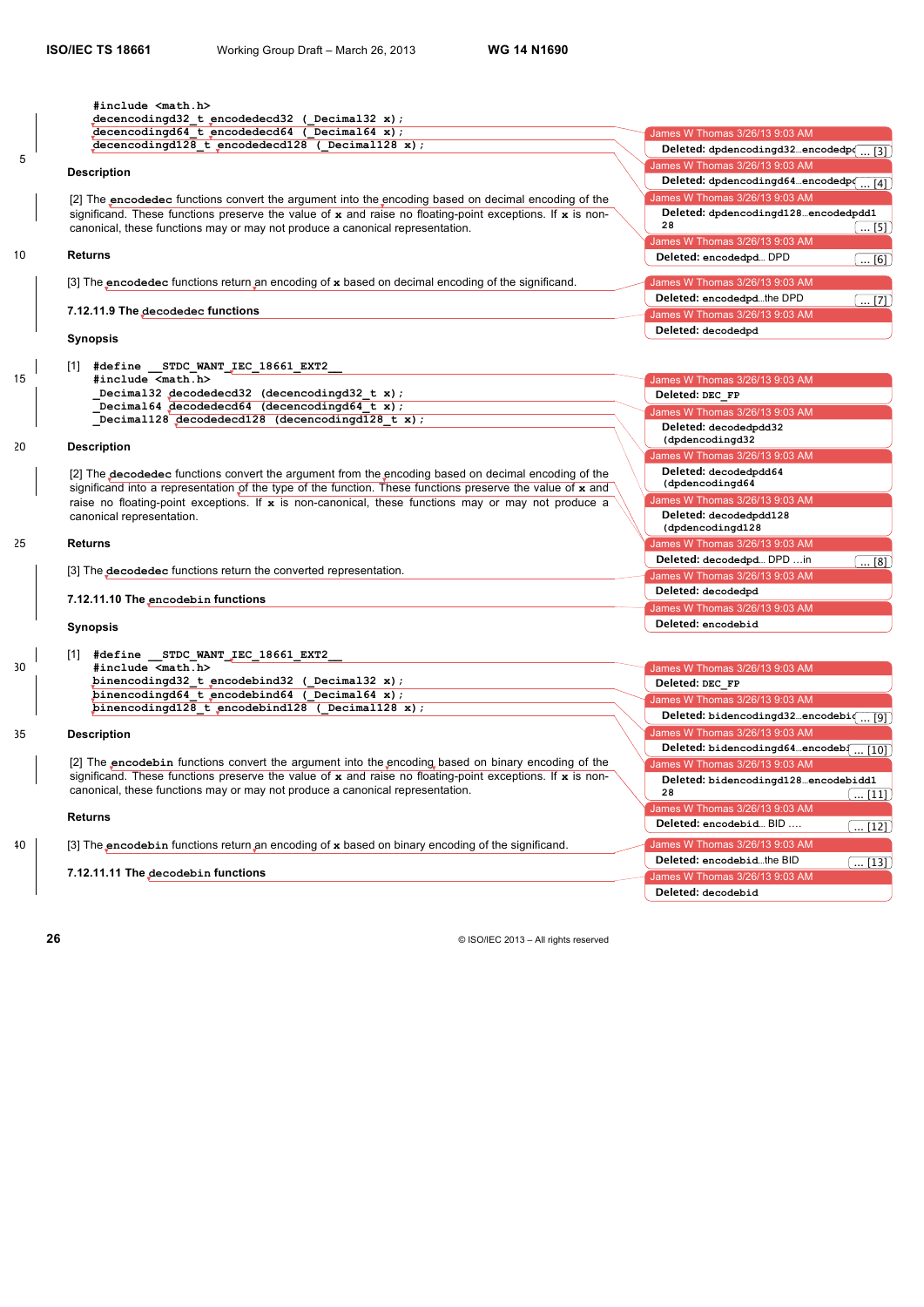#### **Synopsis**

| - 11 | #define STDC WANT IEC 18661 EXT2                        |                               |
|------|---------------------------------------------------------|-------------------------------|
|      | #include <math.h></math.h>                              | James W Thomas 3/26/13 9:03 / |
|      | Decimal32 decodebind32 (binencodingd32 t x);            | Deleted: DEC FP               |
|      | Decimal64 decodebind64 (binencodingd64 t x);            | James W Thomas 3/26/13 9:03 / |
|      | Decimal128 decodebind128 (binencodingd128 $t \times$ ); |                               |
|      |                                                         | Deleted: decodebidd32         |

# **Description**

[2] The **decodebin** functions convert the argument from the encoding based on binary encoding of the 10 significand into a representation of the type of the function. These functions preserve the value of **x** and raise no floating-point exceptions. If **x** is non-canonical, these functions may or may not produce a canonical representation.

#### **Returns**

[3] The **decodebin** functions return the converted representation.

## 15 **12.5 Formatted input/output specifiers**

With the following decimal forms of the **a**,**A** format specifiers, the **printf** family of functions provide conversions to decimal character sequences that preserve quantum exponents, as required by IEC 60559.

#### **Suggested changes to C11:**

Add the following to 7.21.6.1 paragraph 7, to 7.21.6.2 paragraph 11, to 7.29.2.1 paragraph 7, and to 7.29.2.2 20 paragraph 11:

- **H** Specifies that a following **a**, **A**, **e**, **E**, **f**, **F**, **g**, or **G** conversion specifier applies to a **\_Decimal32** argument.
- **D** Specifies that a following **a**, **A**, **e**, **E**, **f**, **F**, **g**, or **G** conversion specifier applies to a \_**Decimal64** argument.
- 25 **DD** Specifies that a following **a**, **A**, **e**, **E**, **f**, **F**, **g**, or **G** conversion specifier applies to a **\_Decimal128** argument.

Change all occurrences of:

A **double** argument representing …

in the descriptions of the **e**, **E**, **f**, **F**, **g**, and **G** conversion specifiers in 7.21.6.1 paragraph 8 and 7.29.2.1 30 paragraph 8 to:

A **double** or decimal floating type argument representing …

Change the second paragraph in the description of the **a**,**A** conversion specifier in 7.21.6.1 paragraph 8 and 7.29.2.1. paragraph 8 from:

A **double** argument representing an infinity or NaN is converted in the style of an **f** or **F** conversion 35 specifier.

#### to:

A **double** or decimal floating type argument representing an infinity or NaN is converted in the style of an **f** or **F** conversion specifier.

| James W Thomas 3/26/13 9:03 AM             |
|--------------------------------------------|
| Deleted: DEC FP                            |
| James W Thomas 3/26/13 9:03 AM             |
| Deleted: decodebidd32<br>(bidencodingd32   |
| James W Thomas 3/26/13 9:03 AM             |
| Deleted: decodebidd64<br>(bidencodingd64   |
| James W Thomas 3/26/13 9:03 AM             |
| Deleted: decodebidd128<br>(bidencodingd128 |
| James W Thomas 3/26/13 9:03 AM             |
| Deleted: decodebid                         |
| James W Thomas 3/26/13 9:03 AM             |
| Deleted: BID                               |
| James W Thomas 3/26/13 9:03 AM             |
| Deleted: in                                |
| James W Thomas 3/26/13 9:03 AM             |
| Deleted: decodebid                         |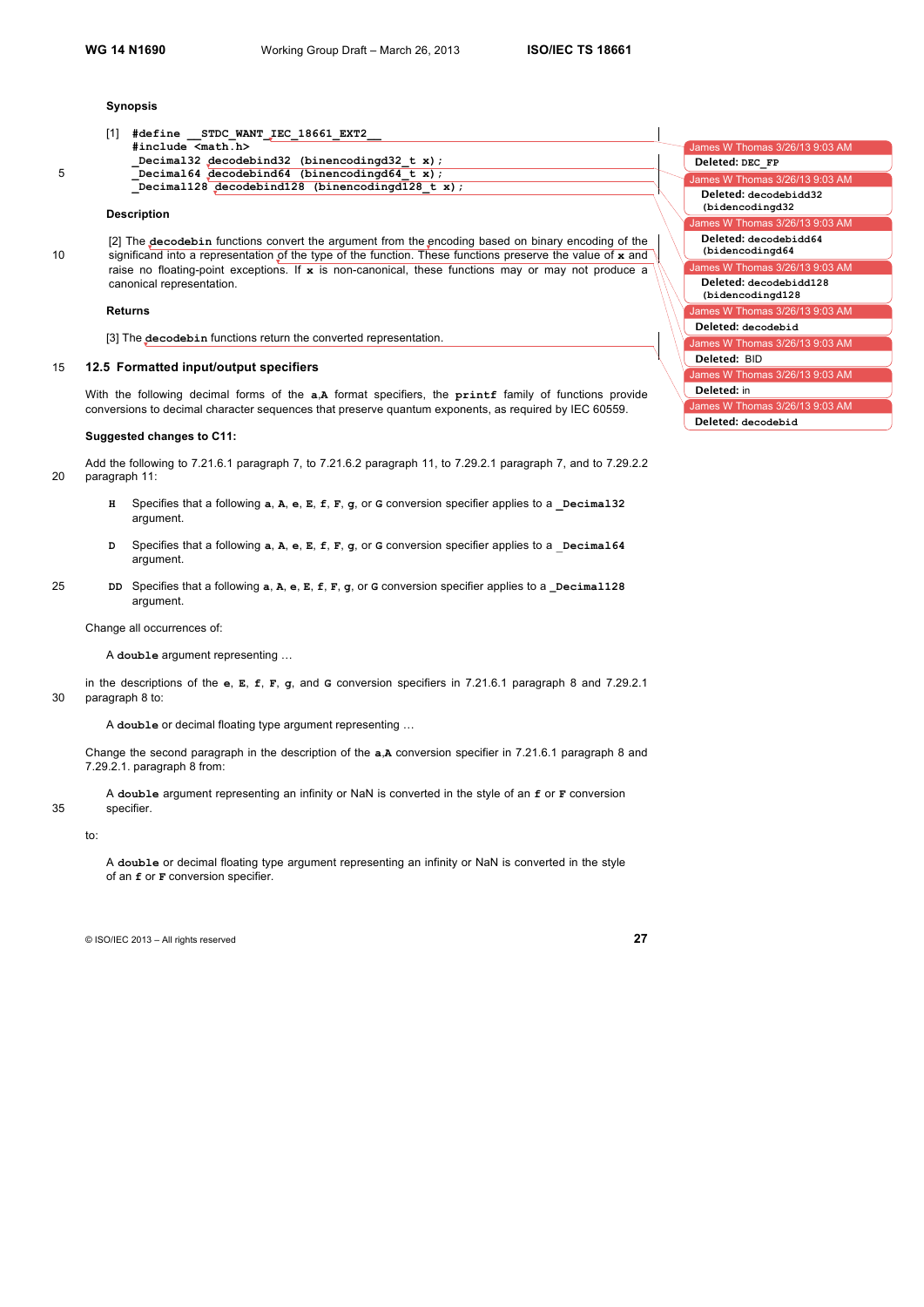10

Add the following to 7.21.6.1 paragraph 8 and 7.29.2.1 paragraph 8, under **a**,**A** conversion specifiers:

If an **H**, **D**, or **DD** modifier is present and the precision is missing, then for a decimal floating type argument represented by a triple of integers (*s*, *c*, *q*), where *n* is the number of digits in the coefficient *c*,

- 5 if 0 >= *q* >= −(*n*+5), use style **f** formatting with formatting precision equal to −*q*,
	- otherwise, use style **e** formatting with formatting precision equal to *n* − 1, with the exceptions that if *c* = 0 then the *digit-sequence* in the *exponent-part* shall have the value *q* (rather than 0), and that the exponent is always expressed with the minimum number of digits required to represent its value (the exponent never contains a leading zero).

If the precision is present (in the conversion specification) and is zero or at least as large as the precision  $p$  (5.2.4.2.2) of the decimal floating type, the conversion is as if the precision were missing. If the precision is present (and nonzero) and less than the precision *p* of the decimal floating type, the conversion first obtains an intermediate result by rounding the input in the type, according to the 15 current rounding direction for decimal floating-point operations, to the number of digits specified by the precision, then converts the intermediate result as if the precision were missing. The length of the coefficient of the intermediate result is the smallest number, at least as large as the formatting precision, for which the quantum exponent is within the quantum exponent range of the type (see Table 2). The intermediate rounding may overflow.

20 EXAMPLE 1 Following are representations of **\_Decimal64** arguments as triples (*s*, *c*, *q*) and the corresponding character sequences **printf** produces with **%Da**:

James W Thomas 3/26/13 9:03 AM

**Deleted:** .

| (1, 123, 0)   | 123 |                                                                                                                                                                                                                                                                                                                                                                                                                                                                                                                                             |
|---------------|-----|---------------------------------------------------------------------------------------------------------------------------------------------------------------------------------------------------------------------------------------------------------------------------------------------------------------------------------------------------------------------------------------------------------------------------------------------------------------------------------------------------------------------------------------------|
|               |     |                                                                                                                                                                                                                                                                                                                                                                                                                                                                                                                                             |
|               |     |                                                                                                                                                                                                                                                                                                                                                                                                                                                                                                                                             |
|               |     |                                                                                                                                                                                                                                                                                                                                                                                                                                                                                                                                             |
|               |     |                                                                                                                                                                                                                                                                                                                                                                                                                                                                                                                                             |
|               |     |                                                                                                                                                                                                                                                                                                                                                                                                                                                                                                                                             |
|               |     |                                                                                                                                                                                                                                                                                                                                                                                                                                                                                                                                             |
|               |     |                                                                                                                                                                                                                                                                                                                                                                                                                                                                                                                                             |
|               |     |                                                                                                                                                                                                                                                                                                                                                                                                                                                                                                                                             |
|               |     |                                                                                                                                                                                                                                                                                                                                                                                                                                                                                                                                             |
|               |     |                                                                                                                                                                                                                                                                                                                                                                                                                                                                                                                                             |
|               |     |                                                                                                                                                                                                                                                                                                                                                                                                                                                                                                                                             |
|               |     | (1, 1234567890123456, -21) 0.000001234567890123456                                                                                                                                                                                                                                                                                                                                                                                                                                                                                          |
|               |     |                                                                                                                                                                                                                                                                                                                                                                                                                                                                                                                                             |
| (1, 0, 0)     | 0   |                                                                                                                                                                                                                                                                                                                                                                                                                                                                                                                                             |
| $(-1, 0, 0)$  |     |                                                                                                                                                                                                                                                                                                                                                                                                                                                                                                                                             |
|               |     |                                                                                                                                                                                                                                                                                                                                                                                                                                                                                                                                             |
|               |     |                                                                                                                                                                                                                                                                                                                                                                                                                                                                                                                                             |
|               |     |                                                                                                                                                                                                                                                                                                                                                                                                                                                                                                                                             |
|               |     |                                                                                                                                                                                                                                                                                                                                                                                                                                                                                                                                             |
| $(1, 50, -7)$ |     |                                                                                                                                                                                                                                                                                                                                                                                                                                                                                                                                             |
| $(1, 5, -7)$  |     |                                                                                                                                                                                                                                                                                                                                                                                                                                                                                                                                             |
|               |     | $(-1, 123, 0)$ $-123$<br>$(1, 123, -2)$ 1.23<br>$(1, 123, 1)$ 1.23e+3<br>$(-1, 123, 1)$ $-1.23e+3$<br>$(1, 123, -8)$ 0.00000123<br>$(1, 123, -9)$ 1.23e-7<br>$(1, 120, -8)$ 0.00000120<br>$(1, 120, -9)$ 1.20e-7<br>(1, 1234567890123456, 0) 1234567890123456<br>$(1, 1234567890123456, 1)$ 1.234567890123456e+16<br>$(1, 1234567890123456, -1)$ 123456789012345.6<br>(1, 1234567890123456, -22) 1.234567890123456e-7<br>-0<br>$(1, 0, -6)$ 0.000000<br>$(1, 0, -7)$ 0e-7<br>$(1, 0, 2)$ 0e+2<br>$(1, 5, -6)$ 0.000005<br>0.0000050<br>5e-7 |

45 EXAMPLE 2 To illustrate the effects of a precision specification, the sequence:

**\_Decimal32 x = 6543.00DF; // represented by the triple (1, 654300, -2) printf("%Ha\n", x); printf("%.6Ha\n", x); printf("%.5Ha\n", x);** 50 **printf("%.4Ha\n", x); printf("%.3Ha\n", x); printf("%.2Ha\n", x);**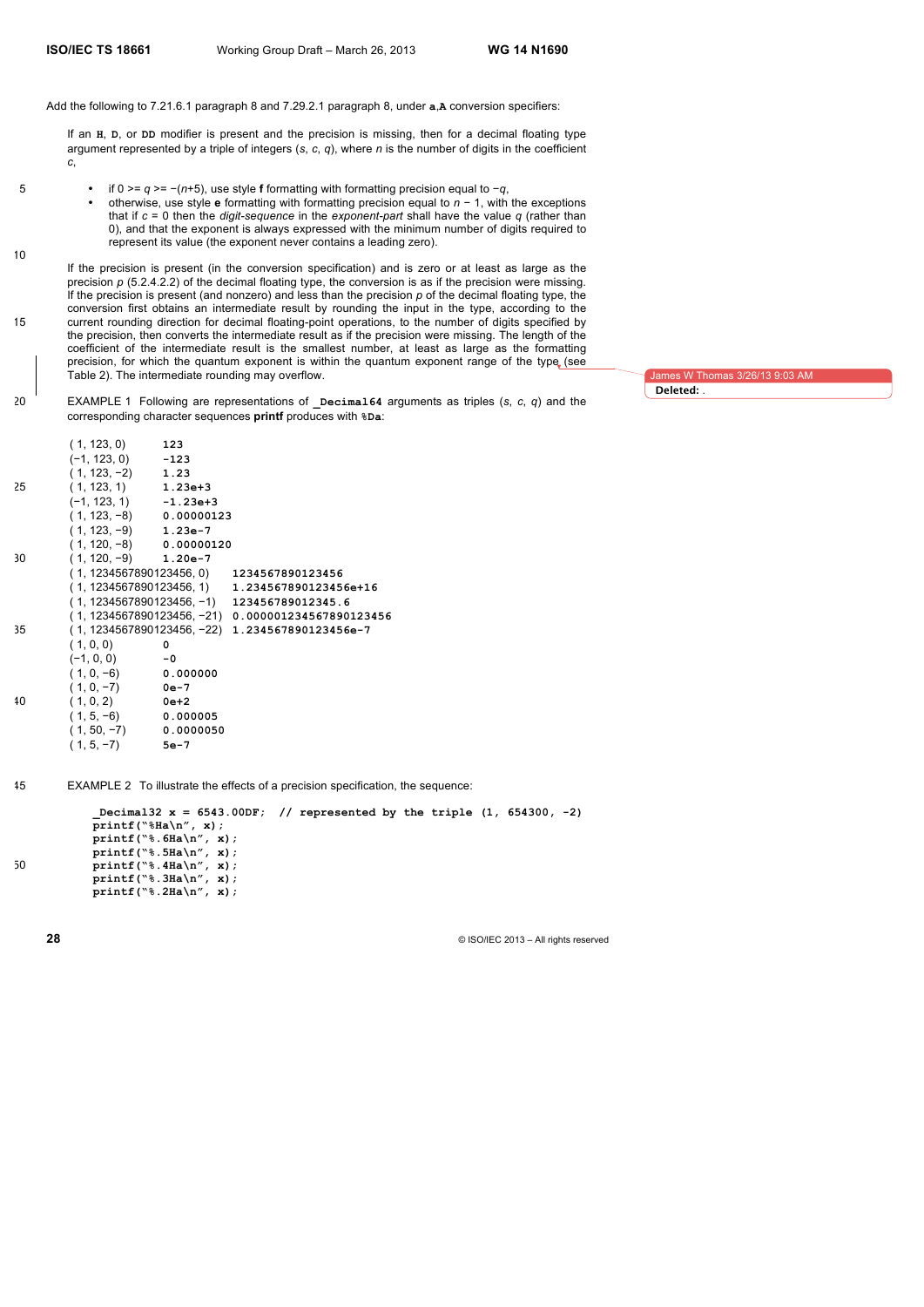**printf("%.1Ha\n", x); printf("%.0Ha\n", x);**

assuming default rounding, results in:

| 5  | 6543.00     |
|----|-------------|
|    | 6543.00     |
|    | 6543.0      |
|    | 6543        |
|    | $6.54e + 3$ |
| 10 | $6.5e + 3$  |
|    | 7e+3        |
|    | 6543.00     |

EXAMPLE 3 To illustrate the effects of the exponent range, the sequence:

```
15 _Decimal32 x = 9543210e87DF; // represented by the triple (1, 9543210, 87)
           _Decimal32 y = 9500000e90DF; // represented by the triple (1, 9500000, 90)
           printf("%.6Ha\n", x);
           printf("%.5Ha\n", x);
           printf("%.4Ha\n", x);
20 printf("%.3Ha\n", x);
           printf("%.2Ha\n", x);
           printf("%.1Ha\n", x);
           printf("%.1Ha\n", y);
```
25 assuming default rounding, results in:

|    | 9.54321e+93                                                                                                                                                                                                                                                                                                                                                           |                                |
|----|-----------------------------------------------------------------------------------------------------------------------------------------------------------------------------------------------------------------------------------------------------------------------------------------------------------------------------------------------------------------------|--------------------------------|
|    | $9.5432 + 93$                                                                                                                                                                                                                                                                                                                                                         | James W Thomas 3/26/13 9:03 AM |
|    | $9.543e+93$                                                                                                                                                                                                                                                                                                                                                           | Deleted: 954321e88.            |
|    | $9.540e+93$                                                                                                                                                                                                                                                                                                                                                           | 95432e89.                      |
| 30 | $9.500e + 93$                                                                                                                                                                                                                                                                                                                                                         | 9543e90.                       |
|    | $1.0000e + 94$                                                                                                                                                                                                                                                                                                                                                        | 9540e90.                       |
|    | inf                                                                                                                                                                                                                                                                                                                                                                   | 9500e90.                       |
|    |                                                                                                                                                                                                                                                                                                                                                                       | 10000e90.                      |
|    | 12.6 strtod32, strtod64, and strtod128 functions <std1ib.h></std1ib.h>                                                                                                                                                                                                                                                                                                |                                |
| 35 | The specifications of these functions are similar to those of strtod, strtof, and strtold as defined in<br>$C11$ 7.22.1.3. These functions are declared in $\leq$ $\leq$ $\leq$ $\leq$ $\leq$ $\leq$ $\leq$ $\leq$ $\leq$ $\leq$ $\leq$ $\leq$ $\leq$ $\leq$ $\leq$ $\leq$ $\leq$ $\leq$ $\leq$ $\leq$ $\leq$ $\leq$ $\leq$ $\leq$ $\leq$ $\leq$ $\leq$ $\leq$ $\leq$ |                                |
|    | Suggested addition to C11:                                                                                                                                                                                                                                                                                                                                            |                                |
|    | After 7.22.1.4, add:                                                                                                                                                                                                                                                                                                                                                  |                                |
|    | 7.22.1.5 The strtod32, strtod64, and strtod128 functions                                                                                                                                                                                                                                                                                                              |                                |

# 40 **Synopsis**

|    | #define STDC WANT IEC 18661 EXT2                                                  |                                |
|----|-----------------------------------------------------------------------------------|--------------------------------|
|    | #include <stdlib.h></stdlib.h>                                                    | James W Thomas 3/26/13 9:03 AM |
|    | Decimal32 strtod32 (const char * restrict nptr, char ** restrict<br>$endptr)$ :   | Deleted: DEC FP                |
| 45 | Decimal64 strtod64 (const char * restrict nptr, char ** restrict<br>$endptr)$ :   |                                |
|    | Decimal128 strtod128 (const char * restrict nptr, char ** restrict<br>$endptr)$ ; |                                |

# 50 **Description**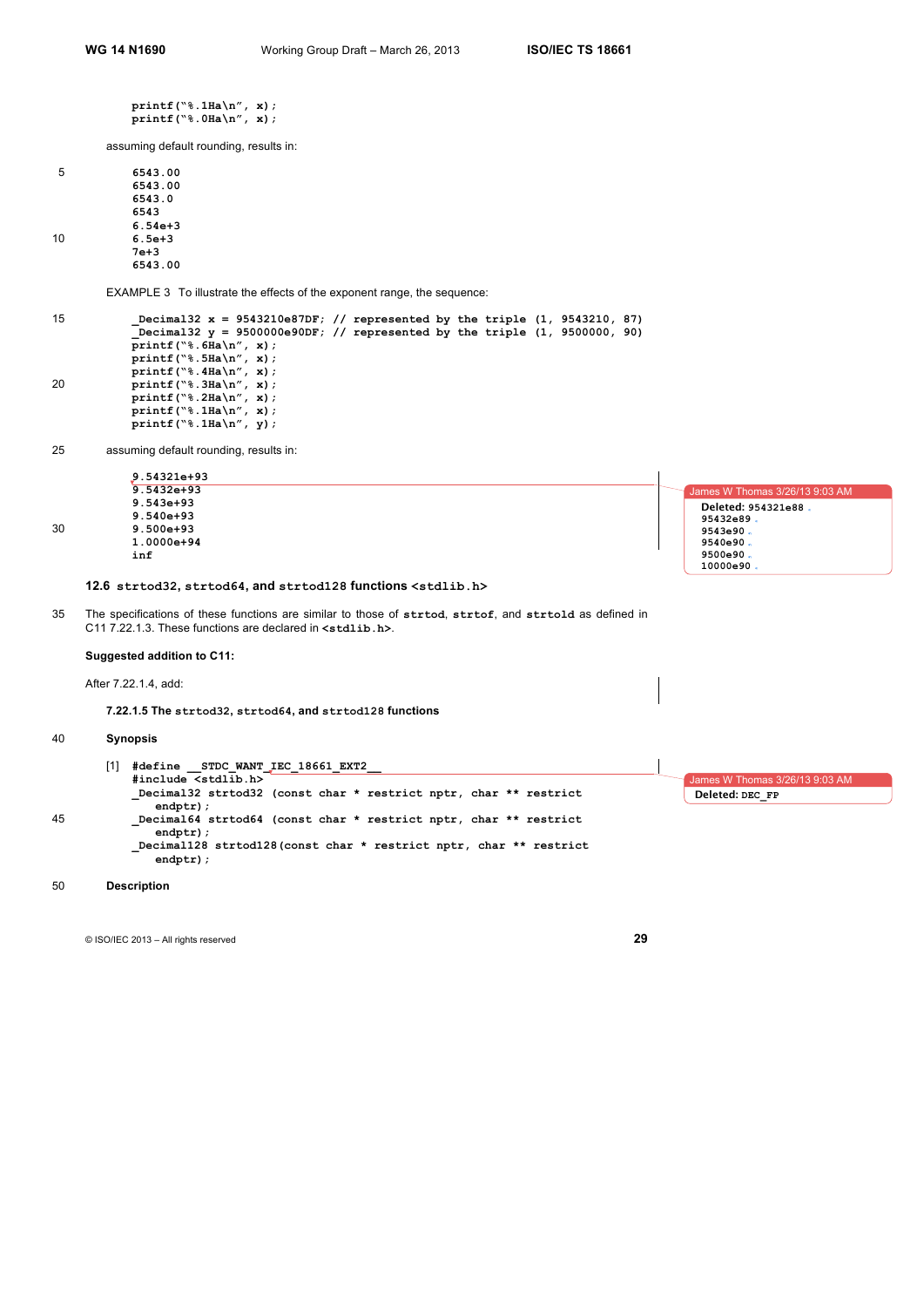[2] The **strtod32**, **strtod64**, and **strtod128** functions convert the initial portion of the string pointed to by **nptr** to **\_Decimal32**, **\_Decimal64**, and **\_Decimal128** representation, respectively. First, they decompose the input string into three parts: an initial, possibly empty, sequence of whitespace characters (as specified by the **isspace** function), a subject sequence resembling a floating-5 point constant or representing an infinity or NaN; and a final string of one or more unrecognized characters, including the terminating null character of the input string. Then, they attempt to convert the subject sequence to a floating-point number, and return the result.

[3] The expected form of the subject sequence is an optional plus or minus sign, then one of the following:

| 10 |  | • a nonempty sequence of decimal digits optionally containing a decimal-point character, then |
|----|--|-----------------------------------------------------------------------------------------------|
|    |  | an optional exponent part as defined in 6.4.4.2;                                              |

- **INF** or **INFINITY**, ignoring case
- **NAN** or **NAN**( $d$ -char-sequence<sub>opt</sub>), ignoring case in the **NAN** part, where:
- 15 *d-char-sequence:*

*digit d-char-sequence digit*

The subject sequence is defined as the longest initial subsequence of the input string, starting with 20 the first non-white-space character, that is of the expected form. The subject sequence contains no characters if the input string is not of the expected form.

[4] If the subject sequence has the expected form for a floating-point number, the sequence of characters starting with the first digit or the decimal-point character (whichever occurs first) is interpreted as a floating constant according to the rules of 6.4.4.2, except that it is not a hexadecimal 25 floating number, that the decimal-point character is used in place of a period, and that if neither an exponent part nor a decimal-point character appears in a decimal floating point number, an exponent part of the appropriate type with value zero is assumed to follow the last digit in the string. If the subject sequence begins with a minus sign, the sequence is interpreted as negated (before rounding). A character sequence **INF** or **INFINITY** is interpreted as an infinity. A character sequence 30 **NAN** or **NAN**(*d-char-sequence<sub>opt</sub>*), is interpreted as a quiet NaN; the meaning of the d-char sequences is implementation-defined. A pointer to the final string is stored in the object pointed to by **endptr**, provided that **endptr** is not a null pointer.

[5] If the sequence is negated, the sign *s* is set to −1, else *s* is set to 1.

[6] If the subject sequence has the expected form for a floating-point number, then the result shall be 35 correctly rounded as specified in IEC 60559.

[7] The coefficient *c* and the quantum exponent *q* of a finite converted floating-point number are determined from the subject sequence as follows:

- The *fractional-constant* or *digit-sequence* and the *exponent-part* (if any) are extracted from the subject sequence. If there is an *exponent-part*, then *q* is set to the value of *sign<sub>opt</sub>* digit-40 *sequence* in the *exponent-part*. If there is no *exponent-part*, *q* is set to 0.
	- If there is a *fractional-constant*, *q* is decreased by the number of digits to the right of the decimal point and the decimal point is removed to form a *digit-sequence*.
	- *c* is set to the value of the *digit-sequence* (after any decimal point has been removed).
- Rounding required because of insufficient precision or range in the type of the result will 45 round *c* to the full precision available in the type, and will adjust *q* accordingly within the limits of the type, provided the rounding does not yield an infinity (in which case an appropriately signed internal representation of infinity is returned). If the full precision of the type would require *q* to be smaller than the minimum for the type, then *q* is pinned at the minimum and *c* is adjusted through the subnormal range accordingly, perhaps to zero.

50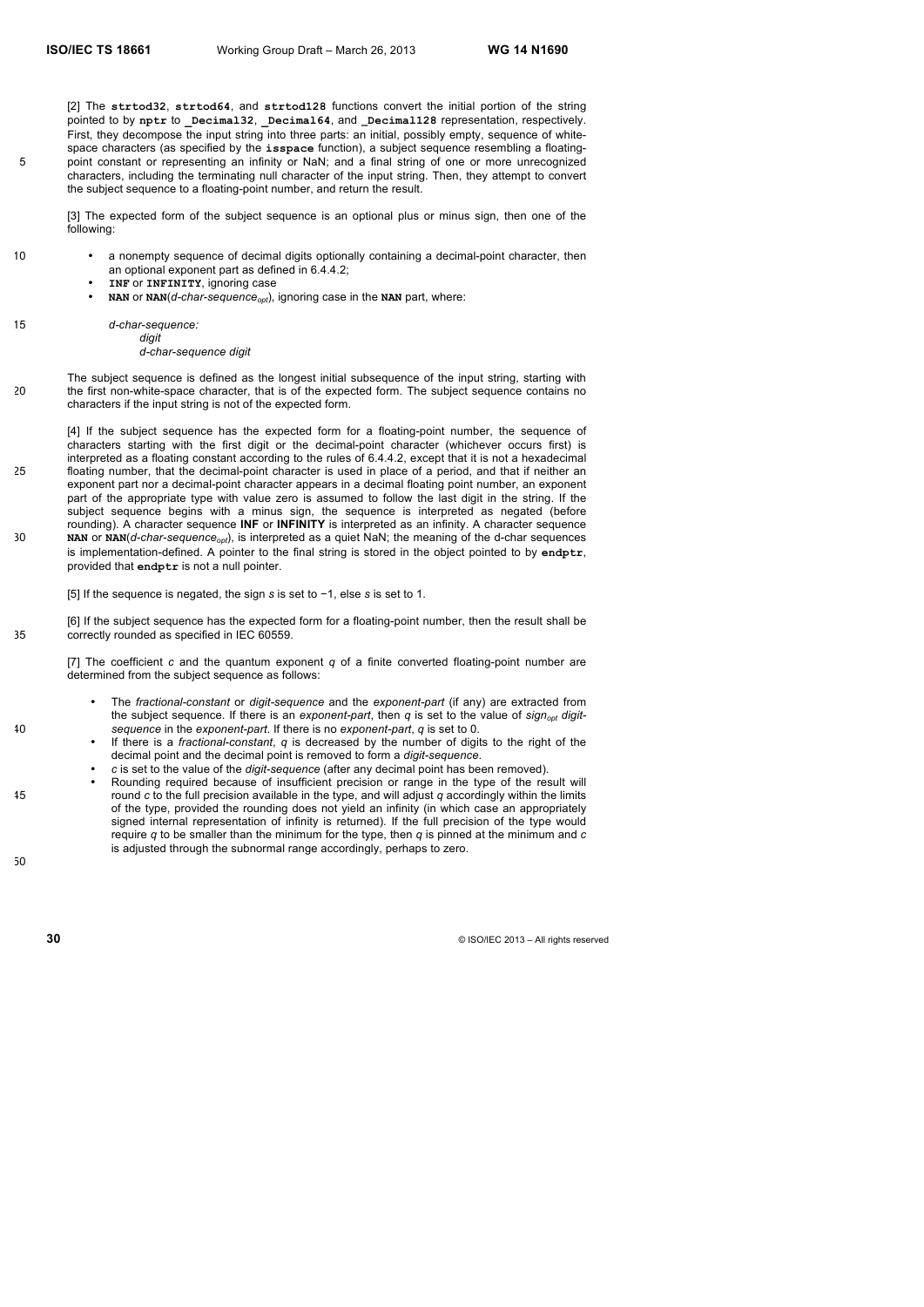EXAMPLE Following are subject sequences of the decimal form and the resulting triples (*s*, *c*, *q*) produced by **strtod64**. Note that for **\_Decimal64**, the precision (maximum coefficient length) is 16 and the quantum exponent range is −398 <= *q* <= 369.

|    | "0"                    | (1,0,0)                                                                          |
|----|------------------------|----------------------------------------------------------------------------------|
| 5  | "0.00"                 | $(1,0,-2)$                                                                       |
|    | "123"                  | (1, 123, 0)                                                                      |
|    | $" - 123"$             | $(-1, 123, 0)$                                                                   |
|    | "1.23E3"               | (1, 123, 1)                                                                      |
|    | "1.23E+3"              | (1, 123, 1)                                                                      |
| 10 | "12.3E+7"              | (1, 123, 6)                                                                      |
|    | "12.0"                 | $(1, 120, -1)$                                                                   |
|    | "12.3"                 | $(1, 123, -1)$                                                                   |
|    | "0.00123"              | $(1, 123, -5)$                                                                   |
|    | "-1.23E-12"            | $(-1, 123, -14)$                                                                 |
| 15 | "1234.5E-4"            | $(1, 12345, -5)$                                                                 |
|    | $"$ -0"                | $(-1,0,0)$                                                                       |
|    | $" -0.00"$             | $(-1,0,-2)$                                                                      |
|    | $"0E+7"$               | (1,0,7)                                                                          |
|    | $"$ -0E-7"             | $(-1,0,-7)$                                                                      |
| 20 | "12345678901234567890" | (1, 1234567890123457, 4) or (1, 1234567890123456, 4)                             |
|    |                        | depending on rounding mode                                                       |
|    | "1234E-400"            | (1, 12, -398) or (1, 13, -398) depending on rounding mode                        |
|    | "1234E-402"            | $(1, 0, -398)$ or $(1, 1, -398)$ depending on rounding mode                      |
|    | "1000."                | (1,1000,0)                                                                       |
| 25 | ".0001"                | $(1,1,-4)$                                                                       |
|    | "1000.e0"              | (1,1000,0)                                                                       |
|    | ".0001e0"              | $(1,1,-4)$                                                                       |
|    | "1000.0"               | $(1,10000,-1)$                                                                   |
|    | "0.0001"               | $(1,1,-4)$                                                                       |
| 30 | "1000.00"              | $(1,100000,-2)$                                                                  |
|    | "00.0001"              | $(1,1,-4)$                                                                       |
|    | "001000."              | (1,1000,0)                                                                       |
|    | "001000.0"             | $(1,10000,-1)$                                                                   |
|    | "001000.00"            | $(1,100000,-2)$                                                                  |
| 35 | "00.00"                | $(1,0,-2)$                                                                       |
|    | "00."                  | (1,0,0)                                                                          |
|    | ".00"                  | $(1,0,-2)$                                                                       |
|    | "00.00e-5"             | $(1,0,-7)$                                                                       |
|    | $"00.e-5"$             | $(1,0,-5)$                                                                       |
| 40 | ".00e-5"               | $(1,0,-7)$                                                                       |
|    | "0x1.8p+4"             | $(1,0,0)$ , and "x1.8p+4" is stored in the object pointed to by endptr, provided |
|    |                        | endptr is not a null pointer                                                     |
|    |                        |                                                                                  |

[8] In other than the **"C"** locale, additional locale-specific subject sequence forms may be accepted.

45 [9] If the subject sequence is empty or does not have the expected form, no conversion is performed; the value of **nptr** is stored in the object pointed to by **endptr**, provided that **endptr** is not a null pointer.

# **Returns**

[10] The functions return the converted value, if any. If no conversion could be performed, **+0.E0dd** 50 converted to type of the function is returned. If the correct value overflows and default rounding is in effect (7.12.1), plus or minus **HUGE\_VAL\_D64, HUGE\_VAL\_D32,** or **HUGE\_VAL\_D128** is returned (according to the return type and sign of the value), and the value of the macro **ERANGE** is stored in **errno.** If the result underflows (7.12.1), the functions return a value whose magnitude is no greater than the smallest normalized positive number in the return type; whether **errno** acquires the value 55 **ERANGE** is implementation-defined.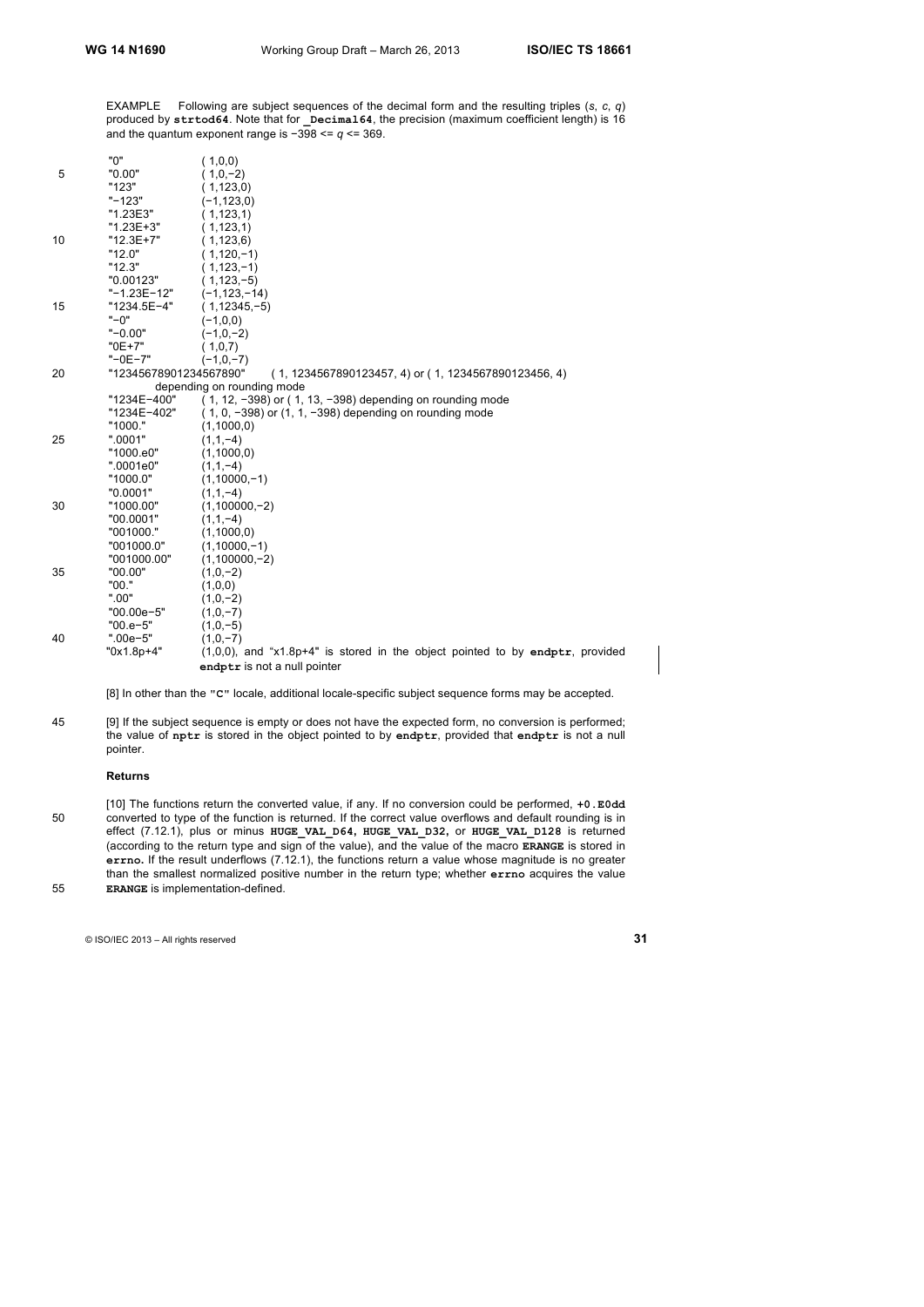1es W Thomas 3/26/13 9:03 AM

**Deleted: DEC\_FP**

In 7.22.1.5#4, attach a footnote to the wording:

the meaning of the d-char sequences is implementation-defined.

where the footnote is:

\*) An implementation may use the d-char sequence to determine extra information to be represented

5 in the NaN's significand.

#### **12.7 wcstod32, wcstod64, and wcstod128 functions <wchar.h>**

The specifications of these functions are similar to those of **wcstod**, **wcstof**, and **wcstold** as defined in C11 7.29.4.1.1. They are declared in **<wchar.h>**.

#### **Suggested addition to C11:**

10 **7.29.4.1.3 The wcstod32, wcstod64, and wcstod128 functions**

**Synopsis**

[1] **#define \_\_STDC\_WANT\_IEC\_18661\_EXT2\_\_ #include <wchar.h> \_Decimal32 wcstod32 (const wchar\_t \* restrict nptr, wchar\_t \*\* restrict** 15 **endptr); \_Decimal64 wcstod64 (const wchar\_t \* restrict nptr, wchar\_t \*\* restrict endptr); \_Decimal128 wcstod128(const wchar\_t \* restrict nptr, wchar\_t \*\* restrict endptr);**

#### **Description**

20

35

[2] The **wcstod32**, **wcstod64**, and **wcstod128** functions convert the initial portion of the wide string pointed to by **nptr** to **\_Decimal32**, **\_Decimal64**, and **\_Decimal128** representation, respectively. First, they decompose the input string into three parts: an initial, possibly empty, sequence of white-25 space wide characters (as specified by the **iswspace** function), a subject sequence resembling a floating-point constant or representing an infinity or NaN; and a final wide string of one or more unrecognized wide characters, including the terminating null wide character of the input wide string. Then, they attempt to convert the subject sequence to a floating-point number, and return the result.

- [3] The expected form of the subject sequence is an optional plus or minus sign, then one of the 30 following:
	- a nonempty sequence of decimal digits optionally containing a decimal-point wide character, then an optional exponent part as defined in 6.4.4.2;
	- **INF** or **INFINITY**, ignoring case
	- $NAN$  or  $NAN(d-wchar-sequence_{opt})$ , ignoring case in the NAN part, where:
		- d-wchar-sequence:

digit

d-wchar-sequence digit

40 The subject sequence is defined as the longest initial subsequence of the input wide string, starting with the first non-white-space wide character, that is of the expected form. The subject sequence contains no wide characters if the input wide string is not of the expected form.

[4] If the subject sequence has the expected form for a floating-point number, the sequence of wide characters starting with the first digit or the decimal-point wide character (whichever occurs first) is 45 interpreted as a floating constant according to the rules of 6.4.4.2, except that it is not a hexadecimal floating number, that the decimal-point wide character is used in place of a period, and that if neither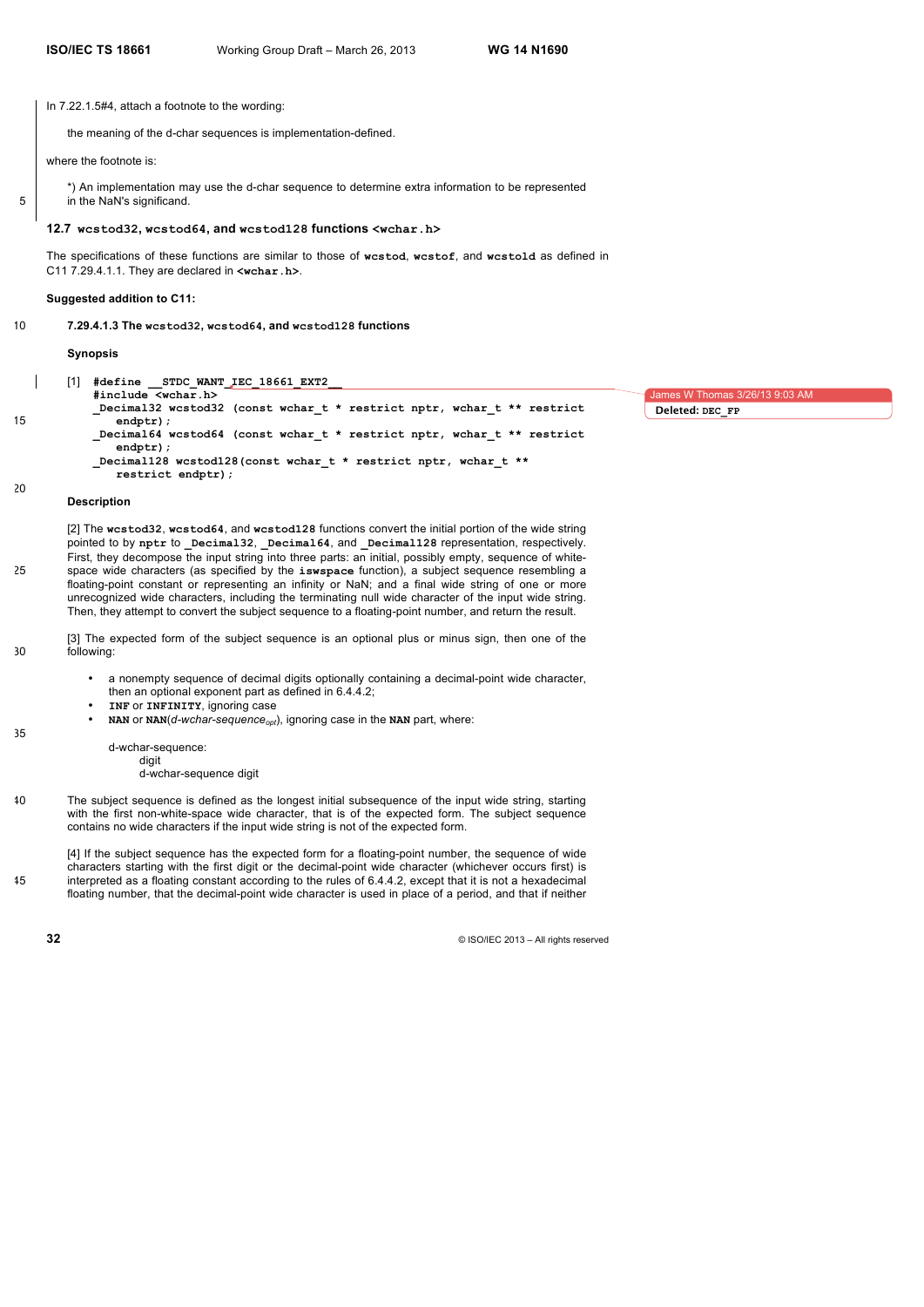an exponent part nor a decimal-point wide character appears in a decimal floating point number, an exponent part of the appropriate type with value zero is assumed to follow the last digit in the string. If the subject sequence begins with a minus sign, the sequence is interpreted as negated (before rounding). A wide character sequence **INF** or **INFINITY** is interpreted as an infinity. A wide 5 character sequence NAN or NAN(*d-wchar-sequence<sub>opt</sub>*), is interpreted as a quiet NaN; the meaning of the d-wchar sequences is implementation-defined. A pointer to the final wide string is stored in the object pointed to by **endptr**, provided that **endptr** is not a null pointer.

[5] If the sequence is negated, the sign *s* is set to −1, else *s* is set to 1.

[6] If the subject sequence has the expected form for a floating-point number, then the result shall be 10 correctly rounded as specified in IEC 60559.

[7] The coefficient *c* and the quantum exponent *q* of a finite converted floating-point number are determined from the subject sequence as follows:

- The *fractional-constant* or *digit-sequence* and the *exponent-part* (if any) are extracted from the subject sequence. If there is an *exponent-part*, then *q* is set to the value of *signopt digit-*15 *sequence* in the *exponent-part*. If there is no *exponent-part*, *q* is set to 0.
	- If there is a *fractional-constant*, *q* is decreased by the number of digits to the right of the decimal point and the decimal point is removed to form a *digit-sequence*.
	- *c* is set to the value of the *digit-sequence* (after any decimal point has been removed).
- Rounding required because of insufficient precision or range in the type of the result will 20 round *c* to the full precision available in the type, and will adjust *q* accordingly within the limits of the type, provided the rounding does not yield an infinity (in which case an appropriately signed internal representation of infinity is returned). If the full precision of the type would require *q* to be smaller than the minimum for the type, then *q* is pinned at the minimum and *c* is adjusted through the subnormal range accordingly, perhaps to zero.

[8] In other than the **"C"** locale, additional locale-specific subject sequence forms may be accepted.

[9] If the subject sequence is empty or does not have the expected form, no conversion is performed; the value of **nptr** is stored in the object pointed to by **endptr**, provided that **endptr** is not a null pointer.

#### 30 **Returns**

[10] The functions return the converted value, if any. If no conversion could be performed, **+0.E0dd** converted to the type of the function is returned. If the correct value overflows and default rounding is in effect (7.12.1), plus or minus **HUGE\_VAL\_D64, HUGE\_VAL\_D32,** or **HUGE\_VAL\_D128** is returned (according to the return type and sign of the value), and the value of the macro **ERANGE** is stored in 35 **errno.** If the result underflows (7.12.1), the functions return a value whose magnitude is no greater than the smallest normalized positive number in the return type; whether **errno** acquires the value **ERANGE** is implementation-defined.

In 7.29.4.1.3#4, attach a footnote to the wording:

the meaning of the d-wchar sequences is implementation-defined.

40 where the footnote is:

\*) An implementation may use the d-wchar sequence to determine extra information to be represented in the NaN's significand.

#### **12.8 Type-generic macros <tgmath.h>**

The following suggested changes to C11 enhance the specification of type-generic macros in **<tgmath.h>** to 45 apply to decimal, as well as generic, floating types.

**Deleted:** All new

© ISO/IEC 2013 – All rights reserved **33**

25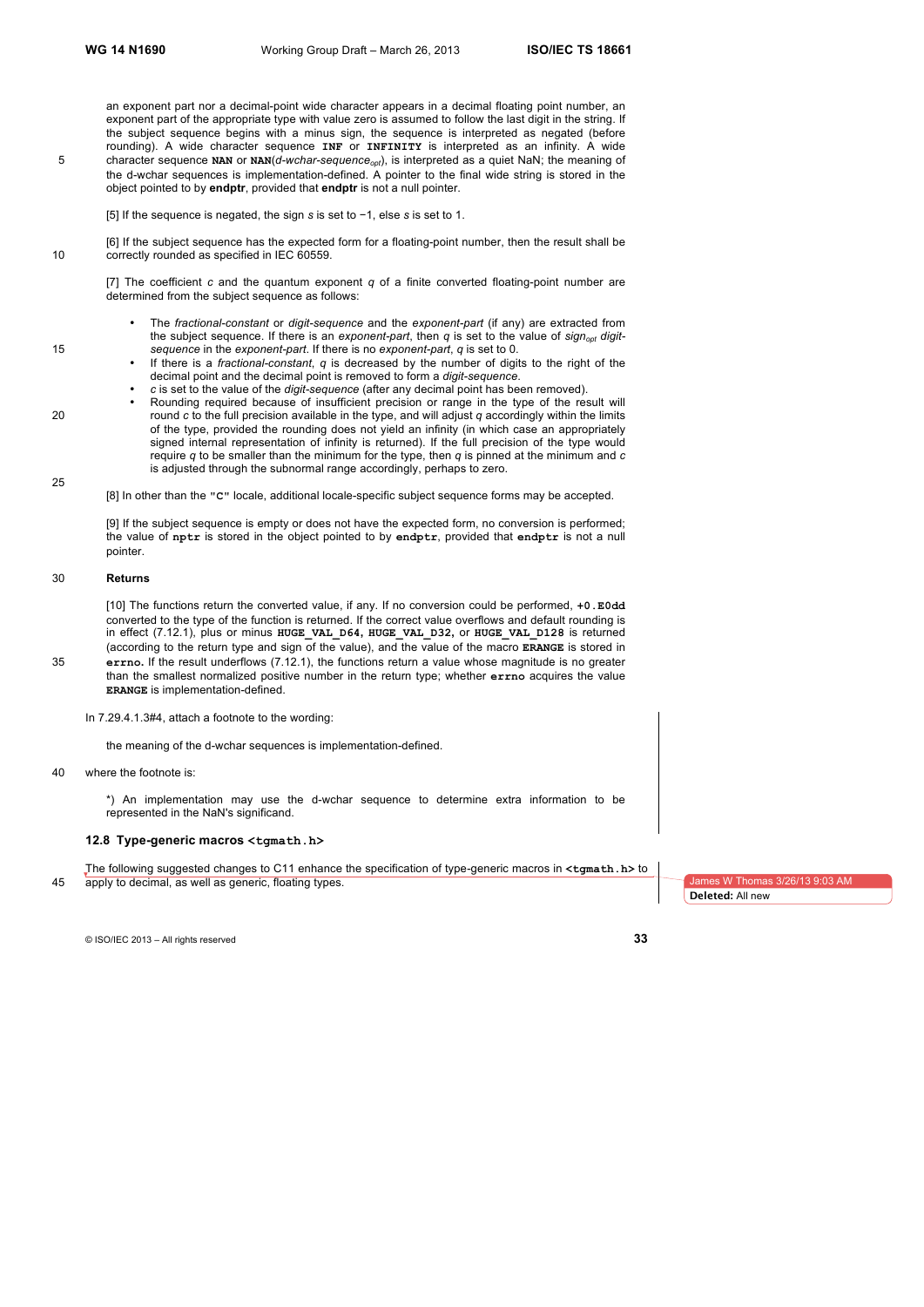#### **Suggested changes to C11:**

In 7.25, replace paragraphs 2 and 3:

[2] Of the **<math.h>** and **<complex.h>** functions without an **f** (**float**) or **l** (**long double)** suffix, several have one or more parameters whose corresponding real type is **double.** For each such 5 function, except **modf,** there is a corresponding *type-generic macro*.313) The parameters whose corresponding real type is **double** in the function synopsis are *generic parameters.* Use of the macro invokes a function whose corresponding real type and type domain are determined by the arguments for the generic parameters.314)

[3] Use of the macro invokes a function whose generic parameters have the corresponding real type 10 determined as follows:

- First, if any argument for generic parameters has type **long double,** the type determined is **long double.**
- Otherwise, if any argument for generic parameters has type **double** or is of integer type, the type determined is **double.**
- 15  **Otherwise, the type determined is float.**

with:

[2] This clause specifies a many-to-one correspondence of functions in **<math.h>** and **<complex.h>** with a *type-generic macro*.313) Use of the type-generic macro invokes a corresponding function whose type is determined by the types of the arguments for particular parameters called the *generic*  20 *parameters*.314)

[3] Of the **<math.h>** and **<complex.h>** functions without an **f** (float) or **l** (long **double)** suffix, several have one or more parameters whose corresponding real type is **double.** For each such function, except **modf**, there is a corresponding type-generic macro*.313)* The parameters whose corresponding real type is **double** in the function synopsis are generic parameters.

- 25 [3a] Some of the **<math.h>** functions for decimal floating types have no unsuffixed counterpart. Of these functions with a **d64** suffix, some have one or more parameters whose type is \_**Decimal64**. For each such function, except **encodedecd64** and **encodebind64**, there is a corresponding typegeneric macro. The parameters whose real type is **\_Decimal64** in the function synopsis are generic **parameters**
- 30 [3b] If arguments for generic parameters of a type-generic macro are such that some argument has a corresponding real type that is a generic floating type and another argument is of decimal floating type, the behavior is undefined.

[3c] Use of a type-generic macro invokes a function whose generic parameters have the corresponding real type determined by the corresponding real types of the arguments as follows:

- 35 First, if any argument for generic parameters has type **\_Decimal128**, the type determined is **\_Decimal128**.
	- Otherwise, if any argument for generic parameters has type **\_Decimal64**, or if any argument for generic parameters is of integer type and another argument for generic parameters has type \_**Decimal32**, the type determined is **\_Decimal64**.
- 40 Otherwise, if any argument for generic parameters has type **\_Decimal32**, the type determined is **\_Decimal32**.

— Otherwise, if any argument for generic parameters has type **long double**, the type determined is **long double**.

ames W Thomas 3/26/13 9:03 AM

**Deleted:** added to **<math.h>** are subjected to the same requirement as specified in C11 7.25 to provide support for

nes W Thomas 3/26/13 9:03 AM **Deleted:** expansion. When one of the type-

James W Thomas 3/26/13 9:03 AM generic arguments has a decimal floating

**Deleted:** ,

lames W Thomas 3/26/13 9:03 AM

**Deleted:** type-generic

James W Thomas 3/26/13 9:03 AM

James W Thomas 3/26/13 9:03 AM **Deleted:** parameters have the types

**Deleted:** If there are more than one real floating type arguments, usual arithmetic conversions are applied to the real floating type arguments so that they have compatible types. Then, If any argument

James W Thomas 3/26/13 9:03 AM

#### **Deleted:** one

mes W Thomas 3/26/13 9:03 AM

**Deleted:** has an

mes W Thomas 3/26/13 9:03 AM **Deleted:** the specification in C11 7.25 paragraph 3 applies. .

EXAMPLE

**pow(2,3.0) // expands to the double version of pow:**

**// pow((double)2, (double)3.0) pow(2,3.DD) // expands to the \_Decimal64 version of pow: // powd64((\_Decimal64)2, (\_Decimal64)3.DD)**

*ISSUE 5: Clause 12.8 needs to provide suggested changes to C11. ISSUE 6: The study group is still considering other issues with tgmath*

## es W Thomas 3/26/13 9:03 AM **Deleted:** *decimal.*

*ISSUE 7: We intend to add an example showing how* 

mas 3/26/13 9:03 AM

**Deleted:** *selection can be used to define cbrt for tgmath to handle decimal as well as generic FP types*

 $\overline{AB}$  W Thomas 3/26/13 9:03 AM

**Deleted: 12.9 Preferred quantum exponents** IEC 60559 specifies the preferred quantum exponents for its decimal operations. This Technical Specification defines preferred quantum exponents for decimal operations that IEC 60559 does not cover directly. Table 1 shows, for each operation, how the preferred quantum exponents of the operands, Q(), determine the preferred quantum exponent of the operation result. **Table 1 – Preferred quantum exponents Operation** ... [14]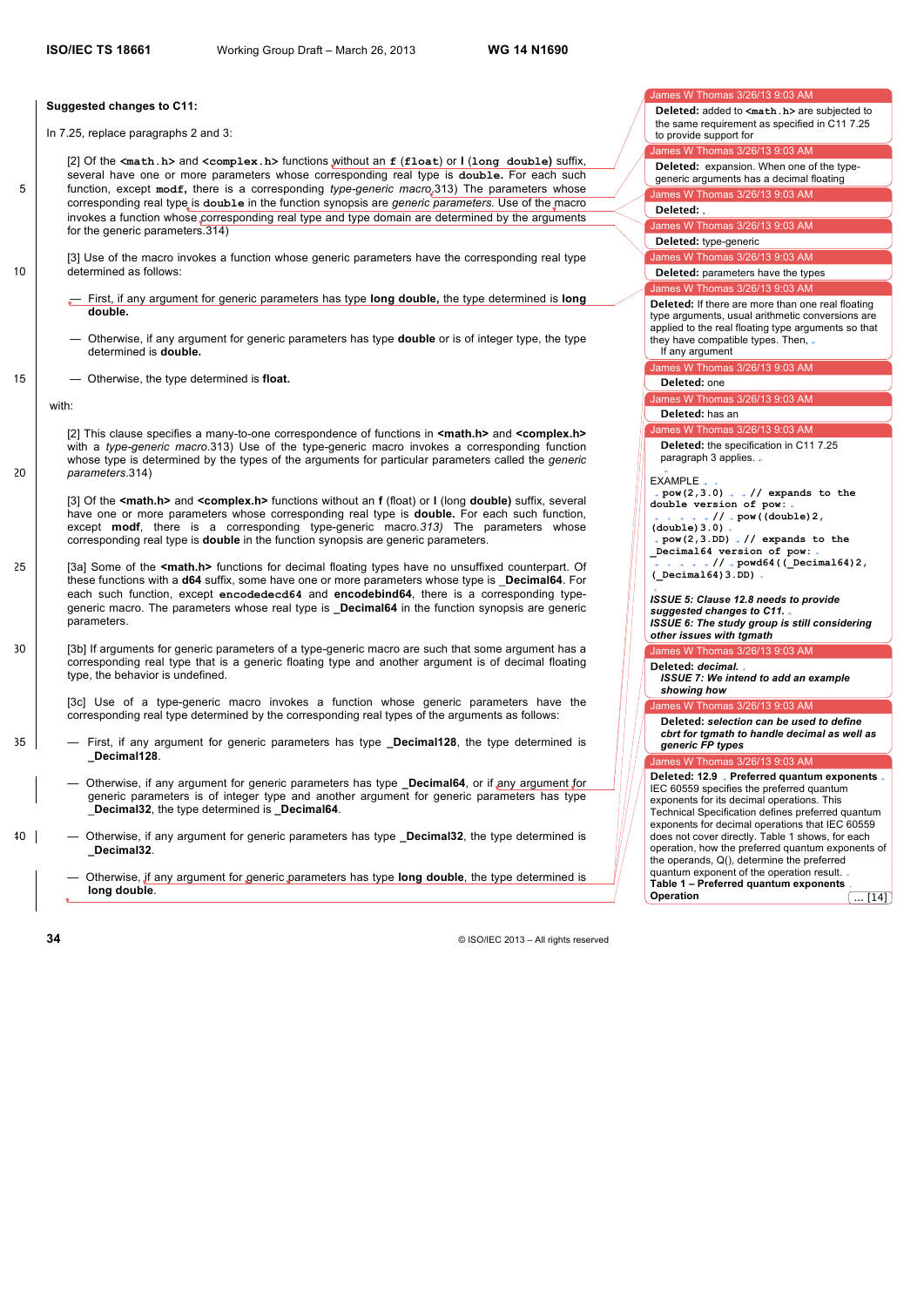- Otherwise, if any argument for generic parameters has type **double** or is of integer type, the type determined is **double**.
- Otherwise, the type determined is **float**.
- If neither **<math.h>** nor **<complex.h>** define a function whose generic parameters have the 5 determined corresponding real type, the behavior is undefined.
	- In 7.25#5, replace the last sentence:

If all arguments for generic parameters are real, then use of the macro invokes a real function; otherwise, use of the macro results in undefined behavior.

with:

10 If all arguments for generic parameters are real, then use of the macro invokes a real function (provided **<math.h>** defines a function of the determined type); otherwise, use of the macro results in undefined behavior.

In 7.25#6, replace the last sentence:

Use of the macro with any real or complex argument invokes a complex function.

15 with:

Use of the macro with any generic floating or complex argument invokes a complex function. Use of the macro with an argument of a decimal floating type results in undefined behavior.

After 7.25#6, add the paragraph:

[6a] For each **d64**-suffixed function in **<math.h>**, except **encodedecd64** and **encodebind64**, that 20 does not have an unsuffixed counterpart, the corresponding type-generic macro has the name of the function, but without the suffix. These type-generic macros are:

|    | $nath.h$<br>function                         | type-generic<br>macro               |
|----|----------------------------------------------|-------------------------------------|
| 25 | quantized64<br>samequantumd64<br>quantexpd64 | quantize<br>samequantum<br>quantexp |

Use of the macro with a generic floating or complex argument or with only integer type arguments 30 results in undefined behavior.

[6b] A type-generic macro **cbrt** that conforms to the specification in this clause and that is affected by constant rounding modes as specified in Part 1 of Technical Specification 18661 could be implemented as follows:

|    | #ifdef                                                   | STDC WANT IEC 18661 EXT2         |  |
|----|----------------------------------------------------------|----------------------------------|--|
| 35 | $\#define \; \text{chrt}(X) \quad \text{Generic}((X))$ , |                                  |  |
|    |                                                          | Decimal128: chrtd128(X),         |  |
|    |                                                          | Decimal $64:$ cbrtd $64(X)$ ,    |  |
|    |                                                          | Decimal32: $cbrtd32(X)$ ,        |  |
|    |                                                          | $long double: chrtl(X)$ ,        |  |
| 40 |                                                          | $default:$ Roundwise $cbrt(X)$ , |  |
|    |                                                          | float: chrtf(X)                  |  |
|    |                                                          |                                  |  |
|    | #else                                                    |                                  |  |
|    | $#define$ cbrt $(X)$                                     | Generic(X),                      |  |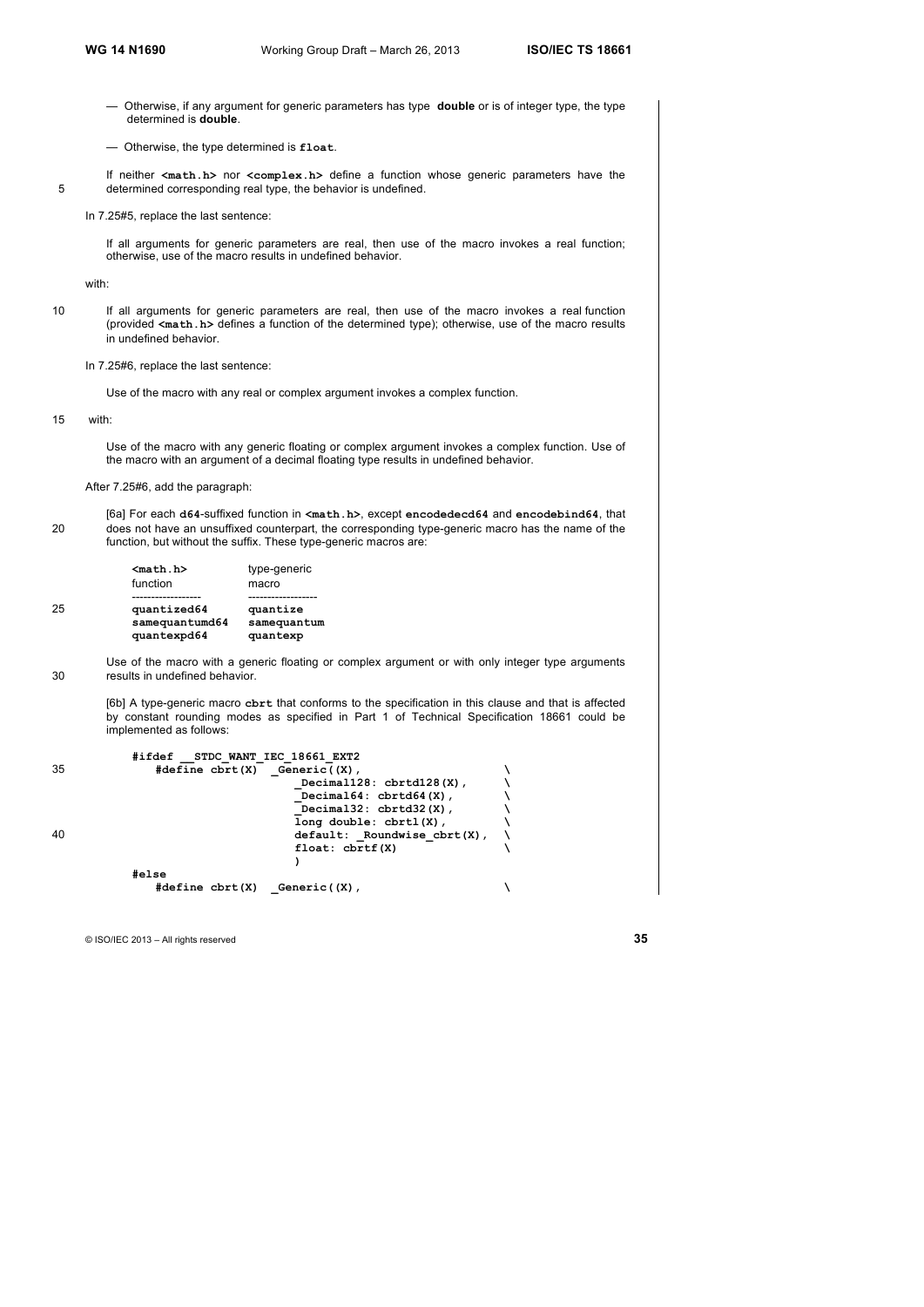long double: cbrtl(X),<br>default: \_Roundwise cbrt(X). **default: \_Roundwise\_cbrt(X), \ float: cbrtf(X) \ )** 5 **#endif** where **\_Roundwise\_cbrt()** is equivalent to **cbrt()** invoked without macro-replacement suppression. In 7.25#7, insert at the beginning of the example: 10 **#define \_\_STDC\_WANT\_IEC\_18661\_EXT2\_\_** In 7.25#7, append to the declarations: **#if \_\_STDC\_IEC\_60559\_DFP\_\_ >= 201ymmL \_Decimal32 d32; \_Decimal64 d64;** 15 **\_Decimal128 d128; #endif** In 7.25#7, append to the table: **exp(d64) expd64(d64);** 20 **sqrt(d32) sqrtd32(d32); fmax(d64, d128) fmaxd128(d64, d128); pow(d32, n) powd64(d32, n); remainder(d64, d) undefined behavior** creal(d64) **undefined behavior creal(d64) undefined behavior** 25 **remquo(d32, d32, &n)undefined behavior quantexp(d) undefined behavior quantize(dc) undefined behavior**

**samequantum(n, n) undefined behavior**

30